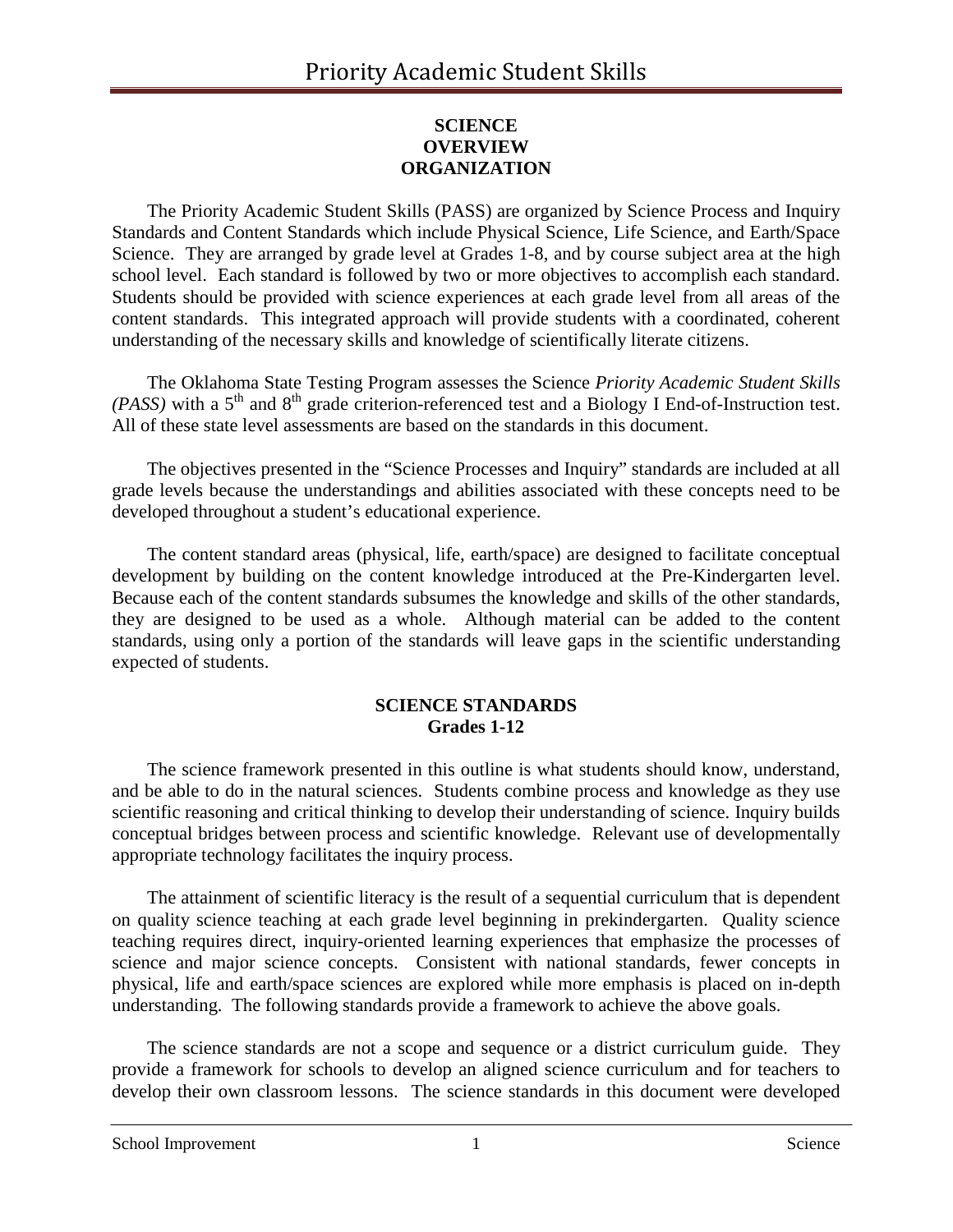based on the *National Science Education Standards* by the National Research Council (NRC), the *Benchmarks for Scientific Literacy by the American Association* for the Advancement of Science (AAAS), and the *Science Frameworks* by the National Association for Educational Progress (NAEP). The United States has established a goal for all students to achieve scientific literacy. These national publications, developed by science and education experts, will enable the nation and the state of Oklahoma to meet this goal.

### **NOTE:**

Asterisks (\*) have been used to identify standards and objectives that must be assessed by the local school district. All other skills may be assessed by the Oklahoma School Testing Program (OSTP).

Book Icons ( $\Box$ ) identify Information Literacy skills. Students are best served when these are taught in collaboration and cooperation between the classroom teacher and the library media specialist.

Use of term i.e. means "in exactness"; use of the term e.g. means "example given".

OAC 210:15-3-70—210:15-3-82

Approved by the Oklahoma State Board of Education, March 24, 2011.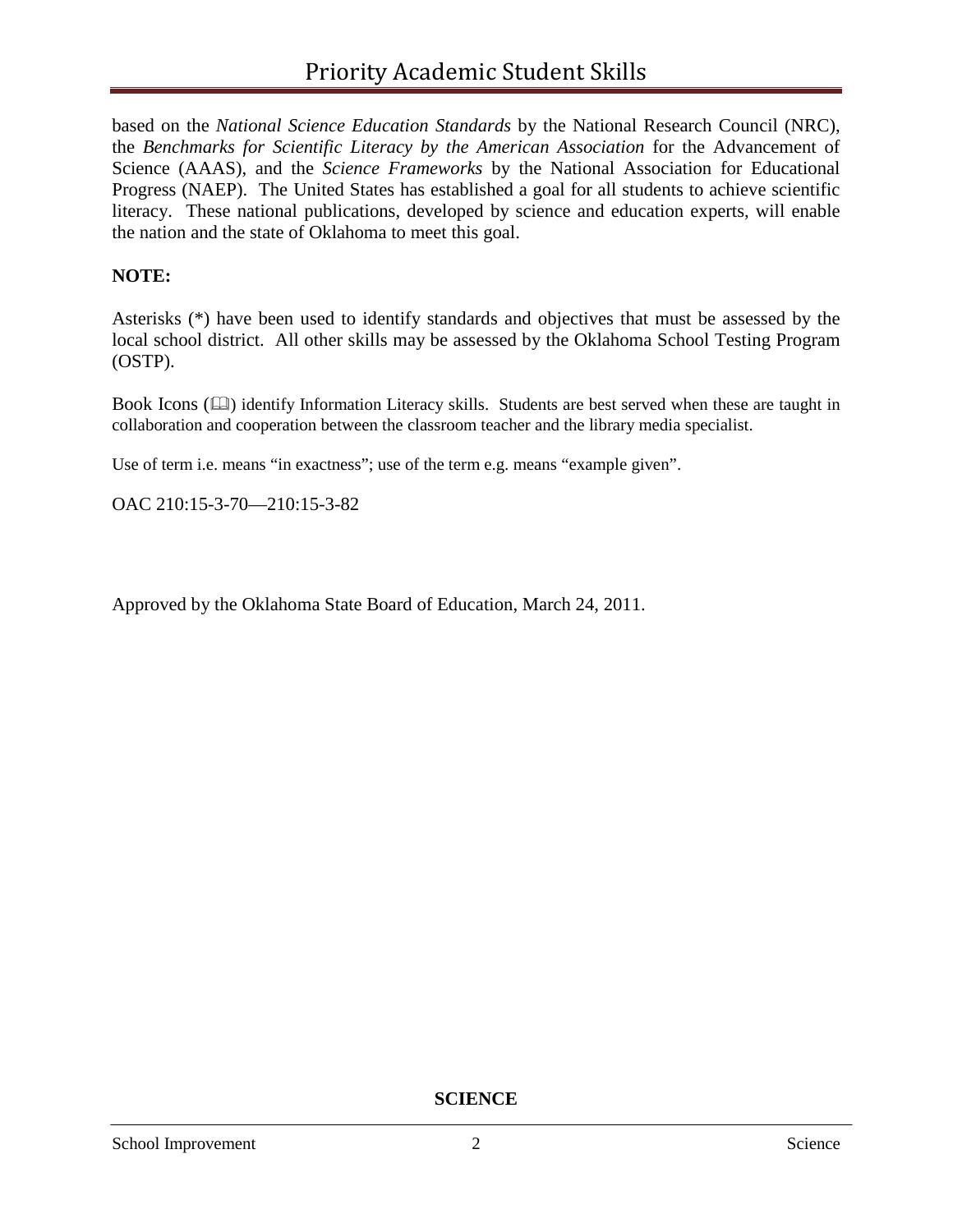## **Grade 1**

### **Standards for Inquiry, Physical, Life, and Earth/Space Science**

The *Priority Academic Students Skills (PASS)* should be taught by investigating broad concepts, and principles of major themes in Physical, Life, and Earth/Space Sciences.

### **SCIENCE PROCESSES AND INQUIRY**

#### **Grade 1**

### **Process Standard 1: Observe and Measure – Observing is the first action taken by the learner to acquire new information about an object, organism, or event. Opportunities for observation are developed through the use of a variety of scientific tools. Measurement allows observations to be quantified. The student will accomplish these objectives to meet this process standard.**

- \*1. Observe and measure objects, organisms and/or events using developmentally appropriate nonstandard units of measurement (e.g., hand, paper clip, book); and International System of Units (SI) (i.e., meters, centimeters, and degrees Celsius).
- 2. Compare and contrast similar and/or different characteristics in a given set of simple objects, familiar organisms and/or observable events.

### **Process Standard 2: Classify – classifying establishes order. Objects, organisms, and events are classified based on similarities, differences, and interrelationships. The student will accomplish these objectives to meet this process standard.**

- 1. Classify a set of simple objects, familiar organisms, and/or observable events by observable properties.
- 2. Arrange simple objects, familiar organisms, and/or observable events in a serial order (e.g., least to greatest, tallest to shortest).
- **Process Standard 3: Experiment and Inquiry - Experimenting is a method of discovering information. It requires making observations and measurements to test ideas. Inquiry can be defined as the skills necessary to carry out the process of scientific or systemic thinking. In order for inquiry to occur, students must have the opportunity to ask a question, formulate a procedure, and observe phenomena. The student will accomplish these objectives to meet this process standard.**
	- \*1. Ask a question about objects, organisms, or events in the environment.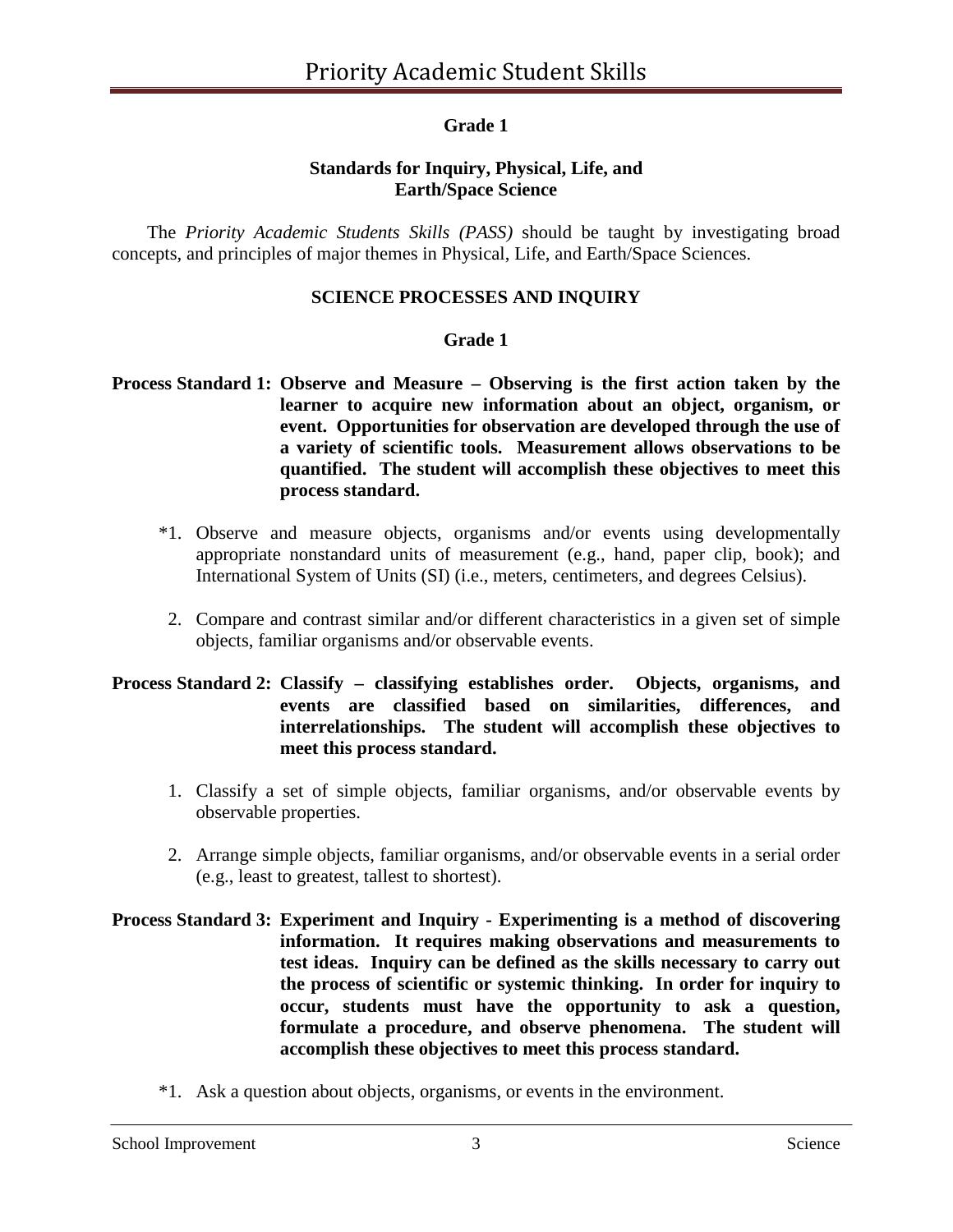- \*2. Plan and conduct a simple investigation.
- \*3. Employ simple equipment and tools such as magnifiers, thermometers, and rulers to gather data.
- 4. Recognize potential hazards and practice safety procedures in all science activities.
- **Process Standard 4: Interpret and Communicate – Interpreting is a process of recognizing patterns in collected data by making inferences, predictions, or conclusions. Communicating is the process of describing, recording, and reporting experimental procedures and results to others. Communication may be oral, written, or mathematical and includes organizing ideas, using appropriate vocabulary, graphs, and other visual representations. The student will accomplish these objectives to meet this process standard.**
	- 1. Interpret pictures, simple bar graphs, and/or tables.
	- 2. Recognize and describe patterns, then make predictions based on patterns.  $\Box$
	- \*3. Communicate the results of a simple investigation using drawings, tables, graphs, and/or written and oral language.  $\Box$

### **PHYSICAL SCIENCE**

#### **Grade 1**

- **Standard 1: Properties of Objects and Materials – Characteristics of objects can be described using physical properties such as size, shape, color, or texture. The student will engage in investigations that integrate the process standards and lead to the discovery of the following objectives:**
	- 1. Objects have properties that can be observed, described, and measured.
	- 2. Using the five senses, objects can be grouped or ordered by physical properties.
	- 3. Water can be a liquid or a solid, and can be made to go back and forth from one form to the other.

#### **LIFE SCIENCE**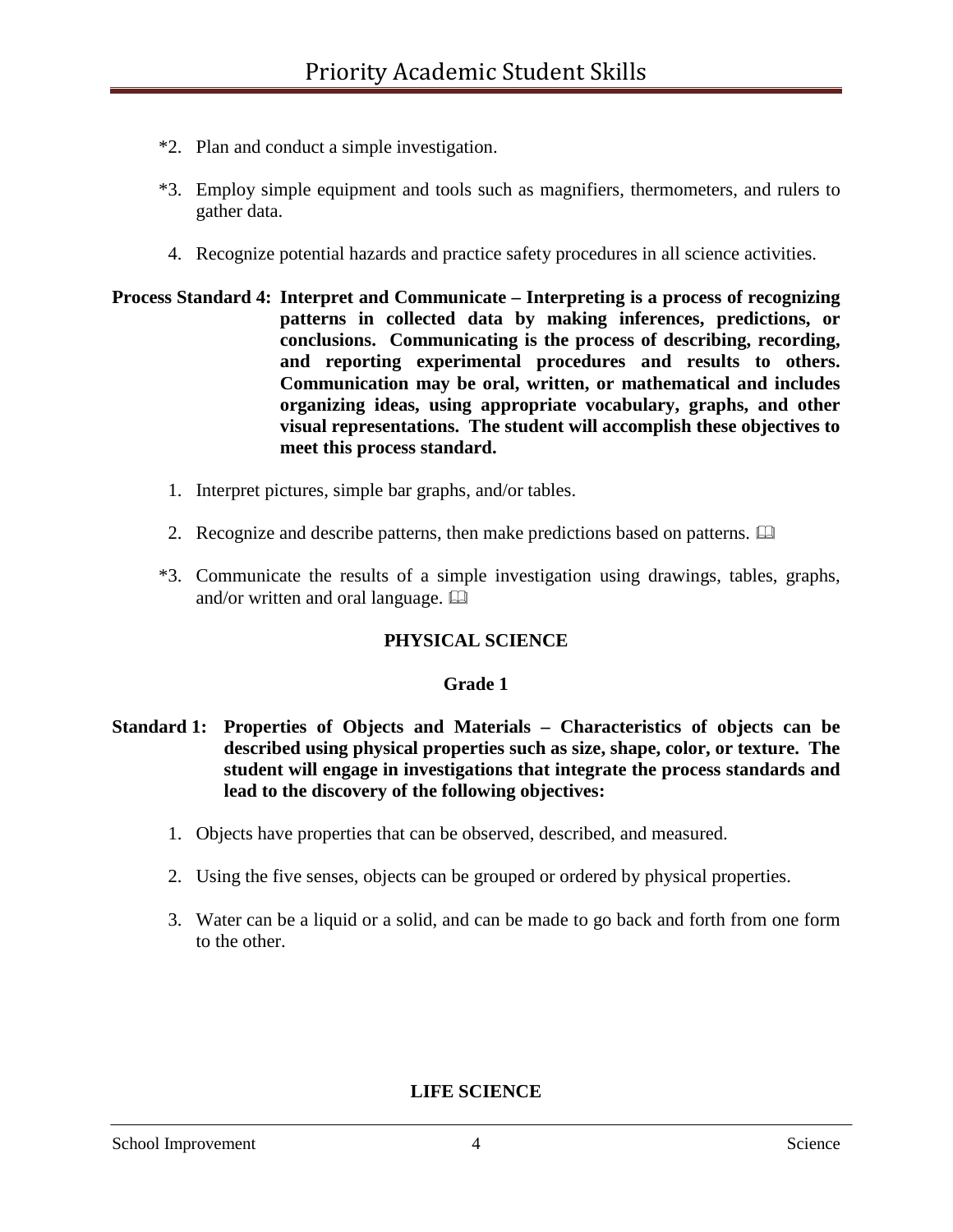# **Grade 1**

- **Standard 2: Characteristics and Basic Needs of Organisms – All living things have structures that enable them to function in unique and specific ways to obtain food, reproduce, and survive. The student will engage in investigations that integrate the process standards and lead to the discovery of the following objectives:**
	- 1. Plants and animals need to take in air, water, and food. In addition, plants need light.
	- 2. Scientists use the five senses and tools (e.g., magnifiers and rulers) to gather information, such as size and shape about living things.

### **EARTH/SPACE SCIENCE**

### **Grade 1**

- **Standard 3: Changes of Earth and Sky – Observe natural changes of all kinds such as the movement of the sun and variable changes like the weather. The student will engage in investigations that integrate the process standards and lead to the discovery of the following objectives:**
	- 1. The sun warms the land, air, and water.
	- 2. Weather changes from day to day and over the seasons. Weather can be observed by measuring temperature and describing cloud formations.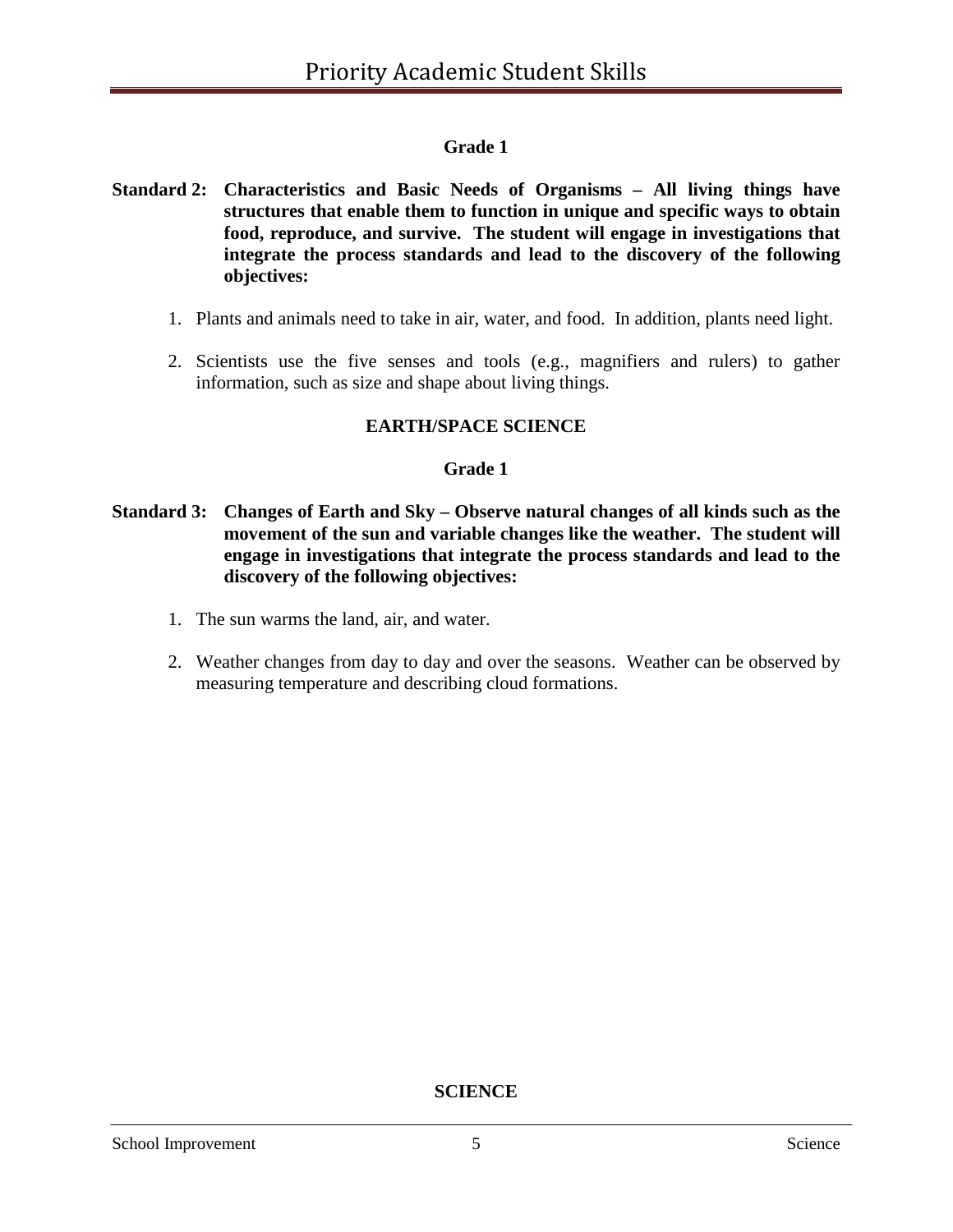## **Grade 2**

### **Standards for Inquiry, Physical, Life, and Earth/Space Science**

The *Priority Academic student Skills (PASS)* should be taught by investigating broad concepts, and principles of major themes in Physical, Life, and Earth/Space Sciences.

### **SCIENCE PROCESSES AND INQUIRY**

#### **Grade 2**

### **Process Standard 1: Observe and Measure – Observing is the first action taken by the learner to acquire new information about an object, organism, or event. Opportunities for observation are developed through the use of a variety of scientific tools. Measurement allows observations to be quantified. The student will accomplish these objectives to meet this process standard.**

- 1. Observe and measure objects, organisms, and/or events using developmentally appropriate standard units of measurement (e.g., inches, feet, yard, degrees Fahrenheit) and the International System of Units (SI) (i.e., meters, centimeters, grams, and degrees Celsius).
- 2. Compare and contrast similar and/or different characteristics in a given set of simple objects, familiar organisms and/or observable events.

### **Process Standard 2: Classify – Classifying establishes order. Objects, organisms, and events are classified based on similarities, differences, and interrelationships. The student will accomplish these objectives to meet this process standard.**

- 1. Classify a set of simple objects, familiar organisms, and/or observable events by observable properties (e.g., graphic organizers, t-charts, tables, and Venn diagrams).
- 2. Arrange simple objects, familiar organisms, and/or observable events in a serial order (e.g., least to greatest, tallest to shortest).

### **Process Standard 3: Experiment and Inquiry – Experimenting is a method of discovering information. It requires making observations and measurements to test ideas. Inquiry can be defined as the skills necessary to carry out the process of scientific or systemic thinking. In order for inquiry to occur, students must have the opportunity to ask a question, formulate a procedure, and observe phenomena. The student will accomplish these objectives to meet this process standard.**

\*1. Ask a question about objects, organisms, or events in the environment.  $\Box$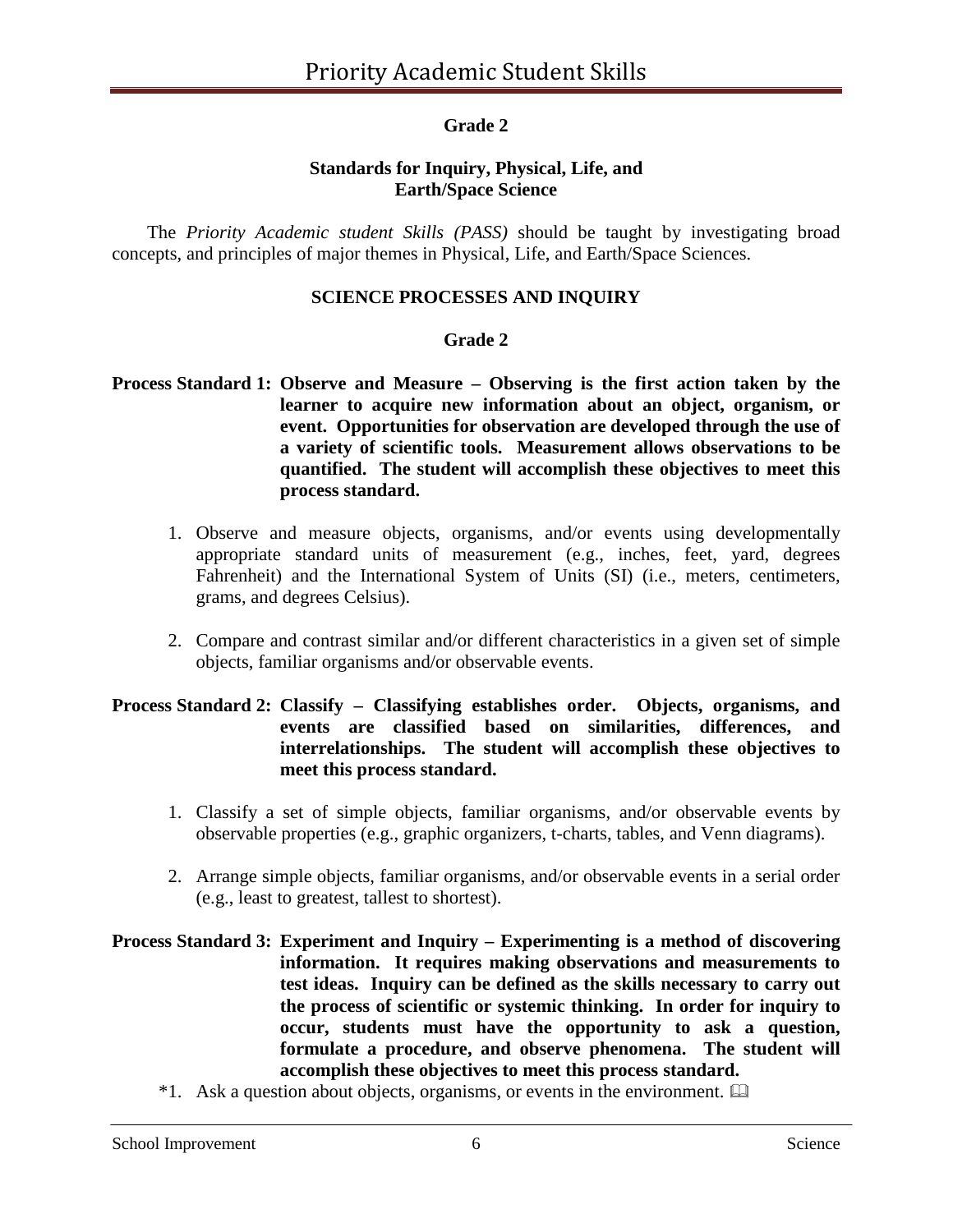- \*2. Plan and conduct a simple investigation.
- \*3. Employ simple equipment and tools such as magnifiers, thermometers, and rulers to gather data.
- 4. Recognize potential hazards and practice safety procedures in all science activities.
- **Process Standard 4: Interpret and Communicate – Interpreting is the process of recognizing patterns in collected data by making inferences, predictions, or conclusions. Communicating is the process of describing, recording, and reporting experimental procedures and results to others. Communication may be oral, written, or mathematical and includes organizing ideas, using appropriate vocabulary, graphs, and other visual representations. The student will accomplish these objectives to meet this process standard.**
	- 1. Interpret pictures, simple bar graphs, and/or tables.
	- 2. Recognize and describe patterns, then make predictions based on patterns.  $\Box$
	- \*3. Communicate the results of a simple investigation using drawings, tables, graphs, and/or written and oral language.  $\Box$

### **PHYSICAL SCIENCE**

### **Grade 2**

- **Standard 1: Properties and Interactions of Objects and Materials – characteristics of objects can be described using physical properties such as size, shape, color, texture, or magnetism. Interactions change the position and motion of objects. The student will engage in investigations that integrate the process standards and lead to the discovery of the following objectives:**
	- 1. Objects can be described in terms of materials of which they are made. Physical properties of materials can be changed by tearing, sifting, sanding, or pounding.
	- 2. Motion and interaction of objects can be observed in toys and playground activities.
	- 3. Magnets attract and repel each other and certain other materials. Magnetic force passes through materials such as paper, glass, and water.

**LIFE SCIENCE**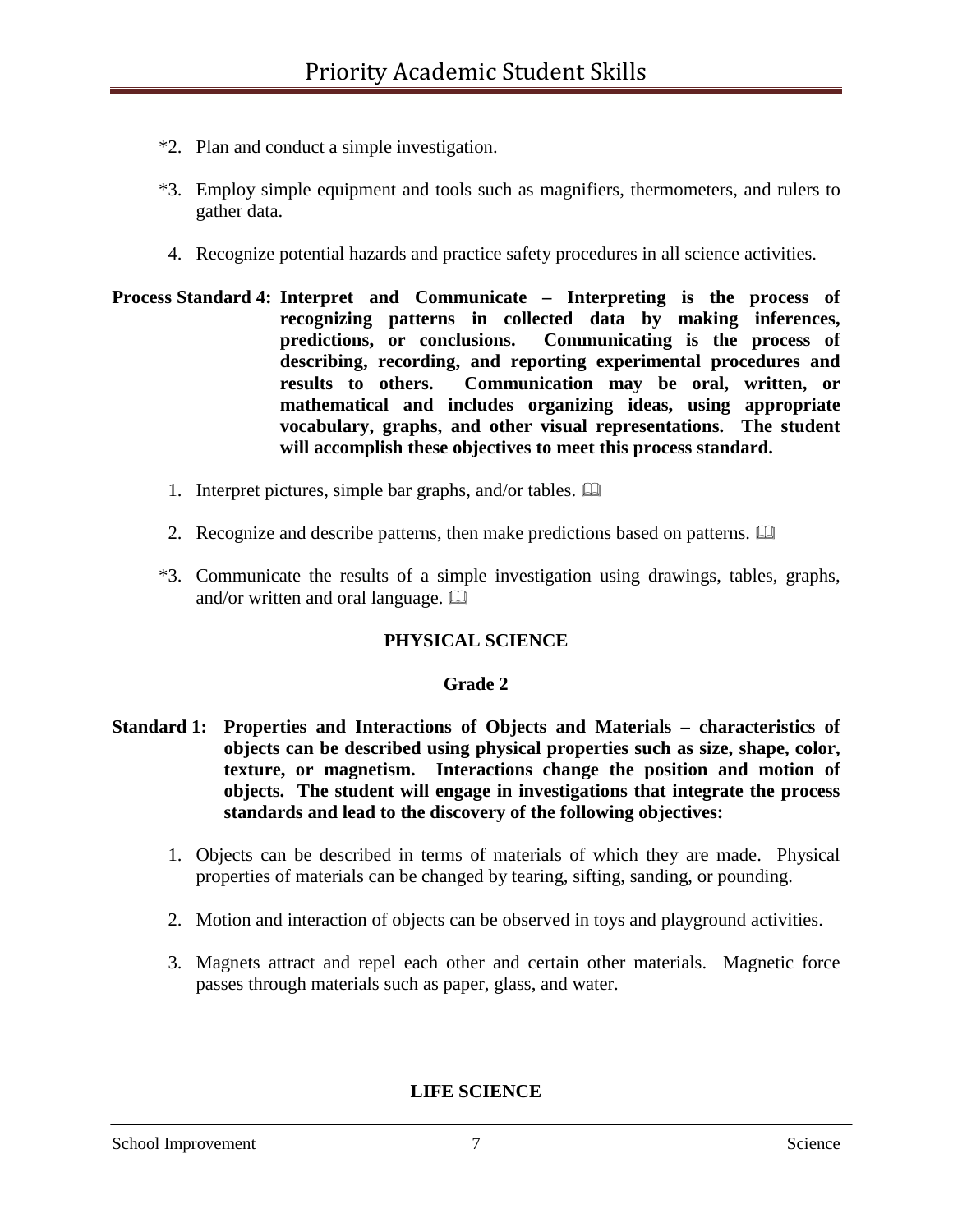# **Grade 2**

### **Standard 2: Life Cycles and Organisms – Life cycles represent the stages an organism passes through from its own birth to the birth of the next generation. The student will engage in investigations that integrate the process standards and lead to the discovery of the following objectives:**

- 1. Plants and animals have life cycles that include developing into adults, reproducing, and eventually dying. The details of this life cycle are different for different organisms.
- 2. Plants and animals often have characteristics similar to their parents.

# **EARTH/SPACE SCIENCE**

### **Grade 2**

- **Standard 3: Properties and Changes of Earth and Sky – Earth materials consist of rocks, soils, water, and air. The sun appears to move across sky in the same way every day. The student will engage in investigations that integrate the process standards and lead to the discovery of the following objectives:**
	- 1. Earth materials have different properties and serve as natural resources that sustain plant and animal life.
	- 2. The size and shape of shadows change at different times of the day.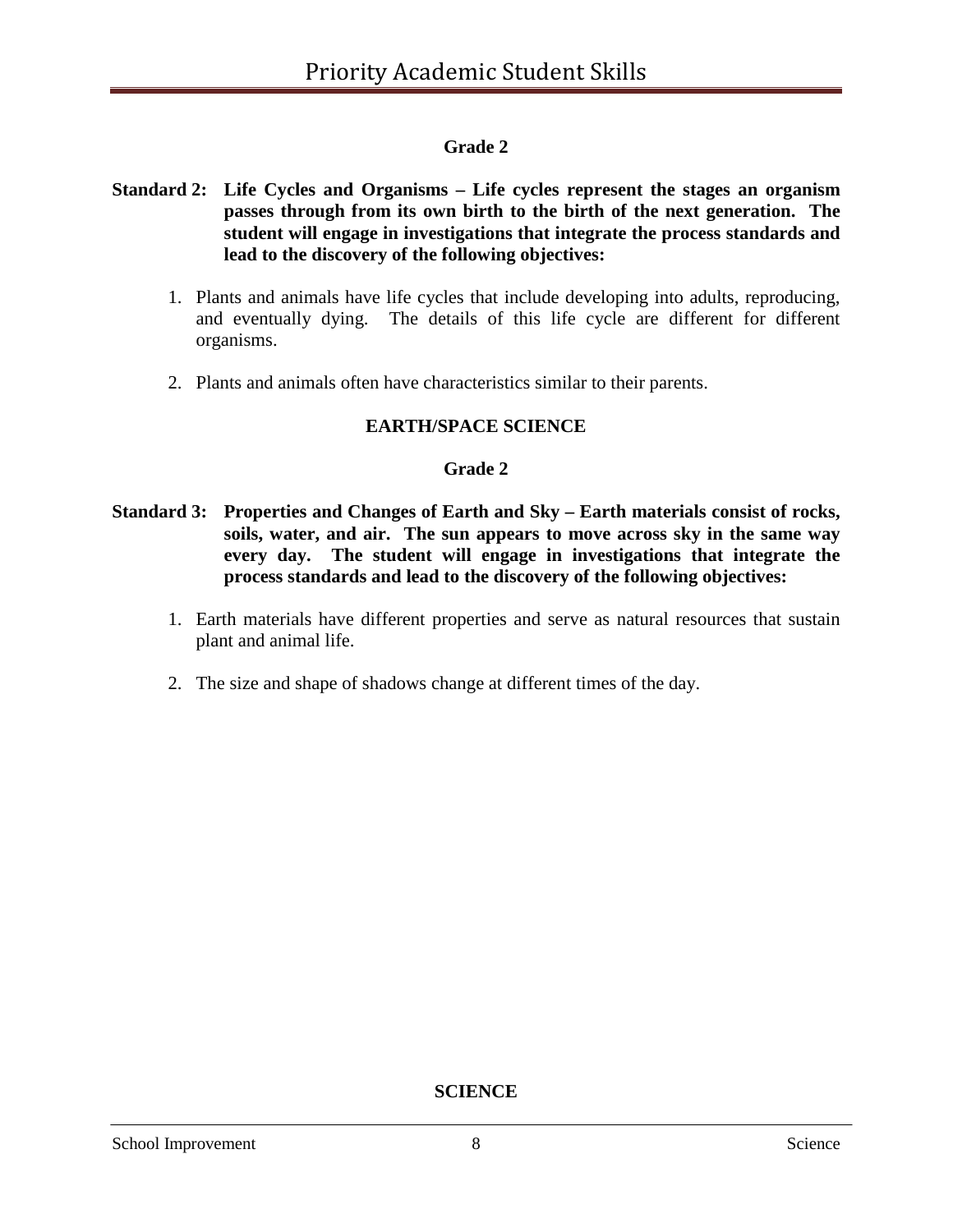## **Grade 3**

### **Standards for Inquiry, Physical, Life and Earth/Space Science**

The *Priority Academic Student Skills (PASS)* should be taught by investigating broad concepts, and principles of major themes in Physical, Life, and Earth/Space Sciences.

### **SCIENCE PROCESSES AND INQUIRY**

### **Grade 3**

### **Process Standard 1: Observe and Measure – Observing is the first action taken by the learner to acquire new information about an object, organism, or event. Opportunities for observation are developed through the use of a variety of scientific tools. Measurement allows observations to be quantified. The student will accomplish these objectives to meet this process standard.**

- 1. Observe and measure objects, organisms, and/or events using developmentally appropriate International System of Units (SI) (i.e., meters, centimeters, grams, and degrees Celsius).
- 2. Compare and contrast similar and/or different characteristics in a given set of simple objects, familiar organisms, and/or observable events.

### **Process Standard 2: Classify – Classifying establishes order. Objects, organisms, and events are classified based on similarities, differences, and interrelationships. The student will accomplish these objectives to meet this process standard.**

- 1. Classify a set of simple objects, familiar organisms, and/or observable events by observable properties (e.g., graphic organizers, t-charts, tables, and Venn diagrams).
- 2. Arrange simple objects, familiar organisms, and/or observable events in a serial order (e.g., least to greatest, order of steps, and smallest to largest).
- **Process Standard 3: Experiment and Inquiry – Experimenting is a method of discovering information. It requires making observations and measurements to test ideas. Inquiry can be defined as the skills necessary to carry out the process of scientific or systemic thinking. In order for inquiry to occur, students must have the opportunity to ask a question, formulate a procedure, and observe phenomena. The student will accomplish these objectives to meet this process standard.**
	- \*1. Ask a question about objects, organisms, or events in the environment.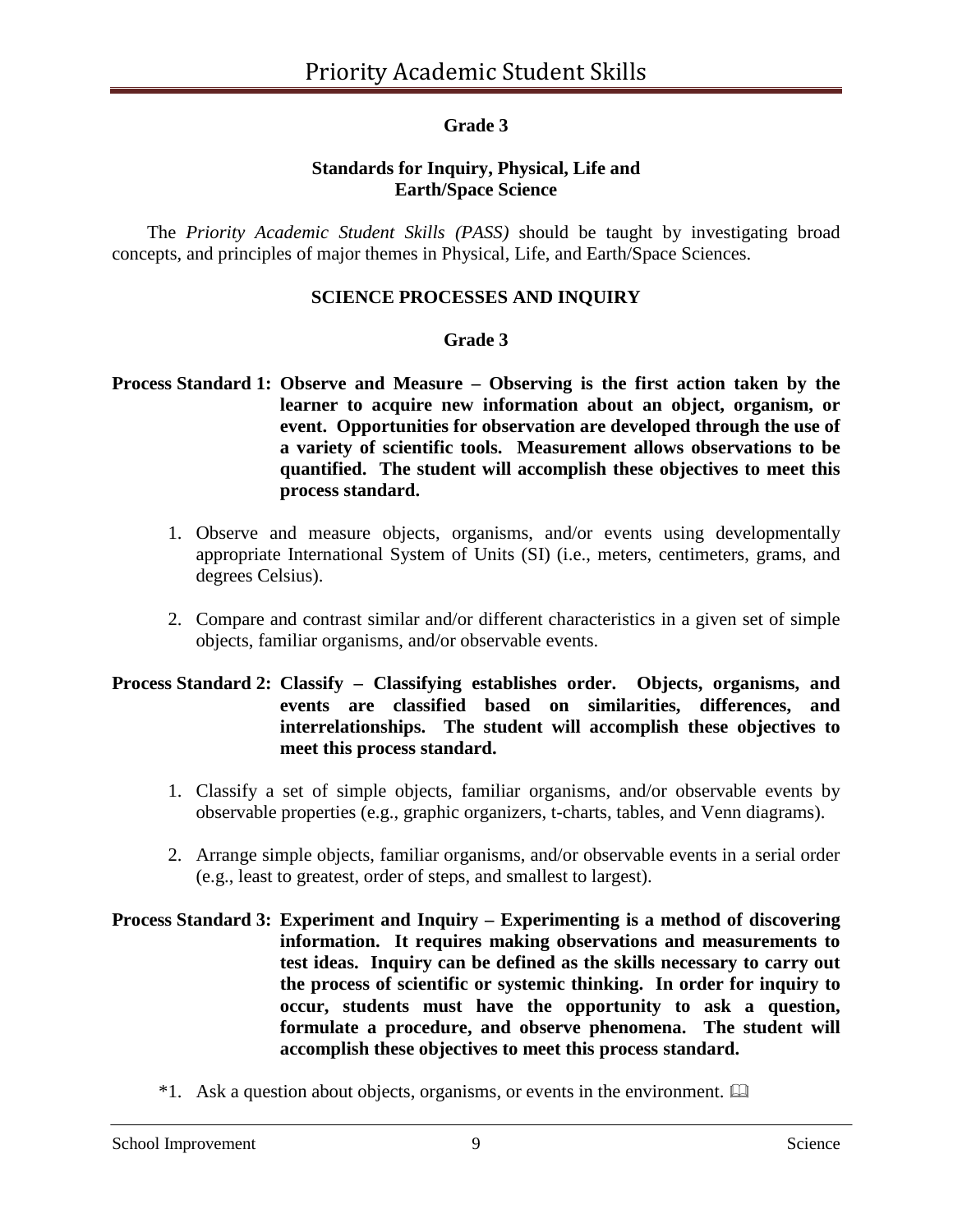- \*2. Plan and conduct a simple investigation.
- \*3. Employ simple equipment and tools such as magnifiers, thermometers, and rulers to gather data.
- 4. Recognize potential hazards and practice safety procedures in all science activities.
- **Process Standard 4: Interpret and Communicate – Interpreting is the process of recognizing patterns in collected data by making inferences, predictions, or conclusions. Communicating is the process of describing, recording, and reporting experimental procedures and results to others. Communication may be oral, written, or mathematical and includes organizing ideas, using appropriate vocabulary, graphs, other visual representations, and mathematical equations. The student will accomplish these objectives to meet this process standard.**
	- 1. Interpret tables, pictorial, and/or simple bar graphs.
	- 2. Recognize and describe patterns, then make predictions based on patterns.
	- \*3. Communicate the results of a simple investigation using drawings, tables, graphs, and/or written and oral language.  $\Box$

#### **PHYSICAL SCIENCE**

#### **Grade 3**

- **Standard 1: Properties of Objects and Materials – Describe characteristics of objects based on physical properties such as size, shape, color, or texture. Vibration of materials causes sound. The student will engage in investigations that integrate the process standards and lead to the discovery of the following objectives:**
	- 1. Objects can be described in terms of the materials of which they are made. Mixtures and solutions can be separated (i.e., sand and marbles, salt and water).
	- 2. Sound is produced by vibrations (i.e., pitch and loudness).
	- 3. Sound travels through air, water, and/or solids.

**LIFE SCIENCE**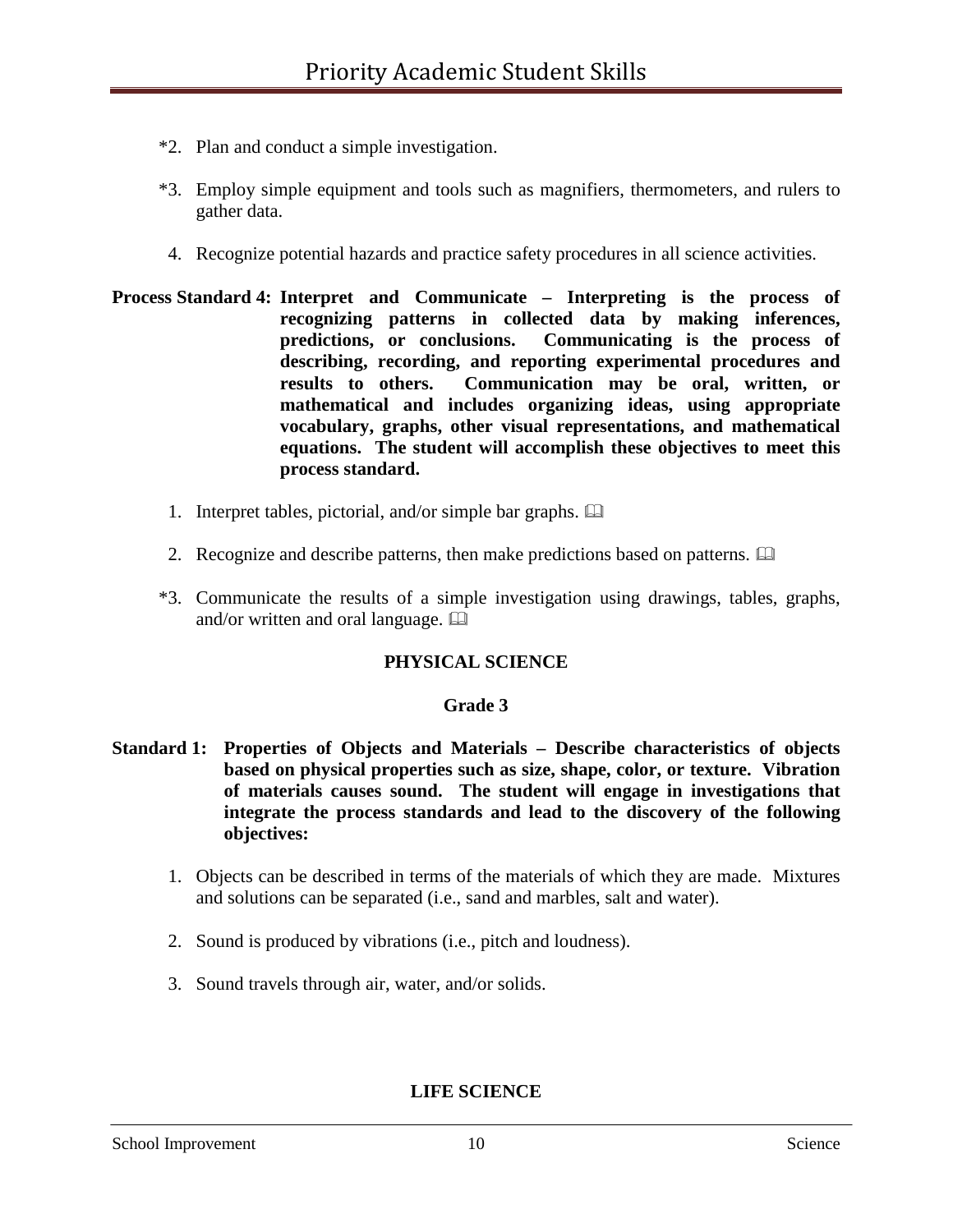# **Grade 3**

### **Standard 2: Characteristics and Basic Needs of Organisms and Environments – All living things have structures that enable them to function in unique and specific ways to obtain food, reproduce, and survive. The student will engage in investigations that integrate the process standards and lead to the discovery of the following objectives:**

- 1. Plants and animals have features (i.e., breathing structures, limbs, skin covering, seed dispersal, roots, stems, and leaves) that help them live in different environments such as air, water, or land.
- 2. Each plant or animal has different structures that serve different functions in growth and survival (i.e., the way it moves, type of food it needs, and where it lives).
- 3. All animals depend on plants. Some animals eat plants for food. Other animals consume animals that eat the plants.
	- a. The primary source of energy in a food chain is the sun.
	- b. Animals can be classified by the type of food they eat.

# **EARTH/SPACE SCIENCE**

### **Grade 3**

## **Standard 3: Properties of Earth Materials – Earth materials consist of rock, soils, water, and air. The student will engage in investigations that integrate the process standards and lead to the discovery of the following objectives:**

- 1. Rocks and minerals have similarities and differences (i.e., size of particles, color pattern, and layering).
- 2. Soils have properties of color and texture, capacity to retain water, and ability to support the growth of many kinds of plants and animals, including those in our food supply.
- 3. Earth exerts a force called gravity which attracts objects, pulling them toward Earth's center.

**SCIENCE**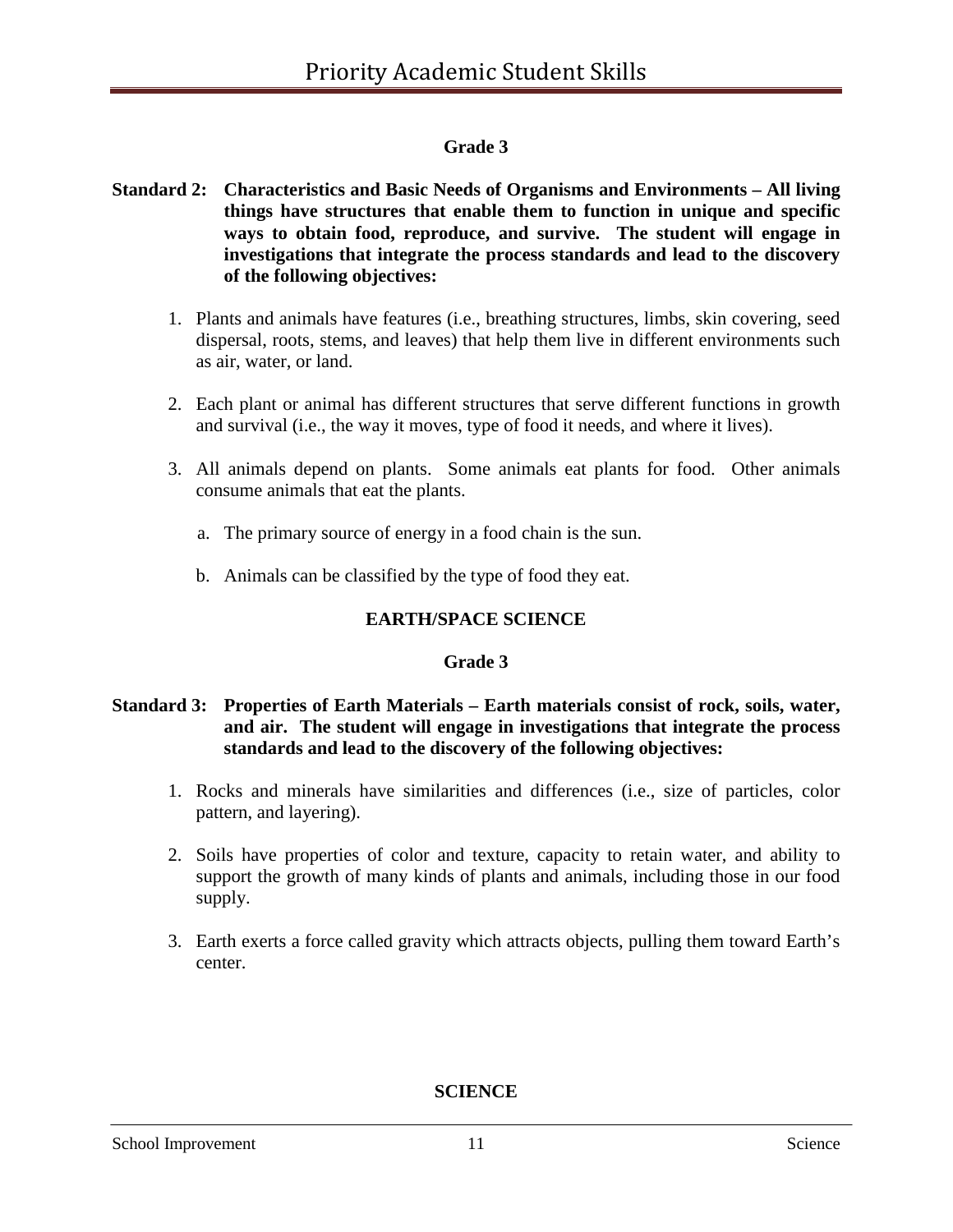## **Grade 4**

### **Standards for Inquiry, Physical, Life, and Earth/Space science**

The *Priority Academic Student Skills (PASS)* should be taught by investigating content, concepts, and principles of major themes in Physical, Life, and Earth/Space Sciences.

### **SCIENCE PROCESSES AND INQUIRY**

#### **Grade 4**

### **Process Standard 1: Observe and Measure – Observing is the first action taken b the learner to acquire new information about an object, organism, or event. Opportunities for observation are developed through the use of a variety of scientific tools. Measurement allows observations to be quantified. The student will accomplish these objectives to meet this process standard.**

- 1. Observe and measure objects, organisms, and/or events (e.g., mass, length, time, volume, temperature) using International System of Units (SI) (i.e., grams, milligrams, meters, millimeters, centimeters, kilometers, liters, milliliters, and degrees Celsius).
- 2. Compare and/or contrast similar and/or different characteristics (e.g., color, shape, size, texture, sound, position, change) in a given set of objects organisms or events.

### **Process Standard 2: Classify – Classifying establishes order. Objects, organisms, and events are classified based on similarities, differences, and interrelationships. The student will accomplish these objectives to meet this process standard.**

- 1. Classify a set of objects, organisms, and/or events using two or more observable properties (e.g., simple dichotomous keys).
- 2. Arrange objects, organisms, and/or events in serial order (e.g., least to greatest, fastest to slowest).

### **Process Standard 3: Experiment – Experimenting is a method of discovering information. It requires making observations and measurements to test ideas. The student will accomplish these objectives to meet this process standard.**

\*1. Ask questions about the world and formulate an orderly plan to investigate a question.  $\square$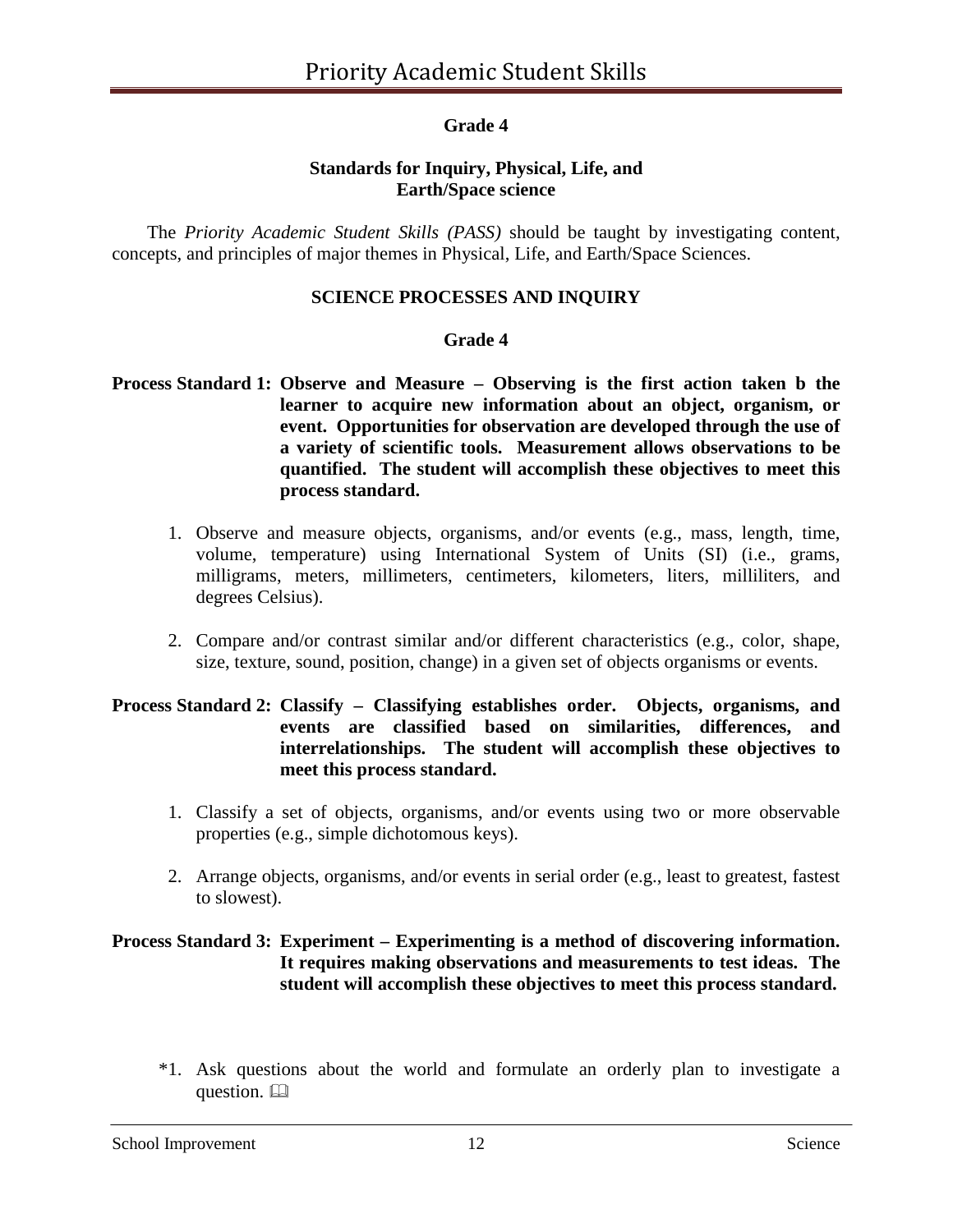- 2. Evaluate the design of a scientific investigation.
- \*3. Design and conduct a scientific investigation.
- 4. Recognize potential hazards and practice safety procedures in all science investigations.
- **Process Standard 4: Interpret and Communicate – Interpreting is the process of recognizing patterns in collected data by making inferences, predictions, or conclusions. Communicating is the process of describing, recording, and reporting experimental procedures and results to others. Communication may be oral, written, or mathematical and includes organizing ideas, using appropriate vocabulary, graphs, other visual representations, and mathematical equations. The student will accomplish these objectives to meet this process standard.**
	- \*1. Report data using tables, line, bar, trend, and/or simple circle graphs.
	- 2. Interpret data tables, line, bar, trend and/or simple circle graphs.
	- 3. Make predictions based on patterns in experimental data.
	- 4. Communicate the results of investigations and/or give explanations based on data.

### **Process Standard 5: Inquiry – Inquiry can be defined as the skills necessary to carry out the process of scientific or systemic thinking. In order for inquiry to occur, students must have the opportunity to ask a question, formulate a procedure, and observe phenomena. The student will accomplish these objectives to meet this process standard.**

- \*1. Use different ways to investigate questions and evaluate the fairness of the test.
- \*2. Use a variety of measurement tools and technology.
- \*3. Formulate a general statement to represent the data.
- \*4. Share results of an investigation in sufficient detail so that data may be combined with data from other students and analyzed further.

### **PHYSICAL SCIENCE**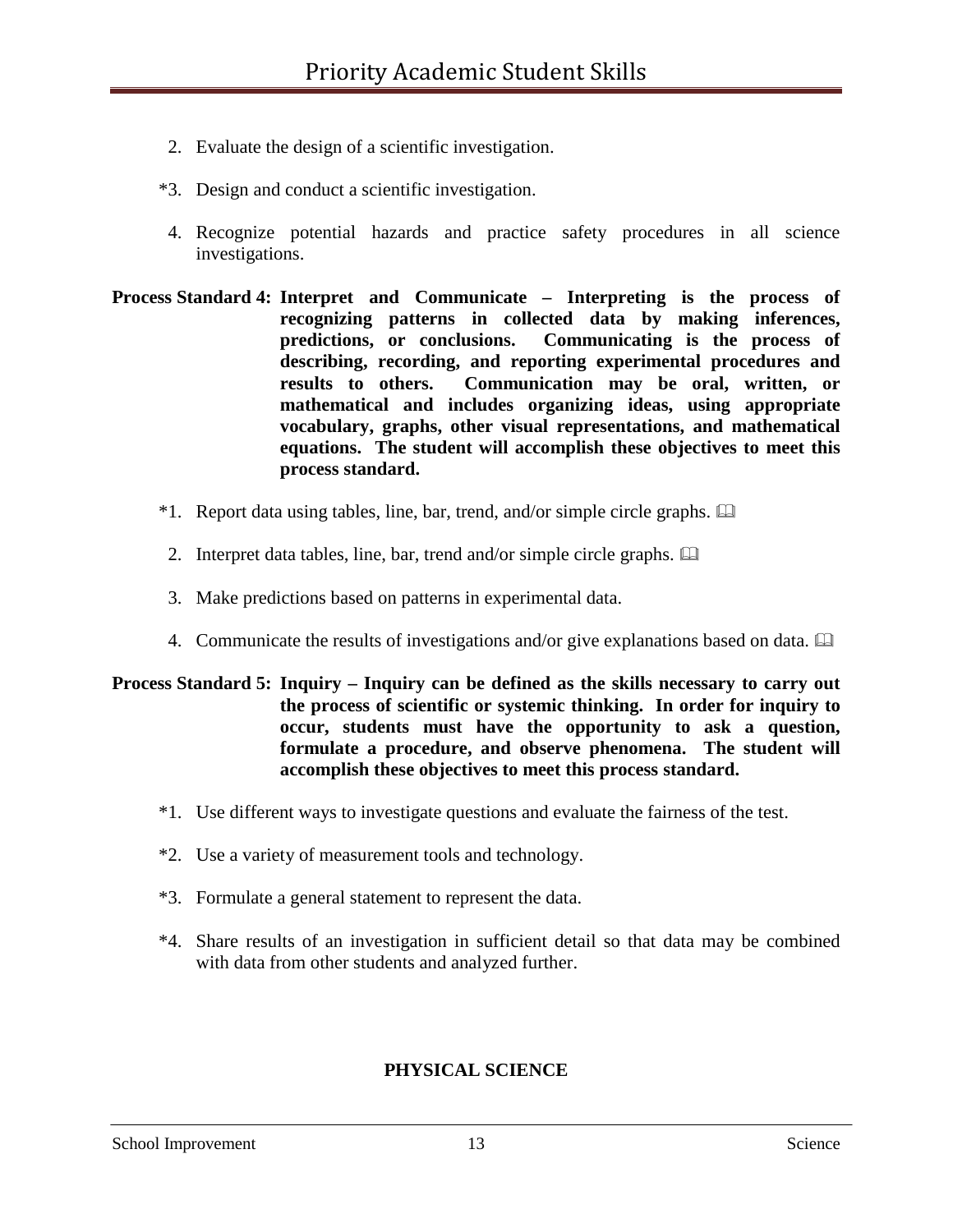# **Grade 4**

### **Standard 1: Position and Motion of Objects – The position of a moving object can be described relative to a stationary object or the background. The student will engage in investigations that integrate the process standards and lead to the discovery of the following objectives:**

- 1. The position and motion of objects can be changed by pushing or pulling. The size of the change is related to the strength of the push or pull.
- 2. The motion of an object can be described by tracing and measuring its position over time.

### **Standard 2: Energy – Energy is the ability to do work or to cause a change in matter. Forms of energy include electricity, heat (thermal), light and sound. The student will engage in investigations that integrate the process standards and lead to the discovery of the following objectives:**

- 1. Electricity is the flow of electrical power or charge.
	- a. The flow of electricity is controlled by open and closed circuits.
	- b. Some materials are conductors of electricity while others are insulators.
- 2. Heat results when substances burn, when certain kinds of materials rub against each other, and when electricity flows through wires.
	- a. Metals are good conductors of heat and electricity.
	- b. Increasing the temperature of any substance requires the addition of heat energy.
- 3. Light is a form of energy made of electromagnetic waves.
	- a. Light waves travel in a straight line.
	- b. Substances may cause light waves to change direction of travel (e.g., reflection, refraction).
	- c. Sound is a form of energy caused by waves of vibrations that spread from its source.

# **LIFE SCIENCE**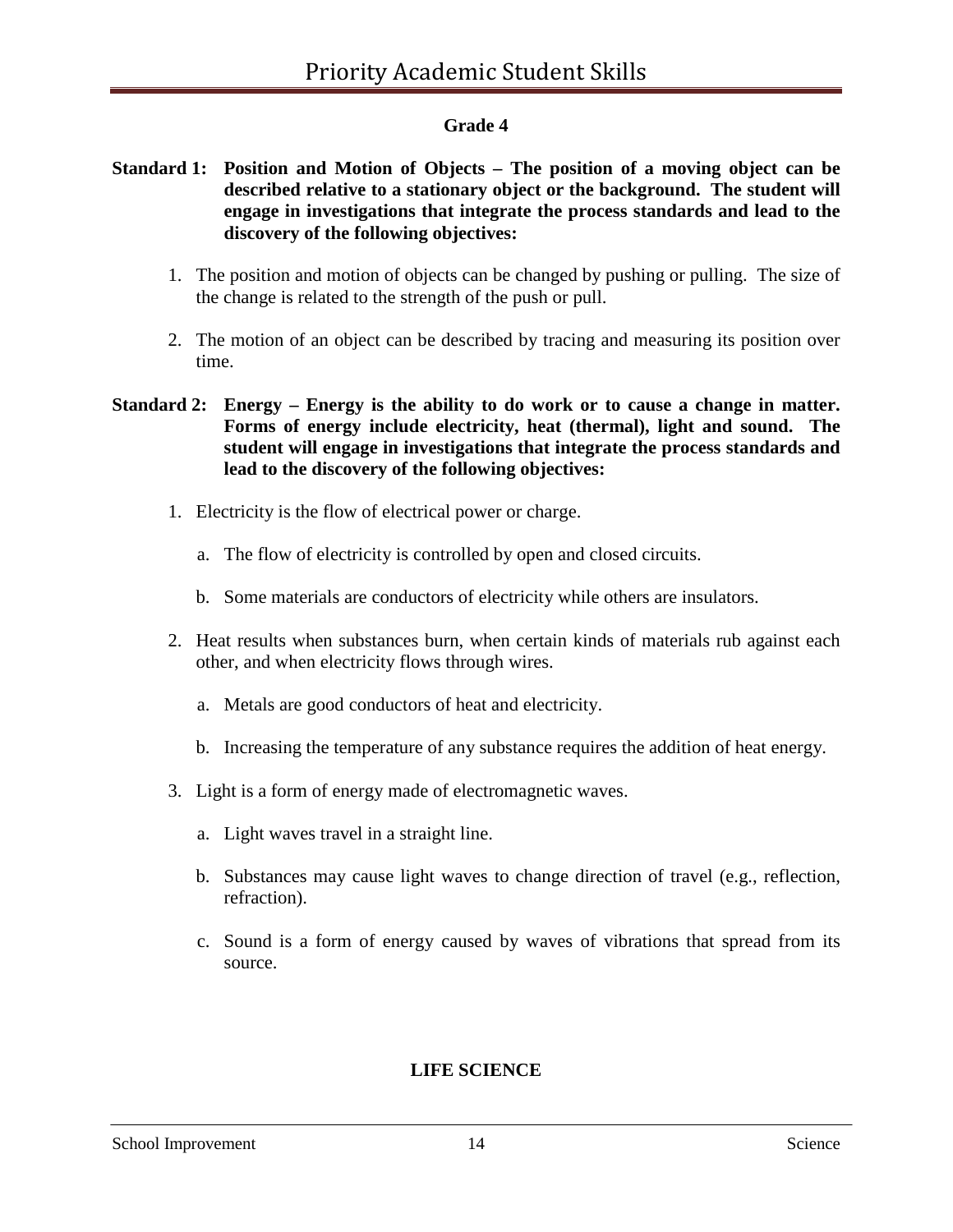## **Grade 4**

### **Standard 3: Characteristics of Organisms – Each type of organism has structures that enable it to function in unique and specific ways to obtain food, reproduce and survive. The student will engage in investigations that integrate the process standards and lead to the discovery of the following objectives:**

- 1. Organisms can survive only in environments in which their needs can be met (e.g., food, shelter, air, reproduction, and water).
- 2. Living organisms may be grouped by various characteristics or the environment in which they live (e.g., habitats, anatomy, behaviors).
- 3. Many observable characteristics of an organism, are inherited from the parents of the organisms (e.g., color of flowers, number of limbs on an animal).
- 4. Energy from the Sun is passed to organisms through food chains.

### **ELEMENTARY EARTH/SPACE SCIENCE**

### **Grade 4**

### **Standard 4: Properties of Earth and Moon - The Earth and its Moon have specific properties. The student will engage in investigations that integrate the process standards and lead to the discovery of the following objectives:**

- 1. Earth materials consist of rock, soils, water, and air.
- 2. The processes of erosion, weathering, and sedimentation affect Earth materials (e.g., earthquakes, floods, landslides, volcanic eruptions).
- 3. Fossils provide evidence about the plants and animals that lives long ago and the nature of the environment at that time (e.g., the formation of fossils).
- 4. The observable shape of the moon changes from day to day in a cycle that lasts about a month.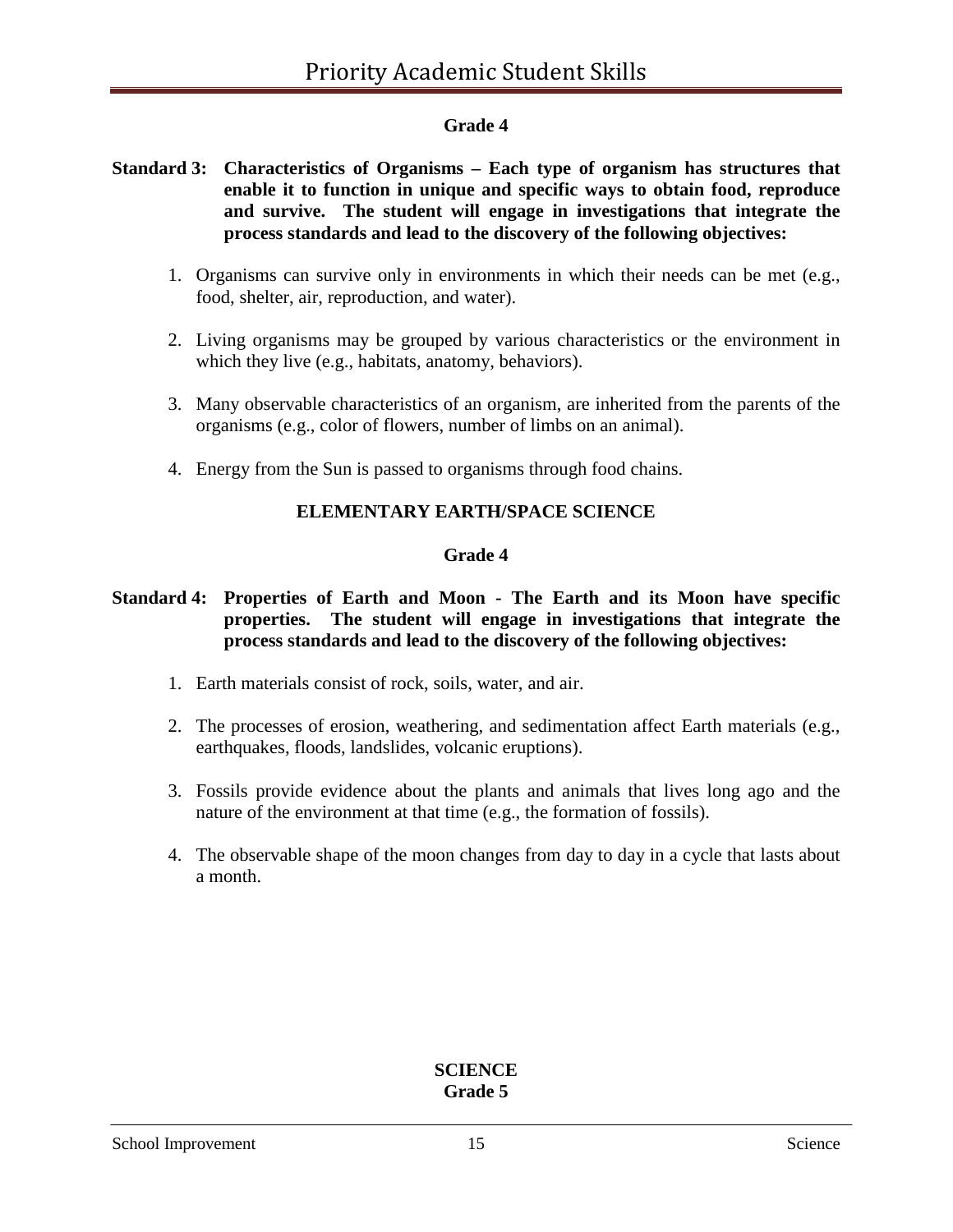### **Standards for Inquiry, Physical, Life, and Earth/Space Science**

The *Priority Academic Student Skills (PASS)* should be taught by investigating content, concepts, and principles of major themes in Physical, Life, and Earth/Space Sciences.

### **SCIENCE PROCESSES AND INQUIRY**

### **Grade 5**

### **Process Standard 1: Observe and Measure – Observing is the first action taken by the learner to acquire new information about an objects, organism, or event. Opportunities for observation are developed through the use of a variety of scientific tools. Measurement allows observations to be quantified. The student will accomplish these objectives to meet this process standard.**

- 1. Observe and measure objects, organisms, and/or events (e.g., mass, length, time, volume, temperature) using the International System of Units (SI) (i.e., grams, milligrams, meters, millimeters, centimeters, kilometers, liters, milliliters, and degrees Celsius). Measure using tools (e.g., simple microscopes or magnifier, graduated cylinders, gram spring scales, metric rulers, metric balances and Celsius thermometers).
- 2. Compare and/or contrast similar and/or different characteristics (e.g., color, shape, size, texture, sound, position, change) in a given set of objects, organisms, or events.

### **Process Standard 2: Classify – Classifying establishes order. Objects, organisms, and events are classified based on similarities, differences, and interrelationships. The student will accomplish these objectives to meet this process standard.**

- 1. Classify a set of objects, organisms, and/or events using no more than three observable properties (e.g., dichotomous keys).
- 2. Arrange objects, organisms and/or events in serial order (e.g., least to greatest, fastest to slowest).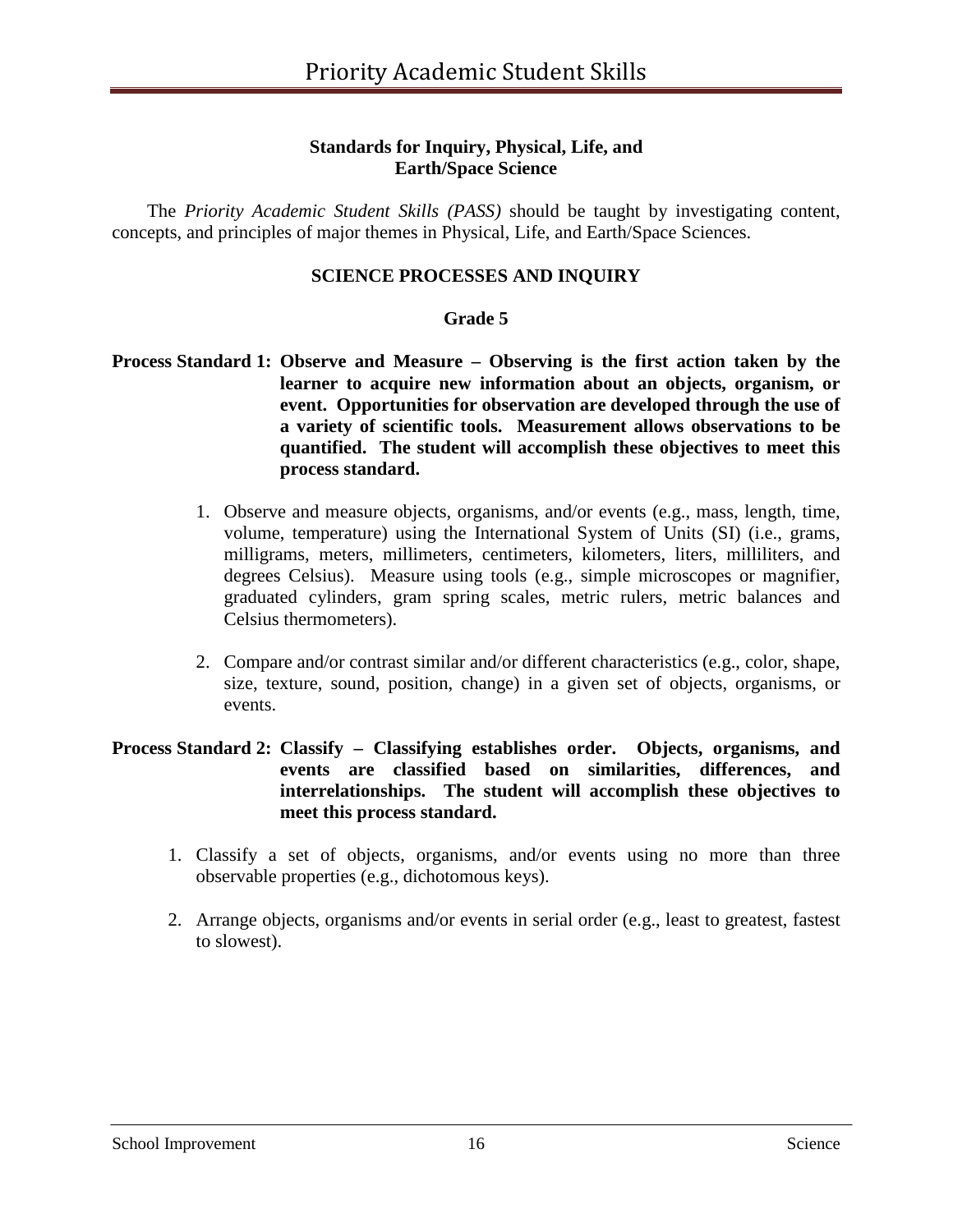### **Process Standard 3: Experiment – Experimenting is a method of discovering information. It requires making observations and measurements to test ideas. The student will accomplish these objectives to meet this process standard.**

- \*1. Ask questions about the world and formulate an orderly plan to investigate a question. <sup>22</sup>
- 2. Evaluate the design of a scientific investigation (e.g., order of investigation procedures, number of tested variables).
- \*3. Design and conduct a scientific investigation.
- 4. Recognize potential hazards and practice safety procedures in all science investigations.
- **Process Standard 4: Interpret and Communicate – Interpreting is the process of recognizing patterns in collected data by making inferences, predictions, or conclusions. Communicating is the process of describing, recording, and reporting experimental procedures and results to others. Communication may be oral, written, or mathematical and includes organizing ideas, using appropriate vocabulary, graphs, other visual representations, and mathematical equations. The student will accomplish these objectives to meet this process standard.**
	- \*1. Report data using tables, line, bar, trend, and/or simple circle graphs.
	- 2. Interpret data tables, line bar, trend, and/or simple circle graphs.
	- 3. Make predictions based on patterns in experimental data.
	- 4. Communicate the results of investigations and/or give explanations based on data.
- **Process Standard 5: Inquiry – Inquiry can be defined as the skills necessary to carry out the process of scientific or systemic thinking. In order for inquiry to occur, students must have the opportunity to ask a question, formulate a procedure, and observe phenomena. The student will accomplish these objectives to meet this process standard.**
	- \*1. Use different ways to investigate questions and evaluate the fairness of the test.
	- \*2. Use a variety of measurement tools and technology.
	- \*3. Formulate a general statement to represent the data.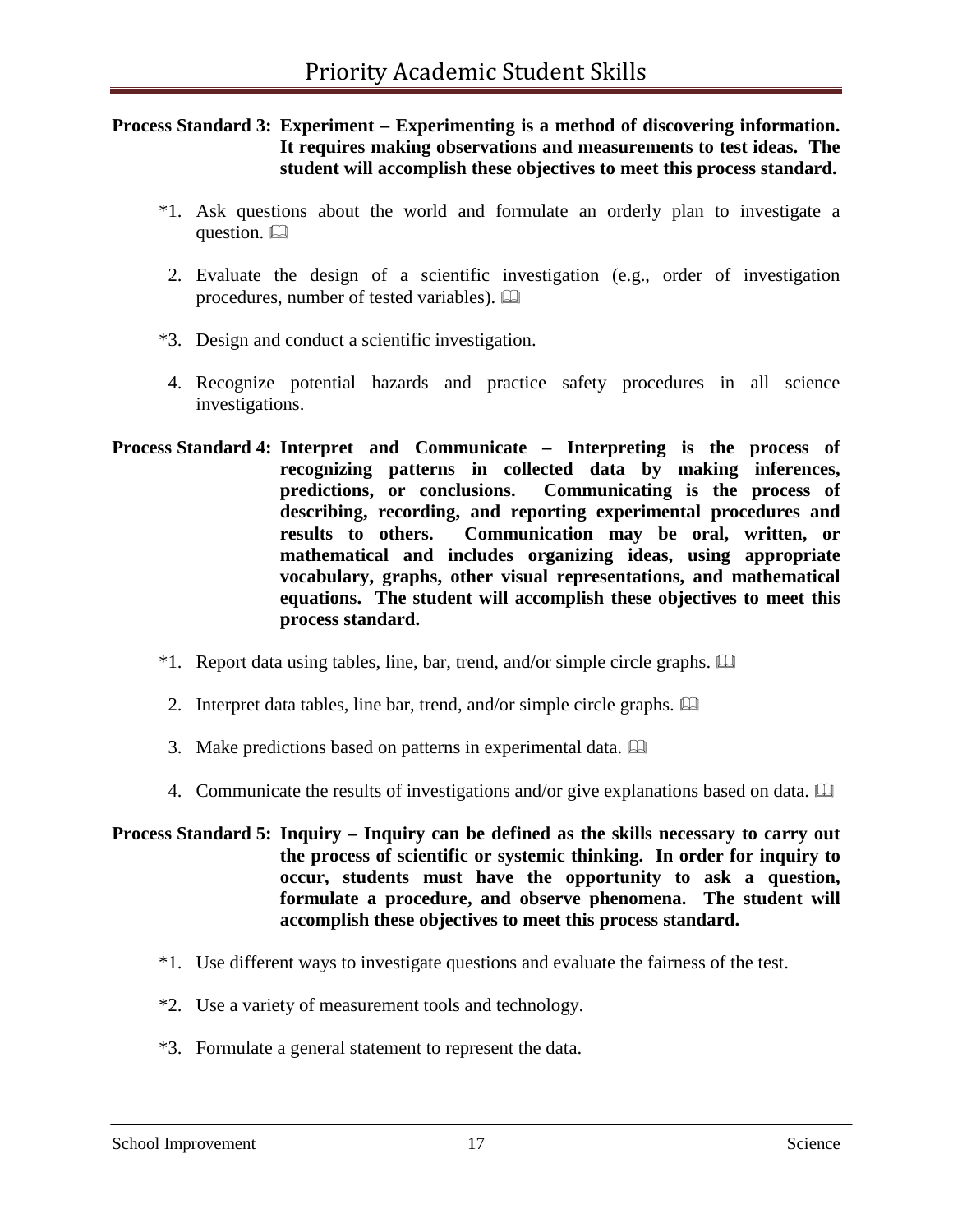\*4. Share results of an investigation in sufficient detail so that data may be combined with data from other students and analyzed further.  $\square\hspace{-.05cm}\square$ 

## **PHYSICAL SCIENCE**

#### **Grade 5**

- **Standard 1: Properties of Matter and Energy – Describe characteristics of objects based on physical qualities such as size, shape, color, mass, temperature, and texture. Energy can produce changes in properties of objects such as changes in temperature. The student will engage in investigations that integrate the process standards and lead to the discovery of the following objectives:**
	- 1. Matter has physical properties that can be used for identification (e.g., color, texture, shape).
	- 2. Physical properties of objects can be observed, described, and measured using tools such as simple microscopes, gram spring scales, metric rulers, metric balances, and Celsius thermometers.
	- 3. Energy can be transferred in many ways (e.g., energy from the Sun to air, water, and metal).
	- 4. Energy can be classified as either potential or kinetic.

#### **LIFE SCIENCE**

#### **Grade 5**

- **Standard 2: Organisms and Environments – Organisms within an ecosystem are dependent on one another and the environment. The student will engage in investigations that integrate the process standards and lead to the discovery of the following objectives:**
	- 1. Organisms in an ecosystem depend on each other for food, shelter, and reproduction.
		- a. Ecosystems include food chains and food webs.
		- b. Relationships exist between consumers, producers, and decomposers within an ecosystem.
		- c. Predators and prey relationships affect populations in an ecosystem.
	- 2. Changes in environmental conditions due to human interactions or natural phenomena can affect the survival of individual organisms and/or entire species.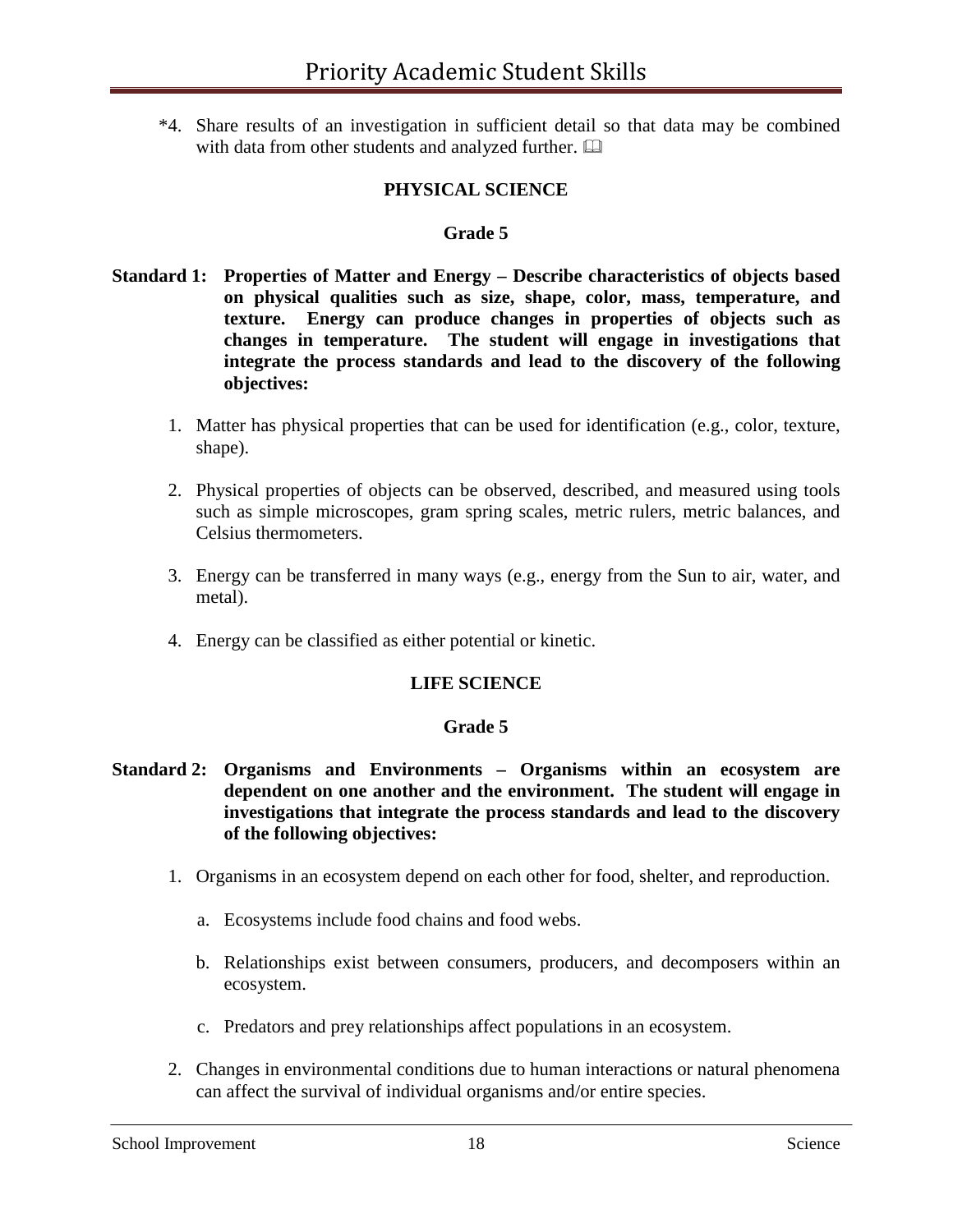- a. Earth's resources can be natural (non-renewable) or man-made (renewable).
- b. The practices of recycling, reusing, and reducing help to conserve Earth's limited resources.

### **EARTH/SPACE SCIENCE**

#### **Grade 5**

### **Standard 3: Structure of Earth and the Solar System – Interaction between air, water, rock/soil, and all living things. The student will engage in investigations that integrate the process standards and lead to the discovery of the following objectives:**

- 1. Soil consists of weathered rocks and decomposed organic material from dead plants, animals, and bacteria. Soils are often found in layers.
- 2. Weather exhibits daily and seasonal patterns (i.e., air temperature, basic cloud types cumulus, cirrus, stratus, and nimbus, wind direction, wind speed, humidity, precipitation).
	- a. Weather measurement tools include thermometer, barometer, anemometer, and rain gauge.
	- b. Weather maps are used to display current weather and weather predictions.
- 3. Earth is the third planet from the Sun in a system that includes the moon, the Sun, and seven other planets.
	- a. Most objects in the solar system are in regular and predictable motion (e.g., phases of the moon).
	- b. Objects in the Solar System have individual characteristics (e.g., distance from Sun, number of moons, temperature of object).
	- c. The Earth rotates on its axis while making revolutions around the Sun.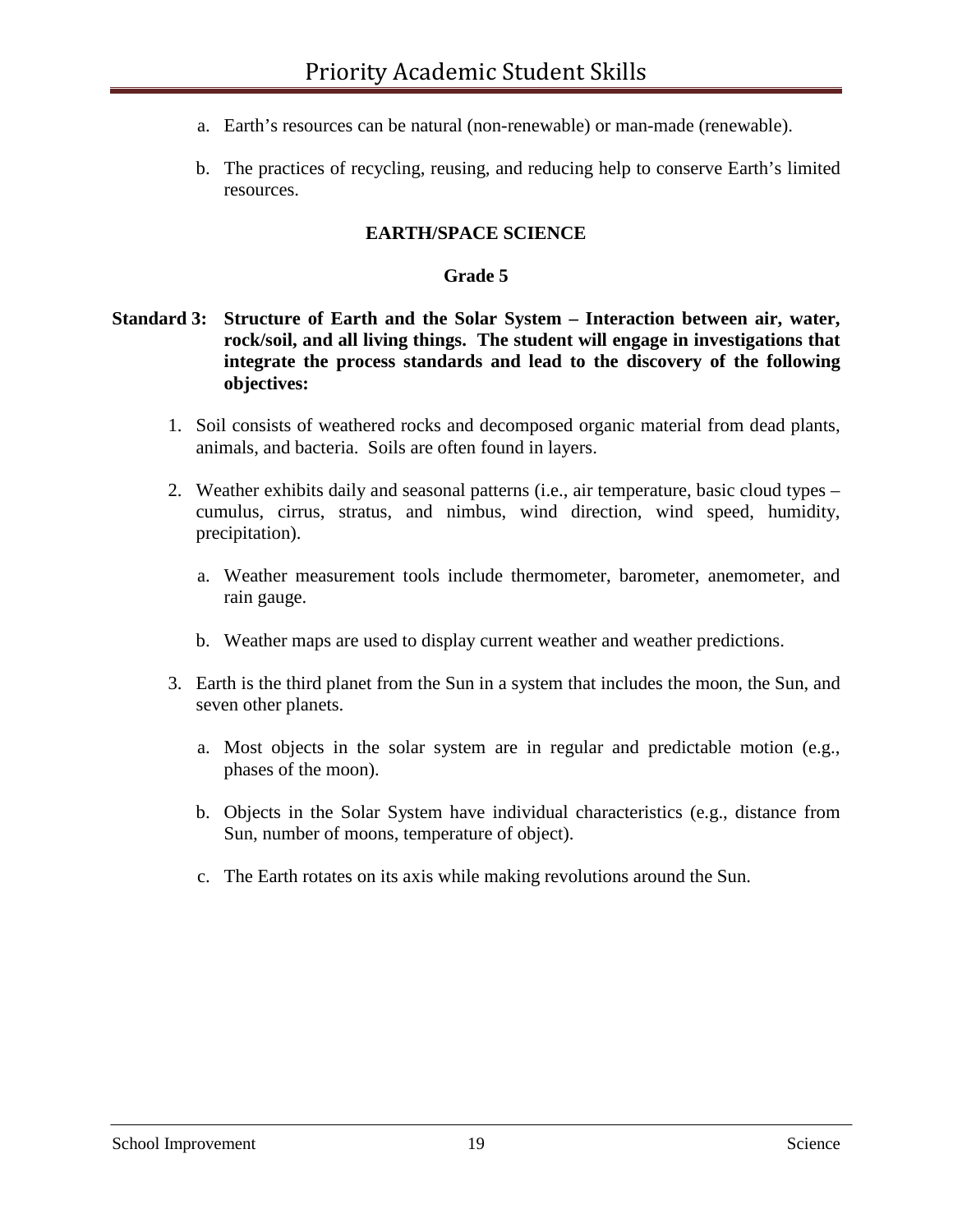## **SCIENCE OVERVIEW ORGANIZATION**

The *Priority Academic Student Skills (PASS)* are organized by Science Process and Inquiry standards and content Standards which include Physical Science, Life Science, and Earth/Space Science. They are arranged by grade level at Grades 1-8, and by course subject area at the high school level. Each standard is followed by two or more objectives to accomplish each standard. Students should be provided with science experiences at each grade level from all areas of the content standards. This integrated approach will provide students with a coordinated, coherent understanding of the necessary skills and knowledge of scientifically literate citizens.

The Oklahoma State Testing Program assesses the Science Priority Academic Student Skills (PASS) with a  $5<sup>th</sup>$  and  $8<sup>th</sup>$  grade criterion-referenced test and a Biology I End-of-Instruction test. All of these state level assessments are based on the standards in this document.

The objectives presented in the "Science Processes and Inquiry" standards are included at all grade levels, because the understandings and abilities associated with these concepts need to be developed throughout a student's educational experience.

The content standard areas (physical, life, earth/space) are designed to facilitate conceptual development by building on the content knowledge introduced at the PreKindergarten level. Because each of the content standards subsumes the knowledge and skills of the other standards, they are designed to be used as a whole. Although material can be added to the content standards, using only a portion of the standards will leave gaps in the scientific understanding expected of students.

### **SCIENCE STANDARDS Grades 1-12**

The science framework presented in this outline is what students should know, understand, and be able to do in the natural sciences. Students combine process and knowledge as they use scientific reasoning and critical thinking to develop their understanding of science. Inquiry builds conceptual bridges between process and scientific knowledge. Relevant use of developmentally appropriate technology facilitates the inquiry process.

The attainment of scientific literacy is the result of a sequential curriculum that is dependent on quality science teaching at each grade level beginning in prekindergarten. Quality science teaching requires direct, inquiry-oriented learning experiences that emphasize the processes of science and major science concepts. Consistent with national standards, fewer concepts in physical, life and earth/space sciences are explored while more emphasis is placed on in-depth understanding. The following standards provide a framework to achieve the above goals.

The science standards are not a scope and sequence or a district curriculum guide. They provide a framework for schools to develop an aligned science curriculum and for teachers to develop their own classroom lessons. The science standards in this document were developed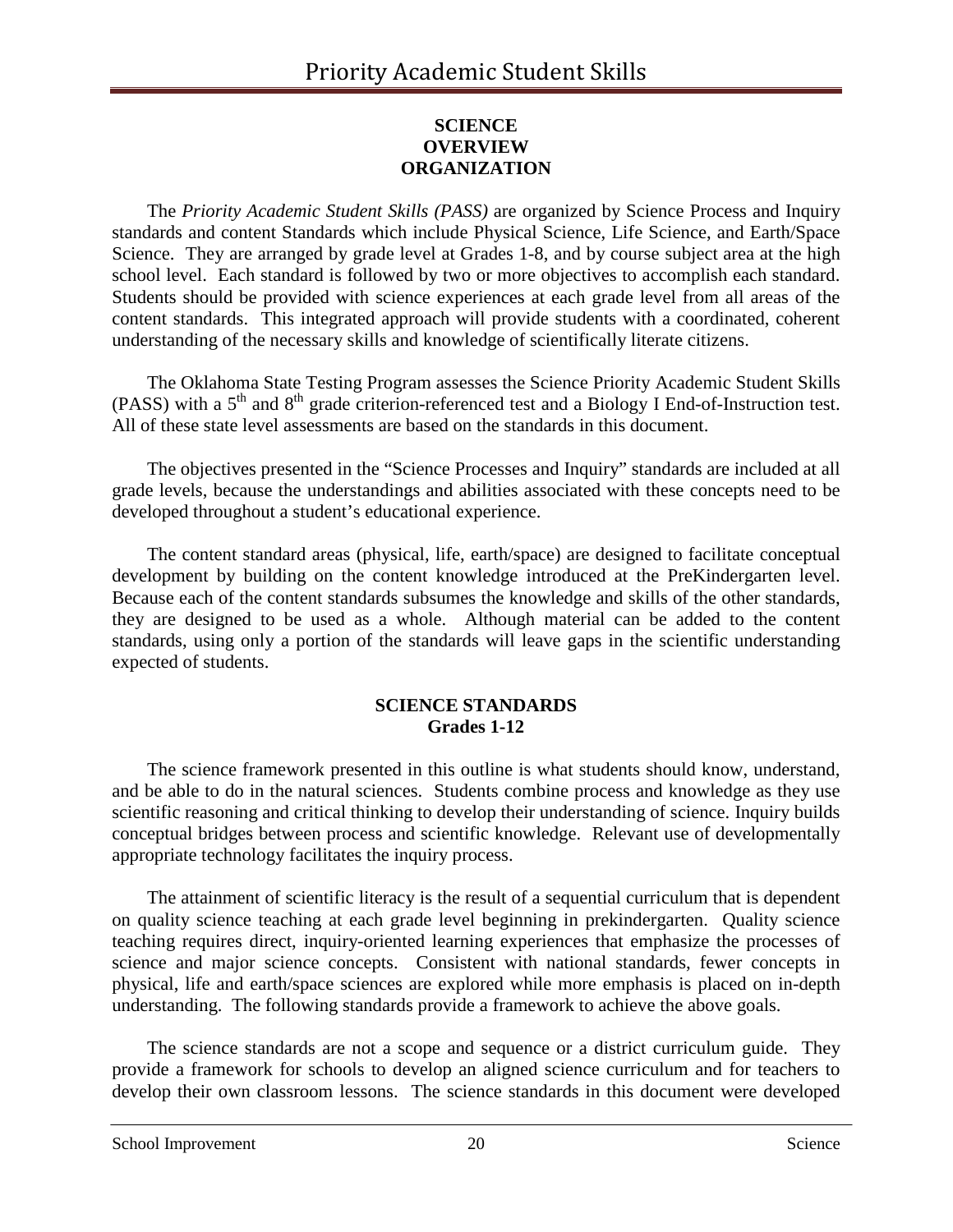based on the *National Science Education Standards* by the National Research Council, the *Benchmarks for Scientific Literacy* by the American Association for the Advancement of Science, and the *Science Frameworks* by the National Association for Educational Progress (NAEP). The United States has established a goal for all students to achieve scientific literacy. These national publications, developed by science and education experts, will enable the nation and the state of Oklahoma to meet this goal.

### **NOTE:**

Asterisks (\*) have been used to identify standards and objectives that must be assessed by the local school district. All other skills may be assessed by the Oklahoma School Testing Program (OSTP).

Book icons  $(\Box)$  identify Information Literacy skills. Students are best served when these are taught in collaboration and cooperation between the classroom teacher and the library media specialist.

Use of term i.e. means "in exactness"; use of the term e.g. means "example given".

OAC 210:15-3-70—210:15-3-82

Approved by the Oklahoma State Board of Education, March 24, 2011. Final approval pending by Oklahoma Governor and Legislature.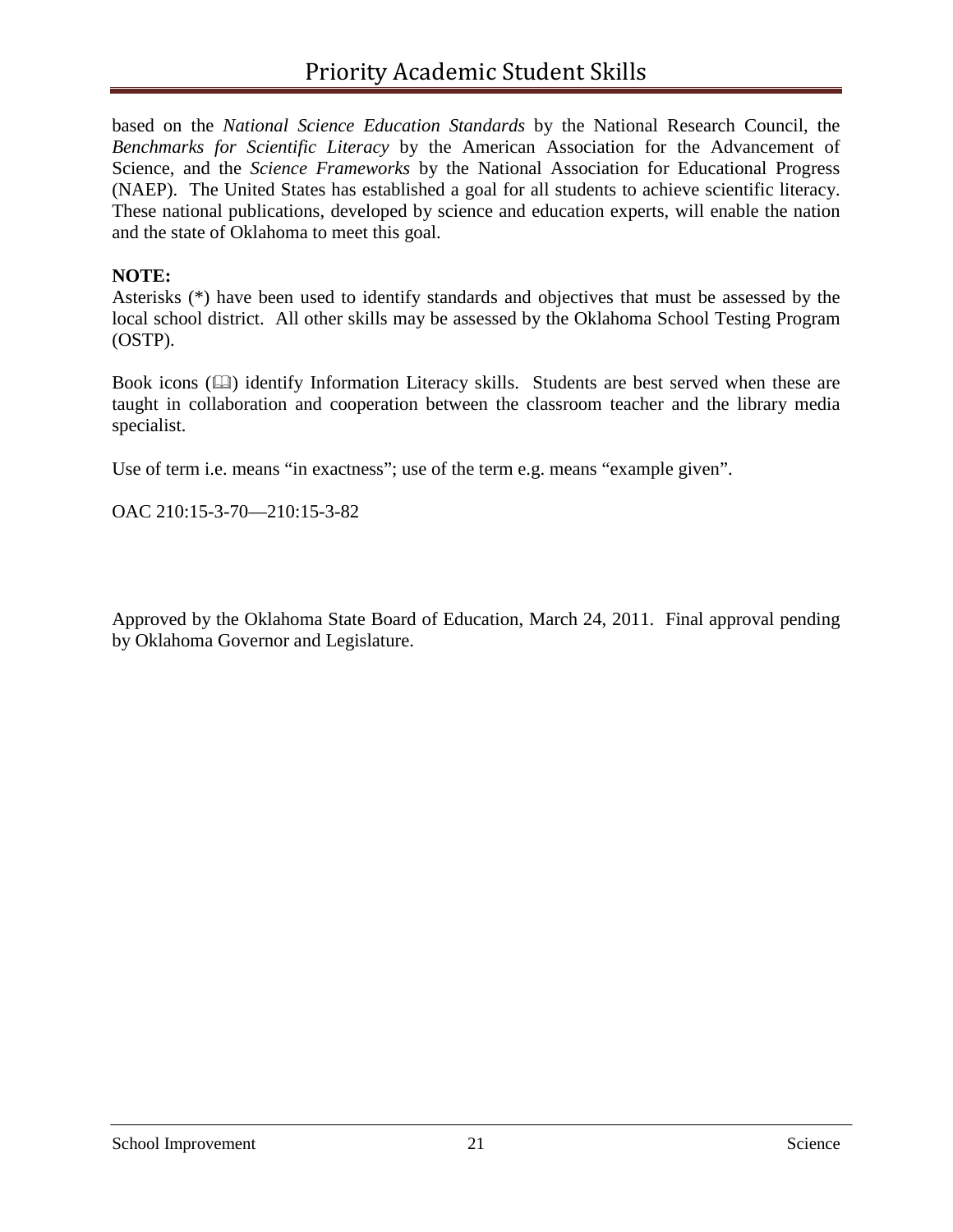### **SCIENCE Grade 6**

# **Standards for Inquiry, Physical, Life, and Earth/Space Science**

The *Priority Academic Student Skills (PASS)* should be taught by investigating content, concepts, and principles of major themes in Physical, Life, and Earth/Space Sciences.

## **SCIENCE PROCESSES AND INQUIRY**

### **Grade 6**

### **Process Standard 1: Observe and Measure – Observing is the first action taken by the learner to acquire new information about an object, organism, or event. Opportunities for observation are developed through the use of a variety of scientific tools. Measurement allows observations to be quantified. The student will accomplish these objectives to meet this process standard.**

- 1. Identify qualitative and/or quantitative changes given conditions (e.g., temperature, mass, volume, time, position, length) before, during, and after an event.
- 2. Use appropriate tools (e.g., metric ruler, graduated cylinder, thermometer, balances, spring scales, stopwatches, computers and handheld data collection devices) to measure objects, organisms, and/or events.
- 3. Use appropriate International System of Units (SI) (i.e., grams, meters, liters, degrees Celsius, and seconds) and SI prefixes (i.e. milli-, centi-, and kilo-) when measuring objects, organisms and/or events.

### **Process Standard 2: Classify – Classifying establishes order. Objects, organisms, and events are classified based on similarities, differences, and interrelationships. The student will accomplish these objectives to meet this process standard.**

- 1. Using observable properties, place an object, organism, and/or event into a classification system (e.g., dichotomous keys, periodic table, biological hierarchy).
- 2. Identify properties by which a set of objects, organisms, or events could be ordered.

### **Process Standard 3: Experimental design – Understanding experimental designs requires that students recognize the components of a valid experiment. The student will accomplish these objectives to meet this process standard.**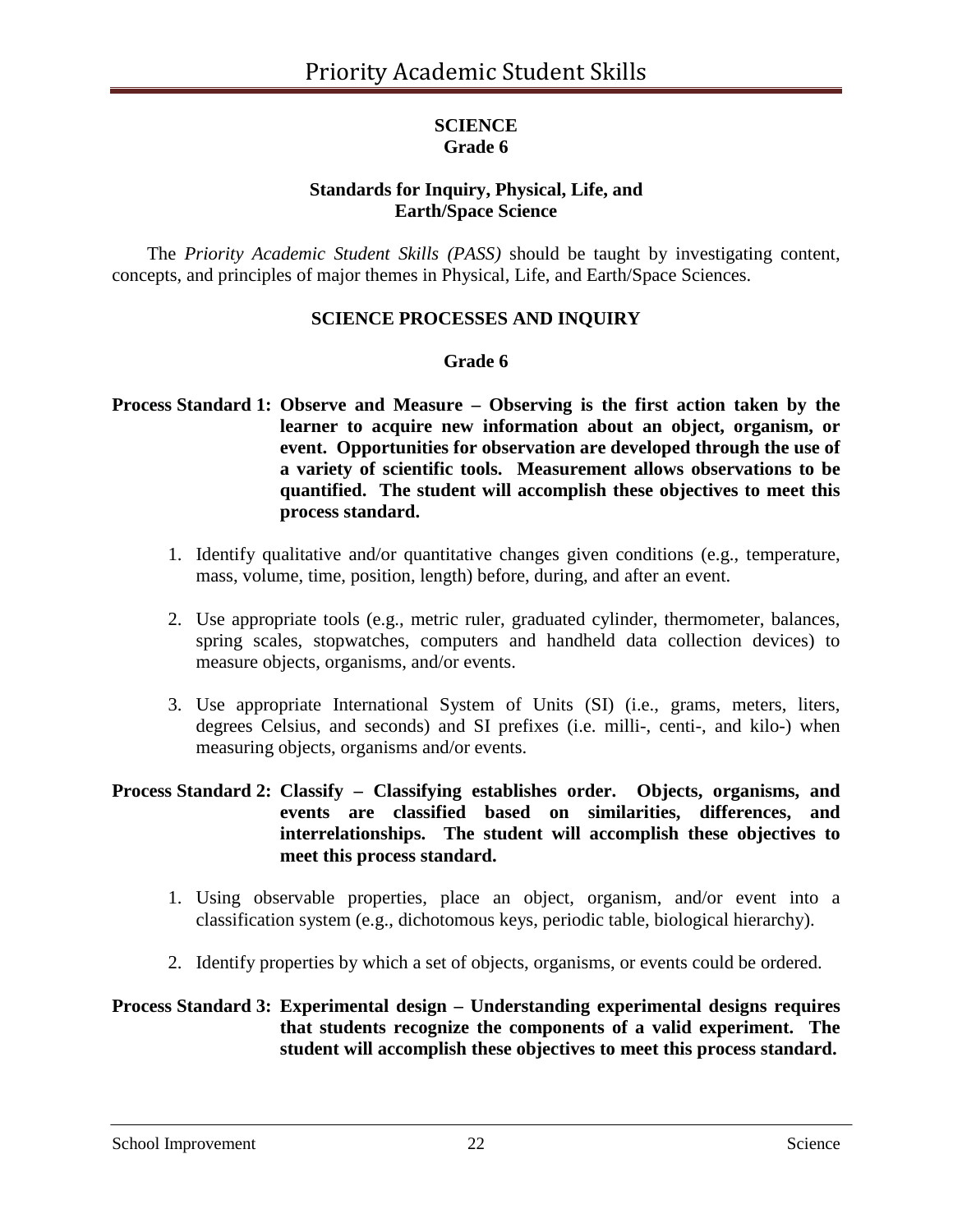- \*1. Ask questions about the world and design investigations that lead to scientific inquiry. Identify testable questions based on prior knowledge, background research, or observations.
- 2. Evaluate the design of a scientific investigation.
- 3. Identify variables and/or controls in an experimental setup: independent variable and dependent variable.
- \*4. Identify a testable hypothesis for an experiment.
- \*5. Follow a multistep procedure when carrying out experiments, taking measurements, or performing technical tasks.
- 6. Recognize potential hazards and practice safety procedures in all science activities.
- **Process Standard 4: Interpret and Communicate – Interpreting is the process of recognizing patterns in collected data by making inferences, predictions, or conclusions. Communicating is the process of describing, recording, and reporting experimental procedures and results to others. Communication may be oral, written, or mathematical and includes organizing ideas, using appropriate vocabulary, graphs, other visual representations, and mathematical equations. The student will accomplish these objectives to meet this process standard.**
	- \*1. Report and record both quantitative/qualitative data in an appropriate method when given an experimental procedure or data.
	- 2. Interpret data tables, line, bar, trend, and/or circle graphs.
	- 3. Evaluate data to develop reasonable explanations and/or predictions.
	- 4. Determine if results of investigations support or do not support hypotheses.
	- \*5. Communicate scientific processes, procedures, and conclusions (e.g., model, poster, diagram, journal entry, lab report, scientific paper, oral presentation, and digital presentation).  $\Box$
- **Process Standard 5: Inquiry – Inquiry can be defined as the skills necessary to carry out the process of scientific thinking. In order for inquiry to occur students must have the opportunity to make observations, pose questions, formulate testable hypotheses, carry out experiments, and make conclusions based on evidence. The student will accomplish these objectives to meet this process standard.**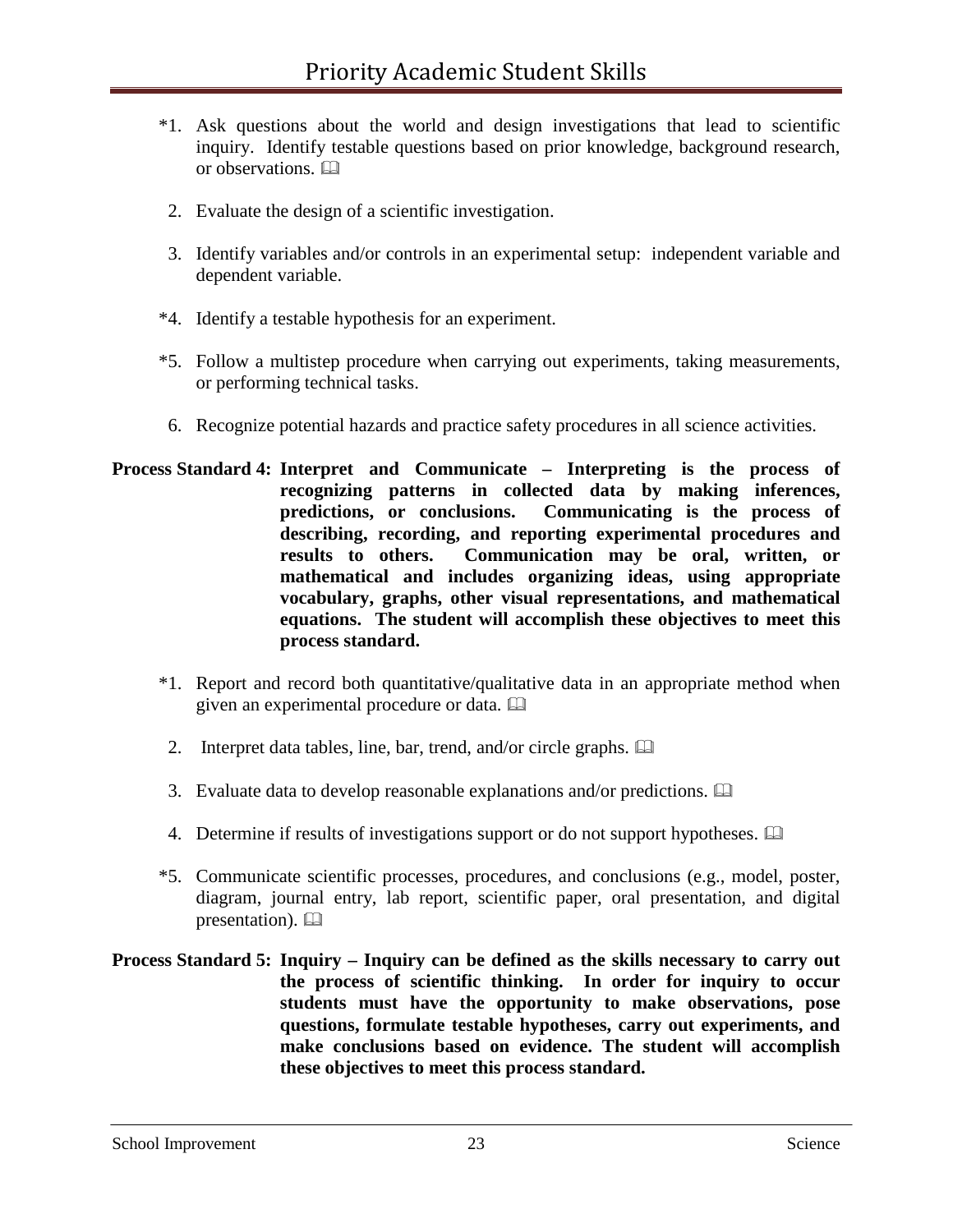- \*1. Ask questions that can be answered through scientific investigation.
- \*2. Design and conduct experiments utilizing scientific processes.
- \*3. Use the engineering design process to address a problem or need (e.g., identify a need, conduct background research, prepare preliminary designs, build and test a prototype, test and revise design, communicate results).
- \*4. Understand the value of technology and use technology to gather data and analyze results of investigations (e.g., probes, hand-held digital devices, digital cameras, software.
- \*5. Develop a logical relationship between evidence and explanation to form and communicate a valid conclusion, and suggest alternative explanations.

# **PHYSICAL SCIENCE**

### **Grade 6**

- **Standard 1: Physical Properties in Matter - Physical characteristics of objects can be described using shape, size, and mass whereas the materials from which objects are made can be described using color and texture. The student will engage in investigations that integrate the process standards and lead to the discovery of the following objectives:** 
	- 1. Matter has physical properties that can be measured (i.e., mass, volume, temperature, color, and texture). Changes in physical properties of objects can be observed, described, and measured using tools such as simple microscopes, gram spring scales, metric rulers, metric balances, and Celsius thermometers.
	- 2. The mass of an object is not altered due to changes in shape.

### **Standard 2: Transfer of Energy - Change from one form of energy to another. The student will engage in investigations that integrate the process standards and lead to the discovery of the following objectives:**

- 1. Energy exists in many forms such as heat, light, electricity, mechanical motion, and sound. Energy can be transferred in various ways (e.g., potential to kinetic, electrical to light, chemical to electrical, mechanical to electrical).
- 2. Electrical circuits provide a means of transferring electrical energy when heat, light, and sound are produced (e.g., open and closed circuits, parallel and series circuits).
- 3. Electric currents and magnets can exert a force on each other (e.g., direct and alternating currents).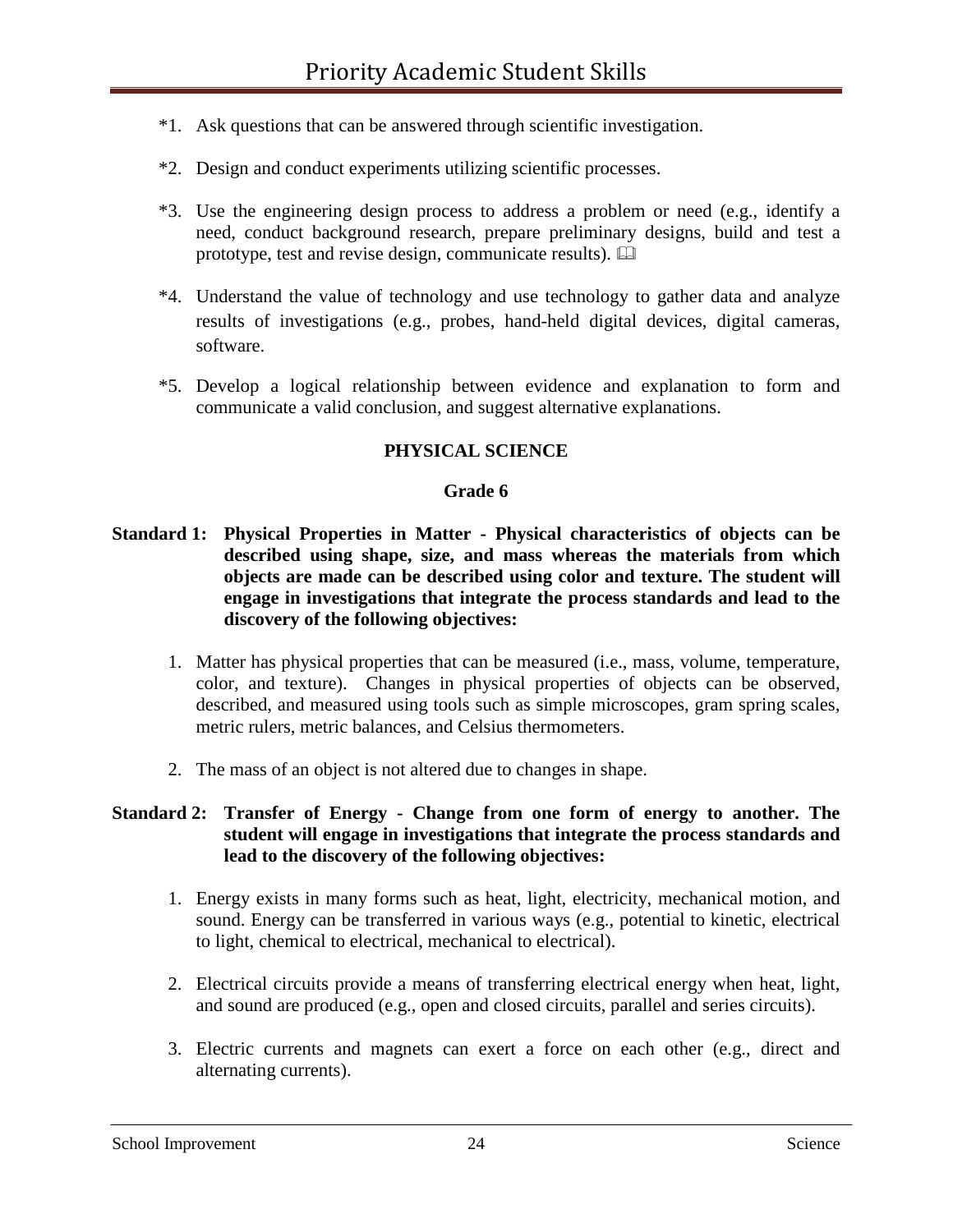# **LIFE SCIENCE**

# **Grade 6**

- **Standard 3: Structure and Function in Living Systems - Living systems at all levels of organization demonstrate the complementary nature of structure and function. The student will engage in investigations that integrate the process standards and lead to the discovery of the following objectives:**
	- 1. Cells are the building blocks of all organisms (both plants and animals).
		- a. Plant and animal cells have similarities and differences (i.e., nucleus, mitochondria, cell wall, plasma membrane, chloroplast, and vacuole).
	- 2. Living systems are organized by levels of complexity (i.e., cells, organisms, and ecosystems).
- **Standard 4: Populations and Ecosystems - Populations consist of individuals of a species that occur together at a given place and time. All populations living together and the physical factors with which they interact compose an ecosystem. The student will engage in investigations that integrate the process standards and lead to the discovery of the following objectives:**
	- 1. Organisms within an ecosystem are dependent on one another and on nonliving components of the environment. Some source of energy is needed for all organisms to stay alive and grow. Energy transfer can be followed in food chains and webs.
	- 2. In all environments, organisms with similar needs may compete with one another for resources, including food, space, water, air, and shelter. Other relationships may be beneficial (e.g., producers/autotrophs, consumers/heterotrophs, symbiosis).
- **Standard 5: Structures of the Earth and the Solar System - The earth is mostly rock, three-fourths of its surface is covered by a relatively thin layer of water, and the entire planet is surrounded by a relatively thin blanket of air, and is able to support life. The student will engage in investigations that integrate the process standards and lead to the discovery of the following objectives:**
	- 1. Earth has four main systems that interact: the geosphere, the hydrosphere, the atmosphere, and the biosphere.
		- a. The geosphere is the portion of the Earth system that includes the Earth's interior, rocks and minerals, landforms, and the processes that shape the Earth's surface.
		- b. The hydrosphere is the liquid water component of the Earth. Water covers the majority of the Earth's surface and circulates through the crust, oceans and atmosphere in what is known as the water cycle.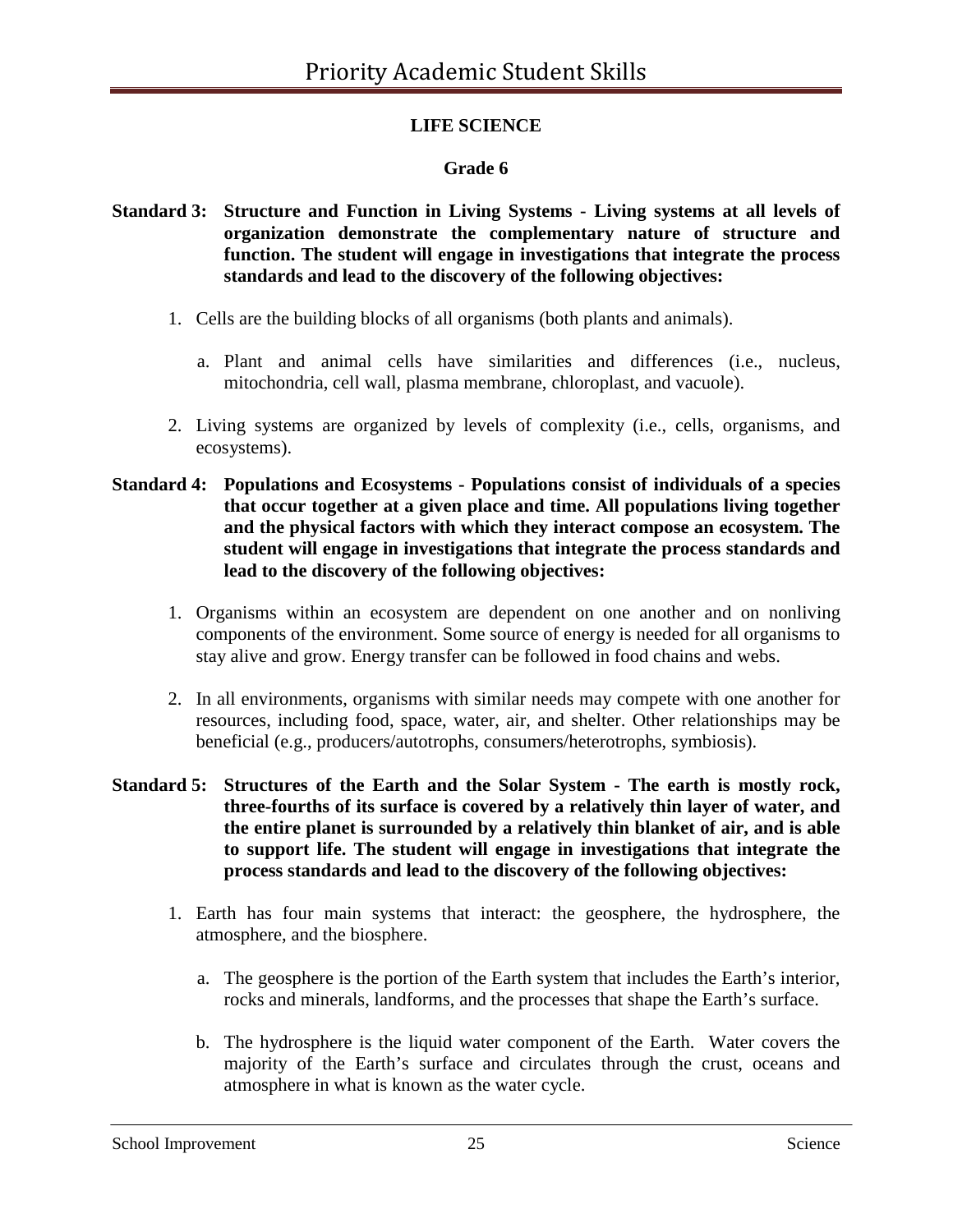- c. The atmosphere is a mixture of nitrogen, oxygen, and trace gases that include water vapor. The atmosphere has a different physical and chemical composition at different elevations.
- d. The biosphere is made up of all that is living on the Earth. It is a life-supporting global ecosystem, where living things depend on other organisms and the environment.
- 2. The sun provides the light and heat necessary to maintain life on Earth and is the ultimate source of energy (i.e., producers receive their energy from the sun).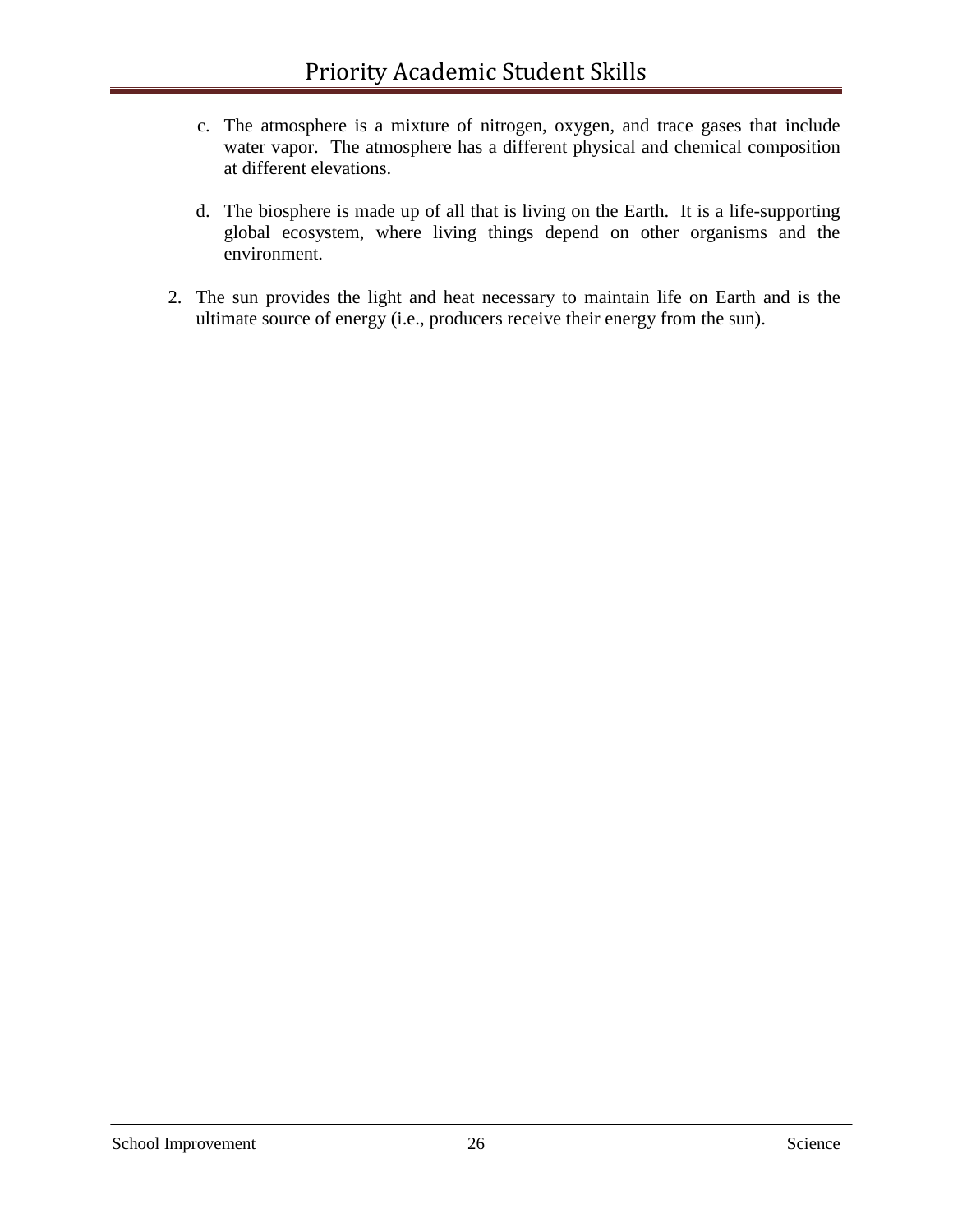# **SCIENCE**

# **Grade 7**

### **Standards for Inquiry, Physical, Life, and Earth/Space Science**

The *Priority Academic student Skills (PASS)* should be taught by investigating content, concepts, and principles of major themes in Physical, Life, and Earth/Space Sciences.

## **SCIENCE PROCESSES AND INQUIRY**

### **Grade 7**

- **Process Standard 1: Observe and Measure – Observing is the first action taken by the learner to acquire new information about an object, organism, or event. Opportunities for observation are developed through the use of a variety of scientific tools. Measurement allows observations to be quantified. The student will accomplish these objectives to meet this process standard.**
	- 1. Identify qualitative and/or quantitative changes given conditions (e.g., temperature, mass, volume, time, position, length) before, during, and after an event.
	- 2. Use appropriate tools (e.g., metric ruler, graduated cylinder, thermometer, balances, spring scales, stopwatches, computers and handheld data collection devices) to measure objects, organisms, and/or events.
	- 3. Use appropriate International System of Units (SI) (i.e., grams, meters, liters, degrees Celsius, and seconds) and SI prefixes (i.e., milli-, centi-, and kilo-) when measuring objects, organisms and/or events.

### **Process Standard 2: Classify – Classifying establishes order. Objects, organisms, and events are classified based on similarities, differences, and interrelationships. The student will accomplish these objectives to meet this process standard.**

- 1. Using observable properties, place an object, organism, and/or event into a classification system (i.g., dichotomous keys, periodic table, biological hierarchy.
- 2. Identify properties by which a set of objects, organisms, or events could be ordered.

## **Process Standard 3: Experimental design – Understanding experimental designs requires that students recognize the components of a valid experiment. The student will accomplish these objectives to meet this process standard.**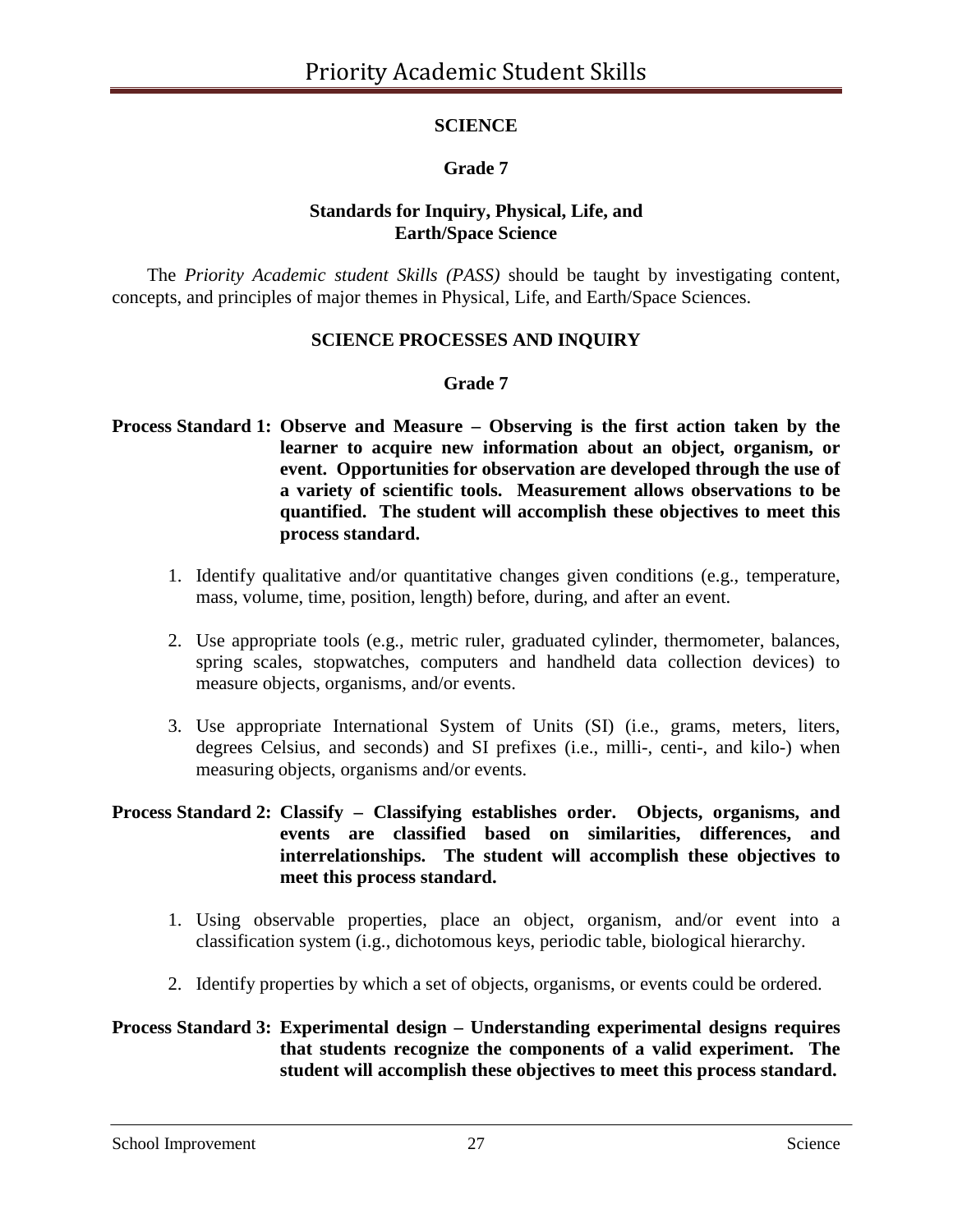- 1. Evaluate the design of a scientific investigation.
- 2. Identify variables and/or controls in an experimental setup: independent variable and dependent variable.
- \*3. Identify a testable hypothesis for an experiment.
- \*4. Follow a multistep procedure when carrying out experiments, taking measurements, or performing technical tasks.
- 5. Recognize potential hazards and practice safety procedures in all science activities.
- **Process Standard 4: Interpret and Communicate – Interpreting is the process of recognizing patterns in collected data by making inferences, predictions, or conclusions. Communicating is the process of describing, recording, and reporting experimental procedures and results to others. Communication may be oral, written, or mathematical and includes organizing ideas, using appropriate vocabulary, graphs, other visual representations, and mathematical equations. The student will accomplish these objectives to meet this process standard.**
	- \*1. Report and record both quantitative/qualitative data in an appropriate method when given an experimental procedure or data.
	- 2. Interpret data tables, line, bar, trend, and/or circle graphs.
	- 3. Evaluate data to develop reasonable explanation and/or predictions.
	- \*4. Determine if results of investigations support or do not support hypotheses.
	- \*5. Communicate scientific processes, procedures, and conclusions (e.g., model, poster, diagram, journal entry, lab report, scientific paper, oral presentation, and digital presentation).
- **Process Standard 5: Inquiry – Inquiry can be defined as the skills necessary to carry out the process of scientific thinking. In order for inquiry to occur students must have the opportunity to make observations, pose questions, formulate testable hypotheses, carry out experiments, and make conclusions based on evidence. The student will accomplish these objectives to meet this process standard.**
	- \*1. Ask questions that can be answered through scientific investigation.
	- \*2. Design and conduct experiments utilizing scientific processes.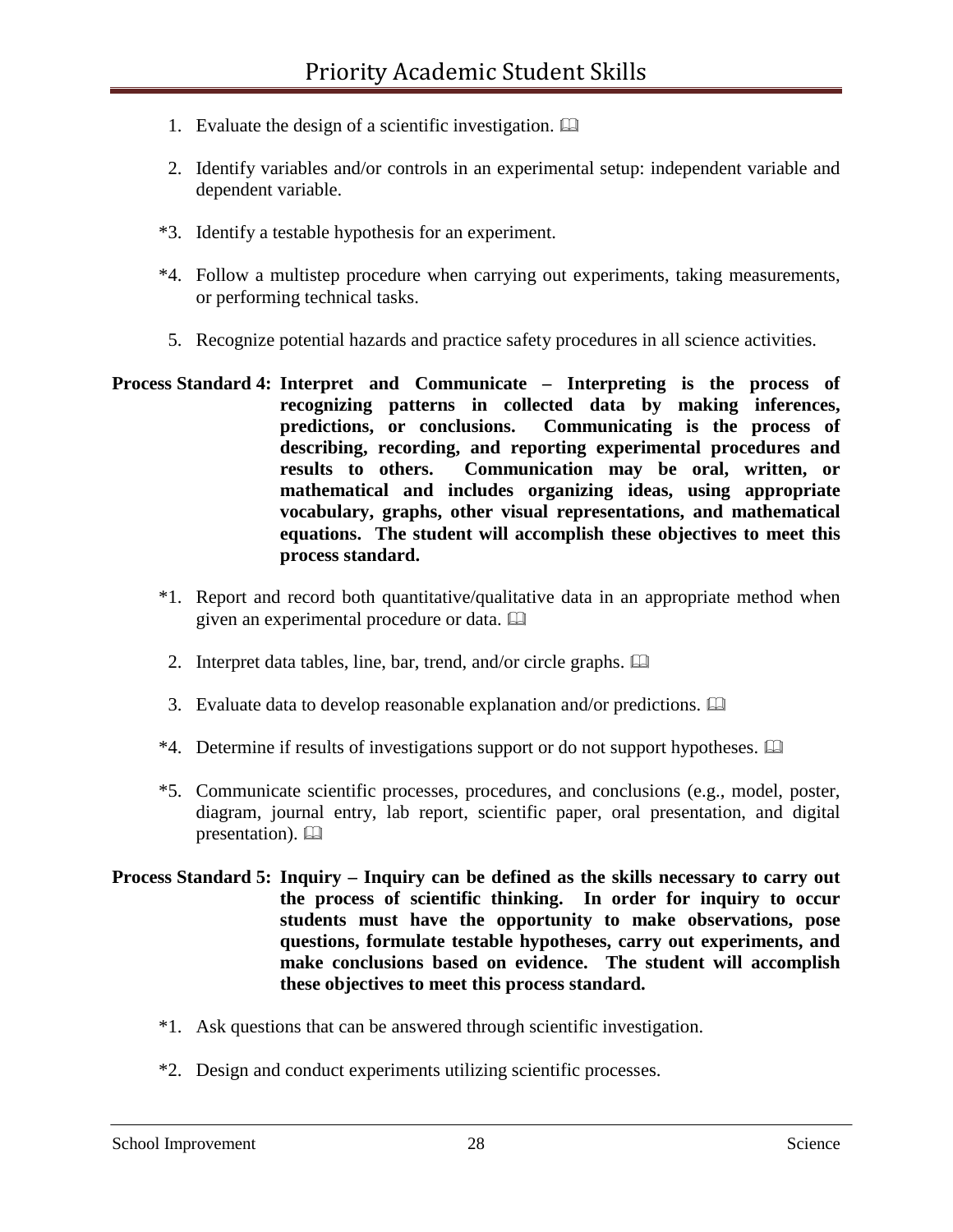- \*3. Use the engineering design process to address a problem or need (e.g., identify a need, conduct background research, prepare preliminary designs, build and test a prototype, test and revise design, communicate results).
- \*4. Understand the value of technology and use technology to gather data and analyze results of investigations (e.g., probes, hand-held digital devices, digital cameras, software, computers, calculators, digital balances, GPS).
- \*5. Develop a logical relationship between evidence and explanation to form and communicate a valid conclusion, and suggest alternative explanation.

## **PHYSICAL SCIENCE**

### **Grade 7**

- **Standard 1: Properties and Physical changes in Matter – Physical characteristics of objects can be described using shape, size, and mass whereas the materials from which objects are made can be described using color and texture. The student will engage in investigations that integrate the process standards and lead to the discovery of the following objectives:**
	- 1. Matter has physical properties that can be measured (i.e., mass, volume, temperature, color, texture, and density). Physical changes of a substance do not alter the chemical nature of a substance (e.g., phase changes of water, sanding wood).
	- 2. Mixtures can be classified as homogeneous or heterogeneous and can be separated by physical means.

### **LIFE SCIENCE**

### **Grade 7**

### **Standard 2: Structure and Function in Living Systems - Living systems at all levels of organization demonstrate the complementary nature of structure and function. The student will engage in investigations that integrate the process standards and lead to the discovery of the following objectives:**

- 1. Living systems are organized by levels of complexity (i.e., cells, tissues, organs, systems).
- 2. Specialized structures perform specific functions at all levels of complexity (e.g., leaves on trees, wings on birds, organelles in cells).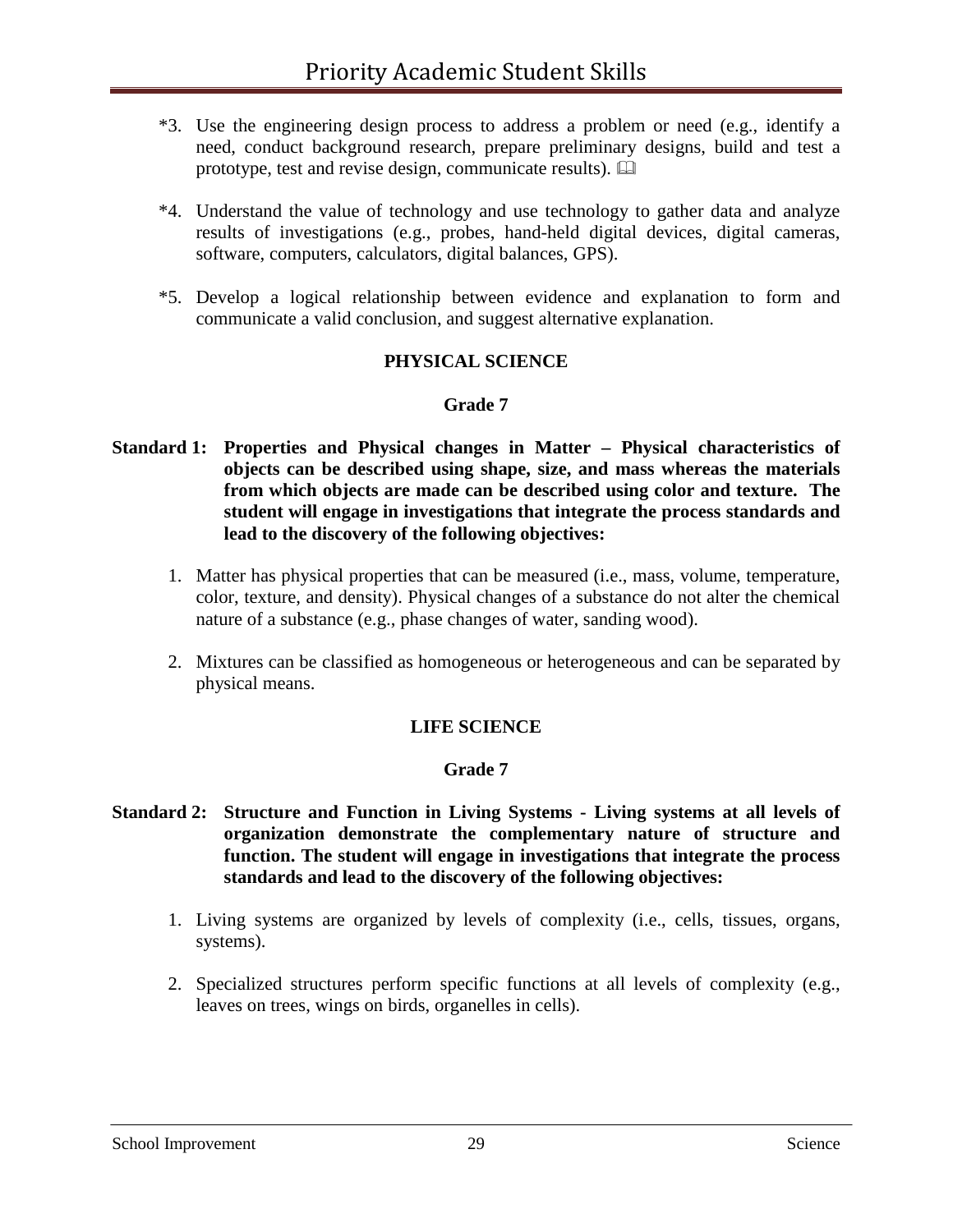- **Standard 3: Reproduction and Heredity – Reproduction is the process by which organisms give rise to offspring. Heredity is the passing of traits to offspring. All organisms must be able to grown and reproduce. The student will engage in investigations that integrate the process standards and lead to the discovery of the following objectives:**
	- 1. Characteristics of an organism result from inheritance and from interactions with the environment (e.g., genes, chromosomes, DNA, inherited traits, cell division).
	- 2. Similarities among organisms are found in anatomical features, which can be used to infer the degree of relatedness among organisms.
- **Standard 4: Behavior and Regulations - All organisms must be able to maintain stable internal conditions while living in a constantly changing external environment. Behavioral response is a set of actions determined in part by heredity and in part by experience. The student will engage in investigations that integrate the process standards and lead to the discovery of the following objectives:**
	- 1. Living organisms strive to maintain a constant internal environment (i.e., homeostasis).
	- 2. Living organisms have physical and/or behavioral responses to external stimuli (e.g., hibernation, migration, geotropism).

# **EARTH/SPACE SCIENCE**

### **Grade 7**

- **Standard 5: Structures of the Earth Structures of the Earth System - The Earth is mostly rock, three-fourths of its surface is covered by a relatively thin layer of water, and the entire planet is surrounded by a relatively thin blanket of air, and is able to support life. The student will engage in investigations that integrate the process standards and lead to the discovery of the following objectives:**
	- 1. Global patterns of atmospheric movement influence local weather such as oceans' effect on climate (e.g., sea breezes, land breezes, ocean currents). Clouds, formed by the condensation of water vapor, affect local weather and climate.
	- 2. The solid crust of the earth consists of separate plates that move very slowly pressing against one another in some places and pulling apart in other places (i.e., volcanoes, earthquakes, mountain creation).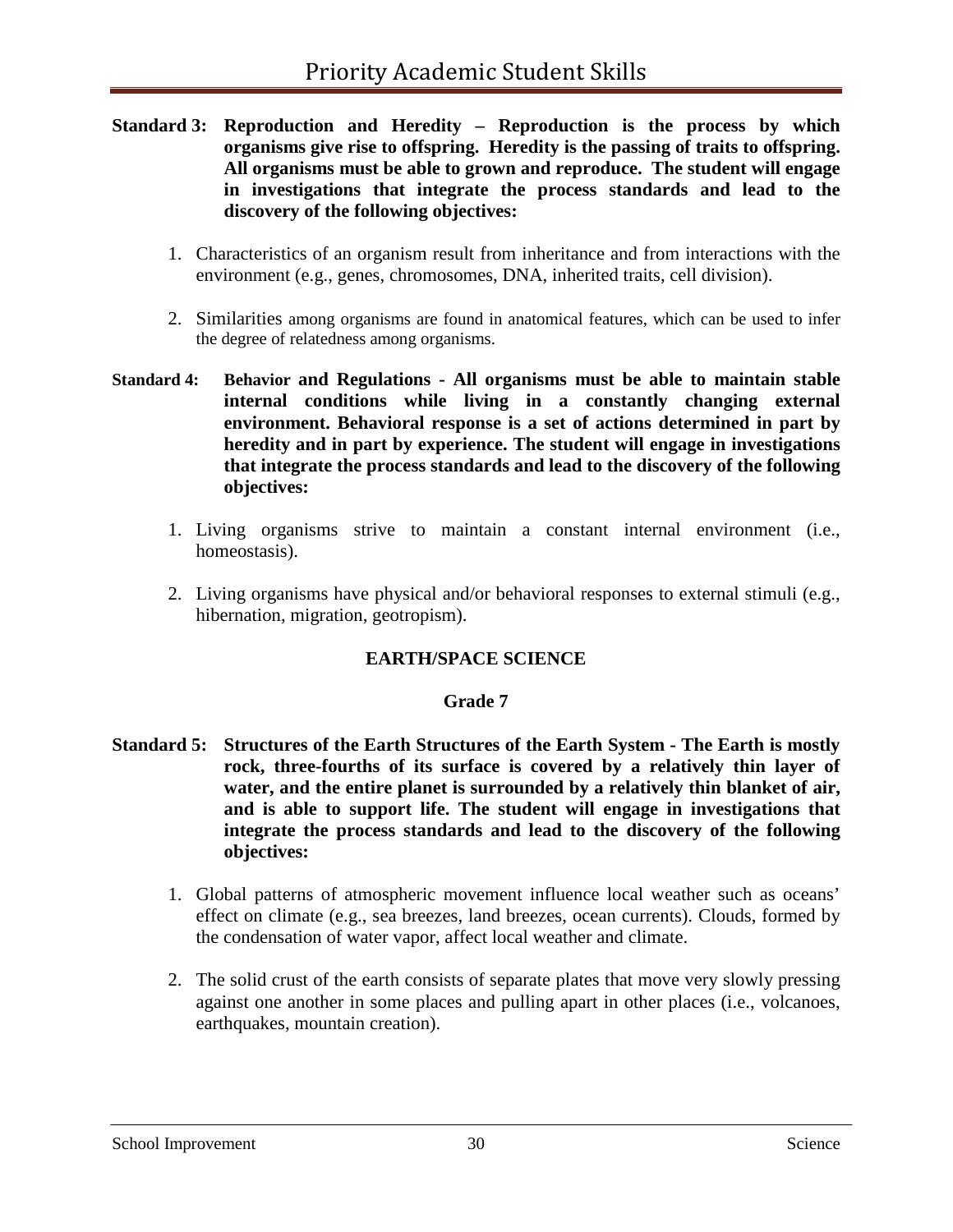- **Standard 6: Earth and the Solar System - The earth is the third planet from the sun in a system that includes the moon, the sun, seven other planets and their moons, and smaller objects (e.g., asteroids, comets, dwarf planets. The student will engage in investigations that integrate the process standards and lead to the discovery of the following objectives:**
	- 1. Most objects in the solar system are in regular and predictable motion. Those motions explain such phenomena as the day, the year, phases of the moon, and eclipses.
	- \*2. Seasons result from variations in the amount of the sun's energy hitting the surface, due to the tilt of the earth's rotation on its axis and the length of the day. The relationship of motion of the Sun, Earth, and Earth's Moon is a result of the force of gravity.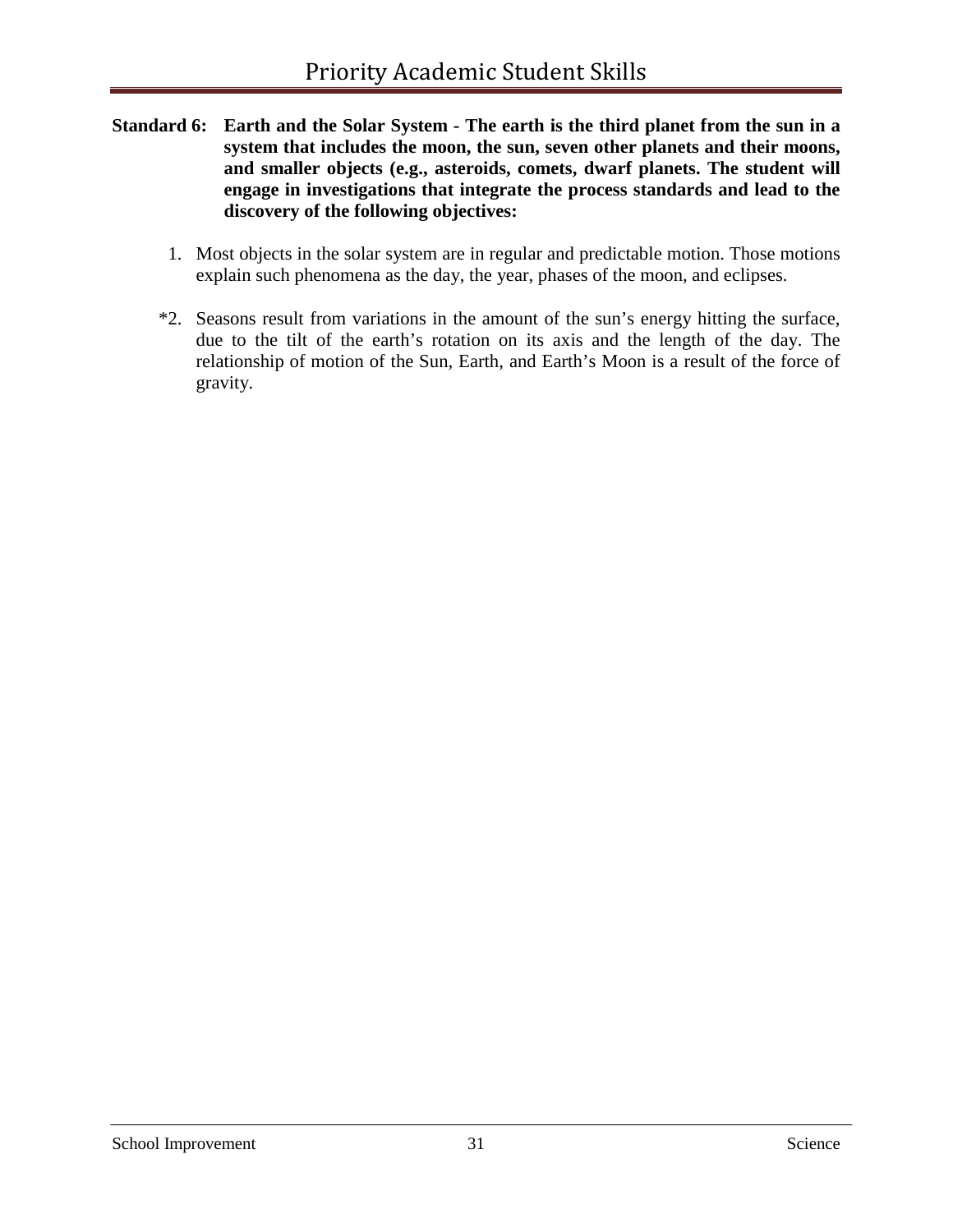### **SCIENCE Grade 8**

# **Standards for Inquiry, Physical, Life, and Earth/Space Science**

The *Priority Academic Student Skills (PASS)* should be taught by investigating content, concepts, and principles of major themes in Physical, Life, and Earth/Space Sciences.

## **SCIENCE PROCESSES AND INQUIRY**

### **Grade 8**

### **Process Standard 1: Observe and Measure - Observing is the first action taken by the learner to acquire new information about an object, organism, or event. Opportunities for observation are developed through the use of a variety of scientific tools. Measurement allows observations to be quantified. The student will accomplish these objectives to meet this process standard.**

- 1. Identify qualitative and/or quantitative changes given conditions (e.g., temperature, mass, volume, time, position, length) before, during, and after an event.
- 2. Use appropriate tools (e.g., metric ruler, graduated cylinder, thermometer, balances, spring scales, stopwatches, computers, handheld data collection devices) to measure objects, organisms, and/or events.
- 3. Use appropriate International System of Units (SI) (i.e., grams, meters, liters, degrees Celsius, and seconds) and SI prefixes (i.e. milli-, centi-, and kilo-) when measuring objects, organisms and/or events.

### **Process Standard 2: Classify - Classifying establishes order. Objects, organisms, and events are classified based on similarities, differences, and interrelationships. The student will accomplish these objectives to meet this process standard.**

- 1. Using observable properties, place an object, organism, and/or event into a classification system (e.g., dichotomous keys, periodic table, biological hierarchy).
- 2. Identify properties by which a set of objects, organisms, or events could be ordered.

### **Process standard 3: Experimental design - Understanding experimental design requires that students recognize the components of a valid experiment. The student will accomplish these objectives to meet this process standard.**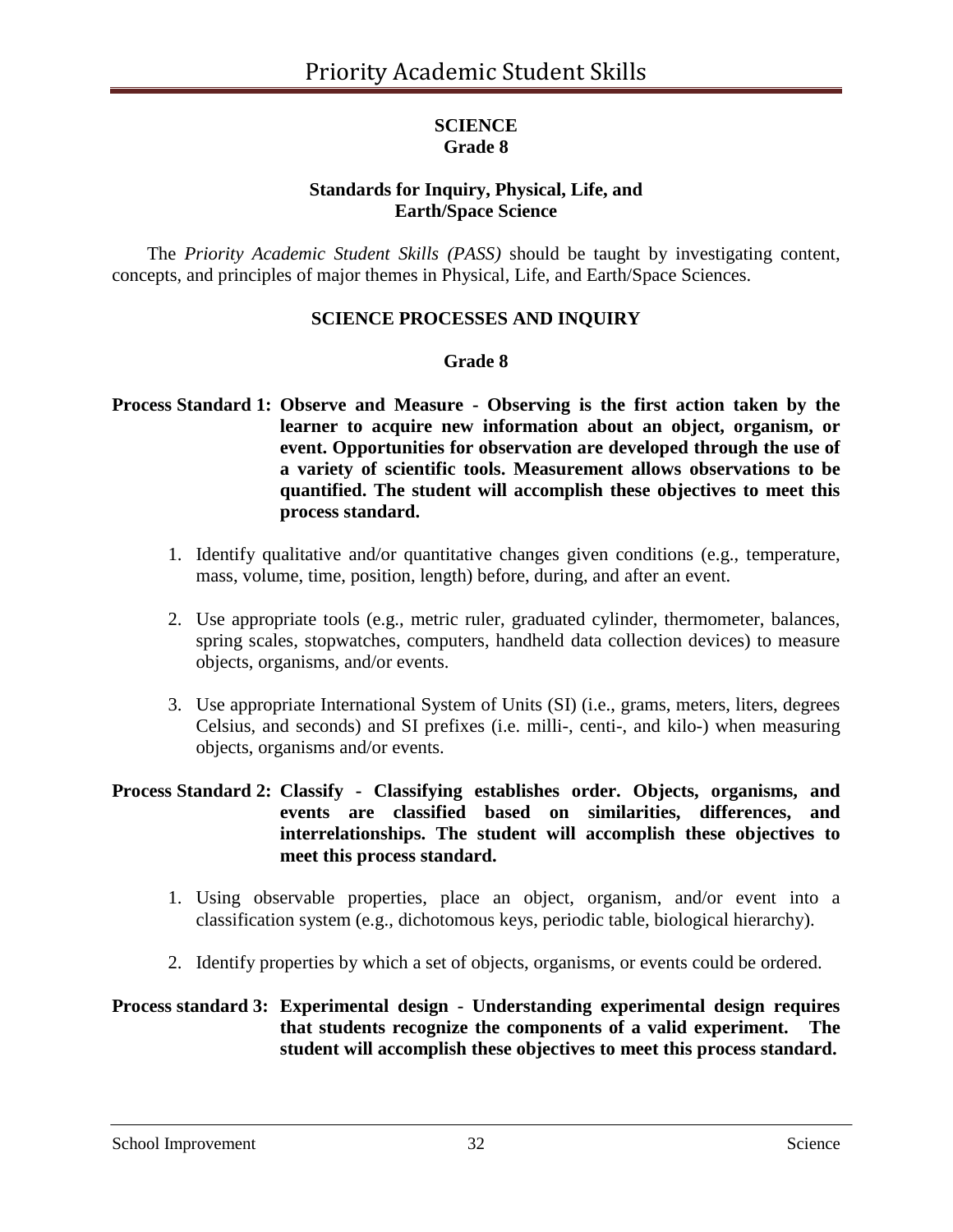- \*1. Ask questions about the world and design investigations that lead to scientific inquiry. Identify testable questions based on prior knowledge, background research, or observations.
- 2. Evaluate the design of a scientific investigation.
- 3. Identify variables and/or controls in an experimental setup: independent variable and dependent variable.
- \*4. Identify a testable hypothesis for an experiment.
- \*5. Follow a multistep procedure when carrying out experiments, taking measurements, or performing technical tasks.
- 6. Recognize potential hazards and practice safety procedures in all science activities.
- **Process Standard 4: Interpret and Communicate - Interpreting is the process of recognizing patterns in collected data by making inferences, predictions, or conclusions. Communicating is the process of describing, recording, and reporting experimental procedures and results to others. Communication may be oral, written, or mathematical and includes organizing ideas, using appropriate vocabulary, graphs, other visual representations, and mathematical equations. The student will accomplish these objectives to meet this process standard.**
	- \*1. Report and record both quantitative/qualitative data in an appropriate method when given an experimental procedure or data.
	- 2. Interpret data tables, line, bar, trend, and/or circle graphs.
	- 3. Evaluate to develop reasonable explanation and/or predictions.
	- $*4$ . Determine if results of investigations support or do not support hypotheses.  $\Box$
	- \*5. Communicate scientific processes, procedures, and conclusions (e.g., model, poster, diagram, journal entry, lab report, scientific paper, oral presentation, and digital presentation).  $\Box$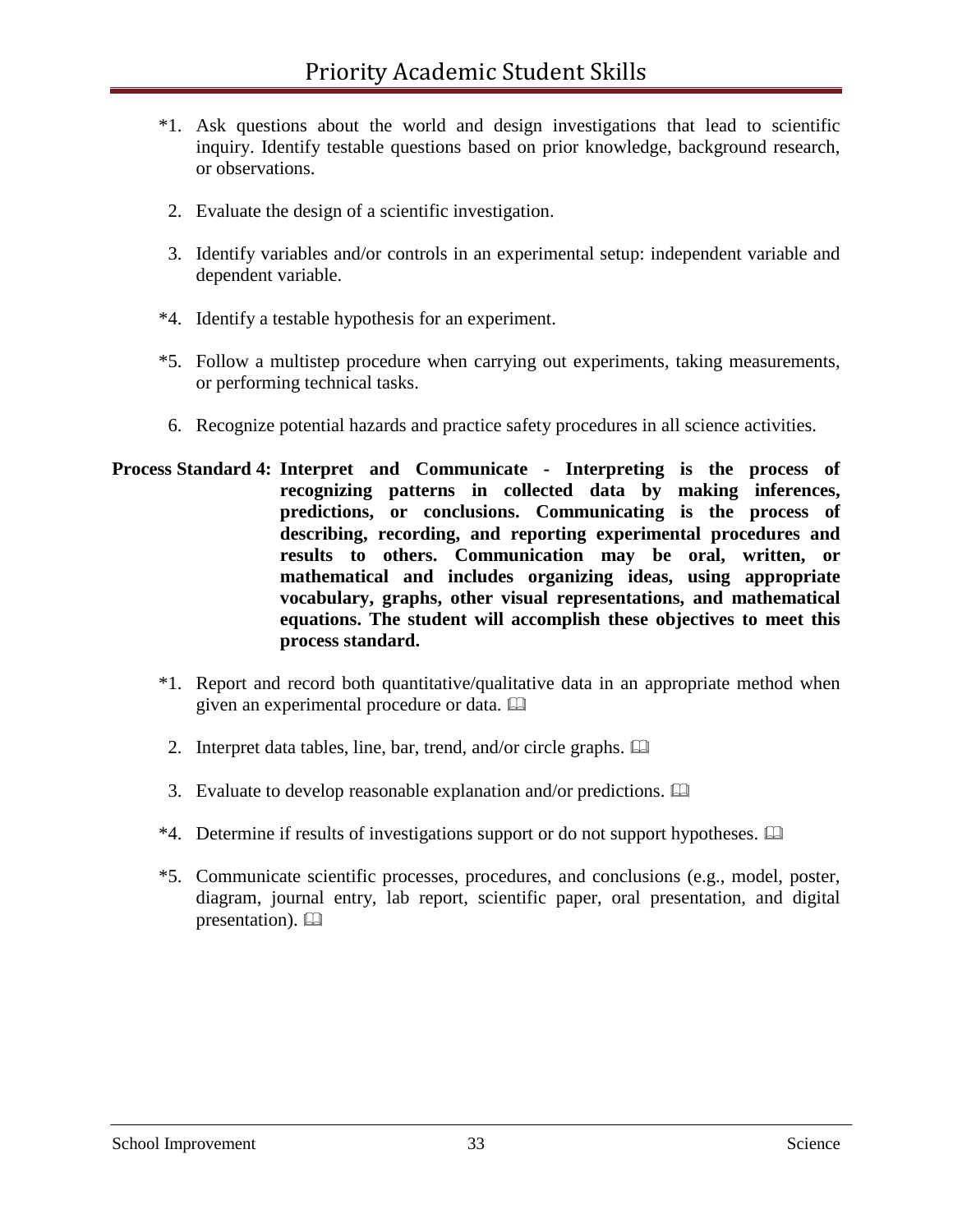- **Process Standard 5: Inquiry - Inquiry can be defined as the skills necessary to carry out the process of scientific thinking. In order for inquiry to occur students must have the opportunity to make observations, pose questions, formulate testable hypotheses, carry out experiments, and make conclusions based on evidence. The student will accomplish these objectives to meet this process standard.**
	- \*1. Ask questions that can be answered through scientific investigation.
	- \*2. Design and conduct experiments utilizing scientific processes.
	- \*3. Use the engineering design process to address a problem or need (e.g., identify a need, conduct background research, prepare preliminary designs, build and test a prototype, test and revise design, communicate results).
	- \*4. Understand the value of technology and use technology to gather data and analyze results of investigations (e.g., probes, hand-held digital devices, digital cameras, software, computers, calculators, digital balances, GPS).
	- \*5. Develop a logical relationship between evidence and explanation to form and communicate a valid conclusion, and suggest alternative explanation.

# **PHYSICAL SCIENCE**

### **Grade 8**

- **Standard 1: Properties and Chemical Changes in Matter - Physical characteristics of objects can be described using shape, size, and mass. The materials from which objects are made can be described using color, texture, and hardness. These properties can be used to distinguish and separate one substance from another. The student will engage in investigations that integrate the process standards and lead to the discovery of the following objectives:**
	- 1. Substances react chemically with other substances to form new substances with different characteristics (e.g., oxidation, combustion, acid/base reactions).
	- 2. Matter has physical properties that can be measured (i.e., mass, volume, temperature, color, texture, density, and hardness) and chemical properties. In chemical reactions and physical changes, matter is conserved (e.g., compare and contrast physical and chemical changes).
- **Standard 2: Motions and Forces - The motion of an object can be described by its position, direction of motion, and speed as prescribed by Newton's Laws of Motio**n**. The student will engage in investigations that integrate the process standards and lead to the discovery of the following objectives:**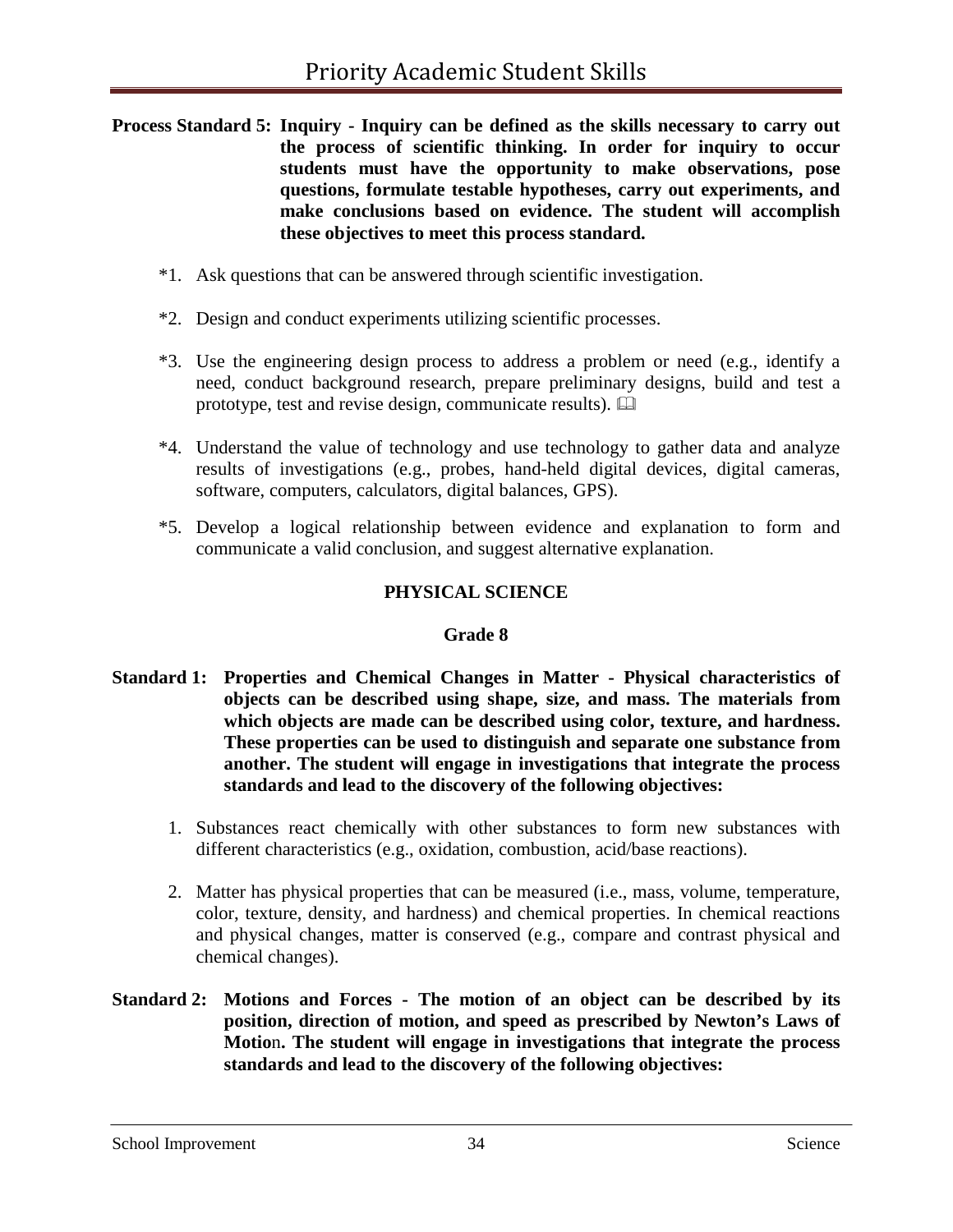- 1. The motion of an object can be measured. The position of an object, its speed, and direction can be represented on a graph.
- 2. An object that is not being subjected to a net force will continue to move at a constant velocity (i.e., inertia, balanced and unbalanced forces).

### **LIFE SCIENCE**

#### **Grade 8**

- **Standard 3: Diversity and Adaptations of Organisms - Millions of species of animals, plants, and microorganisms are alive today. Although different species might look dissimilar, the unity among organisms becomes apparent from an analysis of internal and external structures. Adaptation involves the selection of naturally occurring variations in populations. The student will engage in investigations that integrate the process standards and lead to the discovery of the following objectives:**
	- 1. By classifying organisms, biologists consider details of internal and external structure to infer the degree of relatedness among organisms (i.e., kingdom, phylum, class, order, family, genus, species).
	- 2. Organisms have a great variety of internal and external structures that enable them to survive in a specific habitat (e.g., echolocation, seed dispersal).

#### **EARTH/SPACE SCIENCE**

#### **Grade 8**

- **Standard 4: Structures and Forces of the Earth and Solar System - The earth is mostly rock, three-fourths of its surface is covered by a relatively thin layer of water, and the entire planet is surrounded by a relatively thin blanket of air, and is able to support life. The student will engage in investigations that integrate the process standards and lead to the discovery of the following objectives:**
	- 1. Landforms result from constructive forces such as crustal deformation, volcanic eruption, and deposition of sediment and destructive forces such as weathering and erosion.
	- 2. The formation, weathering, sedimentation, and reformation of rock constitute a continuing "rock cycle" in which the total amount of material stays the same as its form changes.
	- 3. Atmospheric and ocean circulation patterns affect weather on a global scale (e.g., El Ninõ, La Ninã, Gulf Stream).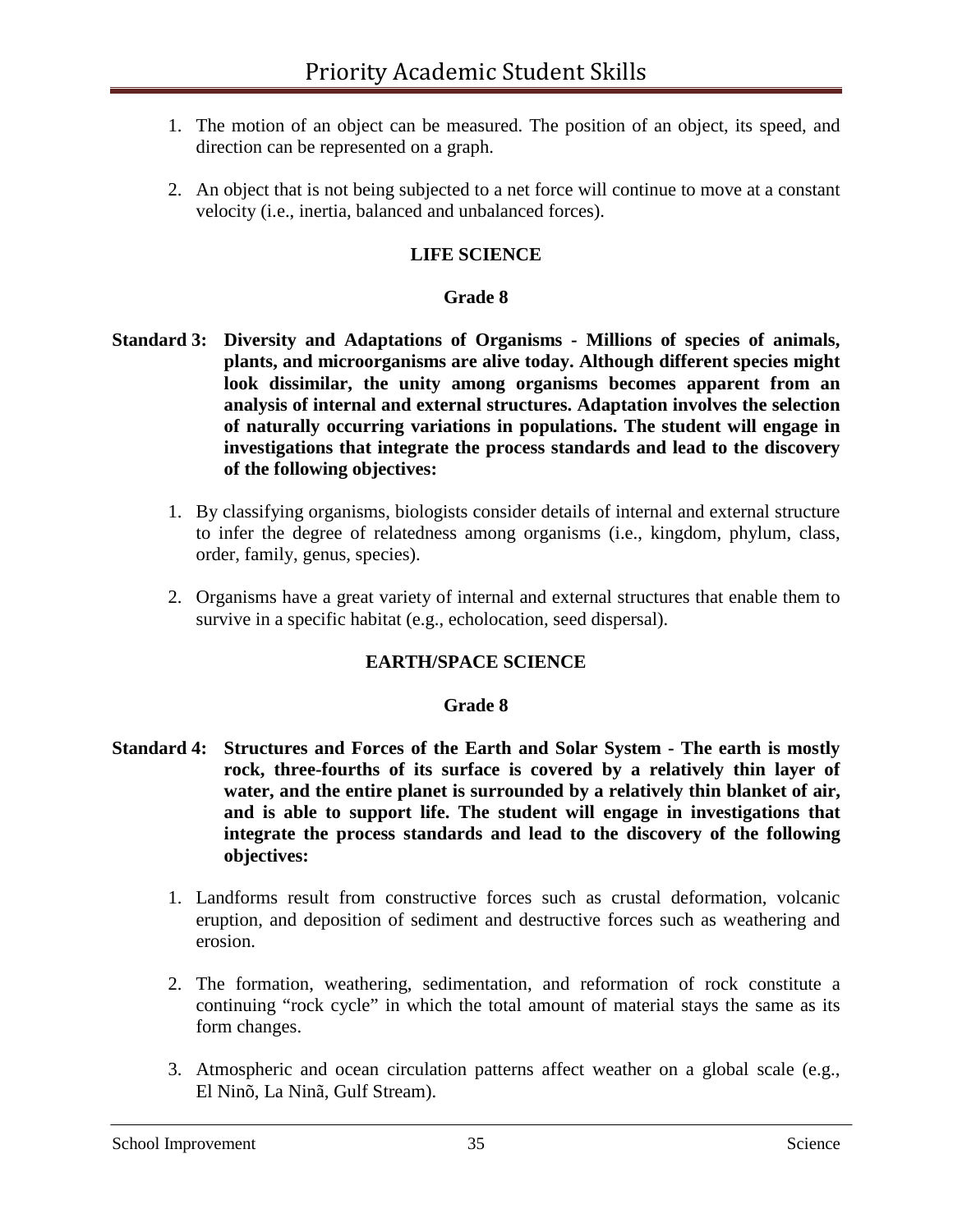- **Standard 5: Earth's History - The Earth's history involves periodic changes in the structures of the earth over time. The student will engage in investigations that integrate the process standards and lead to the discovery of the following objectives:**
	- 1. Earth's history has been punctuated by occasional catastrophic events (e.g., the impact of asteroids or comets, enormous volcanic eruptions, periods of continental glaciation, and the rise and fall of sea level).
	- 2. Fossils provide important evidence of how life and environmental conditions have changed (e.g., Law of Superposition, index fossil, geologic time period, extinction).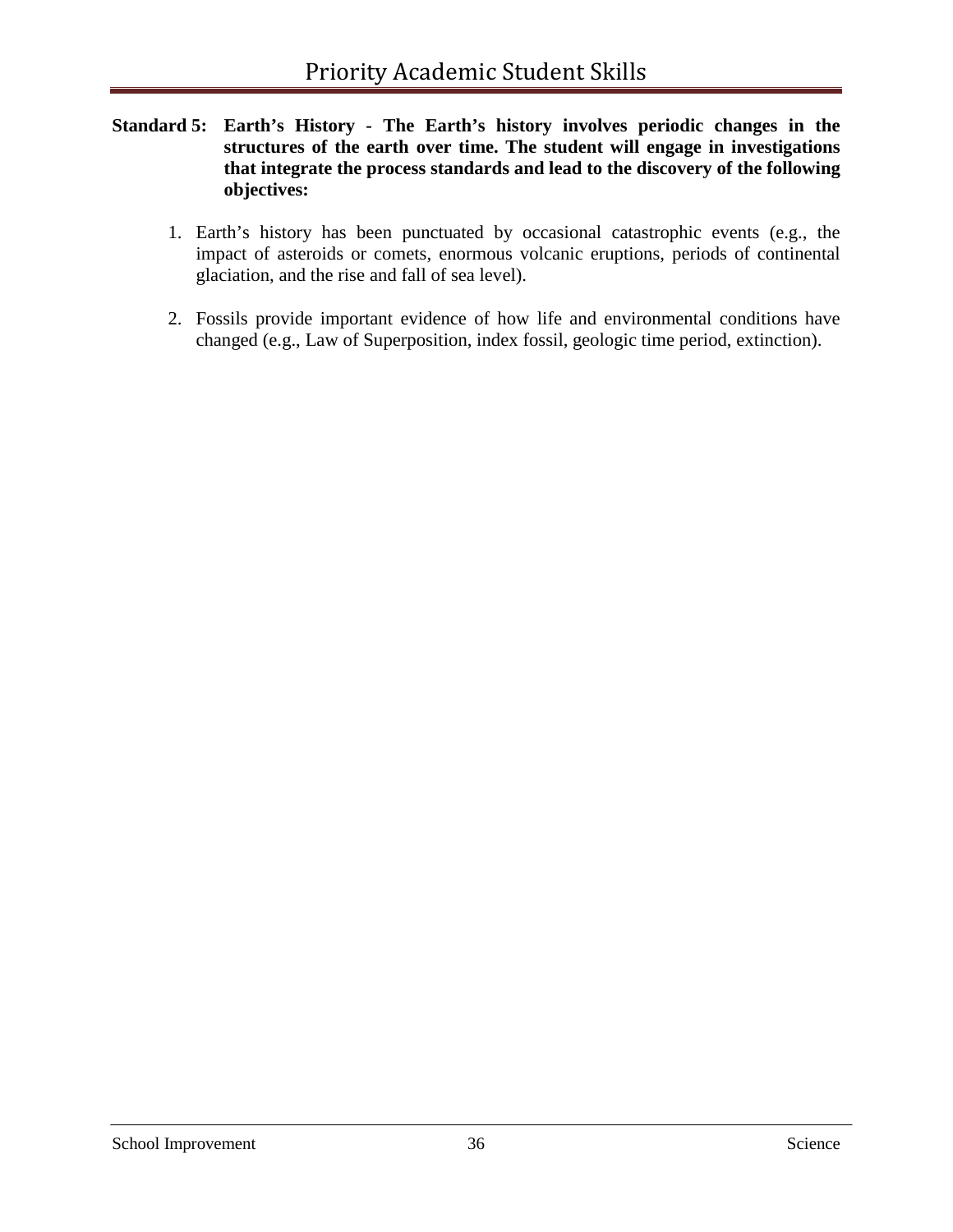## **SCIENCE OVERVIEW ORGANIZATION**

The *Priority Academic Student Skills (PASS)* are organized by Science Process and Inquiry Standards and Content Standards which include Physical Science, Life Science, and Earth/Space Science. They are arranged by grade level at Grades 1-8, and by course subject area at the high school level. Each standard is followed by two or more objectives to accomplish each standard. Students should be provided with science experiences at each grade level from all areas of the content standards. This integrated approach will provide students with a coordinated, coherent understanding of the necessary skills and knowledge of scientifically literate citizens.

The Oklahoma State Testing Program assesses the Science *Priority Academic Student Skills (PASS)* with a 5th and 8th grade criterion-referenced test and a Biology I End-of-Instruction test. All of these state level assessments are based on the standards in this document.

The objectives presented in the "Science Processes and Inquiry" standards are included at all grade levels, because the understandings and abilities associated with these concepts need to be developed throughout a student's educational experience.

The content standard areas (physical, life, earth/space) are designed to facilitate conceptual development by building on the content knowledge introduced at the PreKindergarten level. Because each of the content standards subsumes the knowledge and skills of the other standards, they are designed to be used as a whole. Although material can be added to the content standards, using only a portion of the standards will leave gaps in the scientific understanding expected of students.

### **SCIENCE STANDARDS Grades 1-12**

The science framework presented in this outline is what students should know, understand, and be able to do in the natural sciences. Students combine process and knowledge as they use scientific reasoning and critical thinking to develop their understanding of science. Inquiry builds conceptual bridges between process and scientific knowledge. Relevant use of developmentally appropriate technology facilitates the inquiry process.

The attainment of scientific literacy is the result of a sequential curriculum that is dependent on quality science teaching at each grade level beginning in prekindergarten. Quality science teaching requires direct, inquiry-oriented learning experiences that emphasize the processes of science and major science concepts. Consistent with national standards, fewer concepts in physical, life and earth/space sciences are explored while more emphasis is placed on in-depth understanding. The following standards provide a framework to achieve the above goals.

The science standards are not a scope and sequence or a district curriculum guide. They provide a framework for schools to develop an aligned science curriculum and for teachers to develop their own classroom lessons. The science standards in this document were developed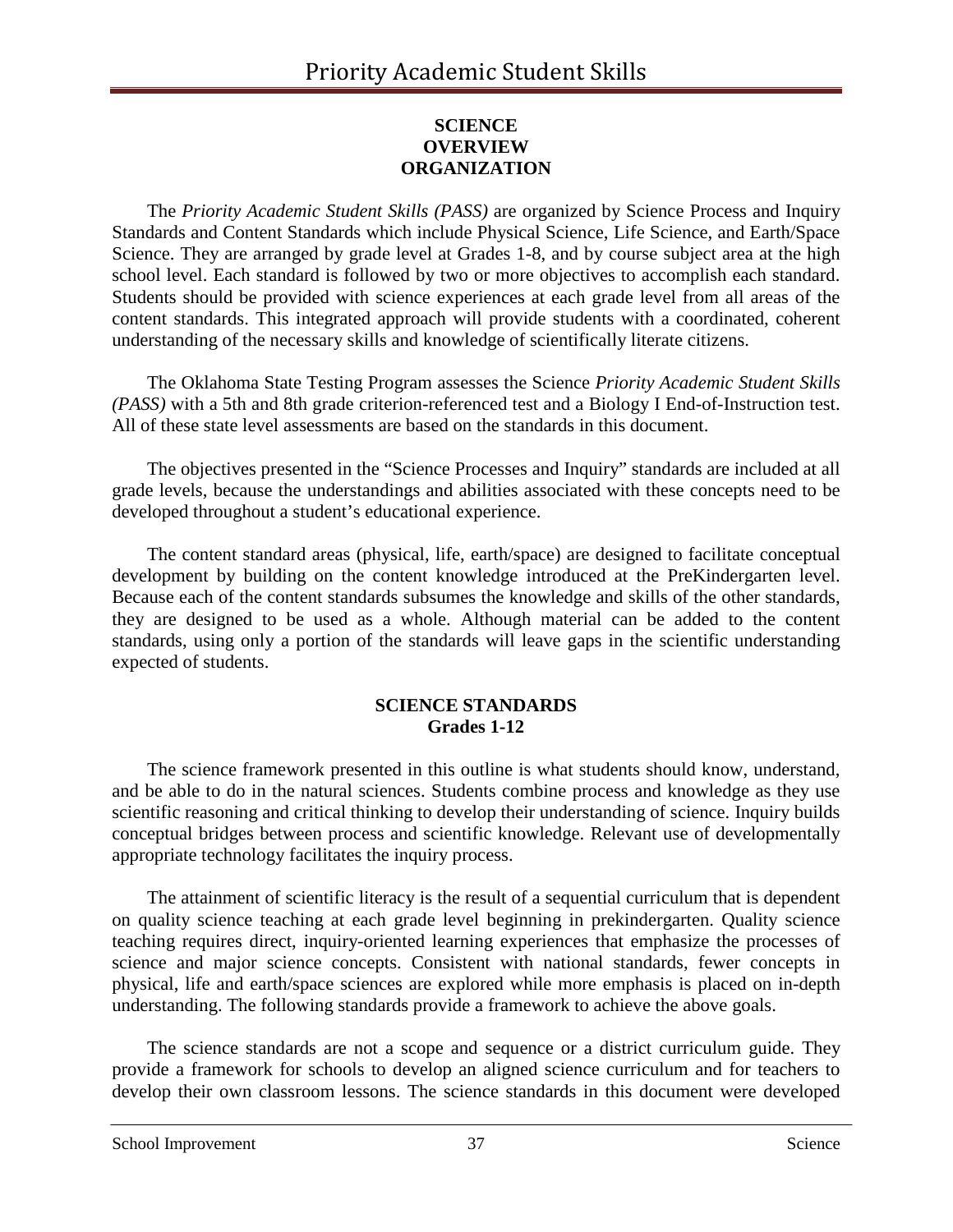based on the *National Science Education Standards* by the National Research Council (NRC) and the *Benchmarks for Scientific Literacy* by the American Association for the Advancement of Science (AAAS), and the *Science Frameworks* by the National Association for Education Progress (NAEP). The United States has established a goal for all students to achieve scientific literacy. These national publications, developed by science and education experts, will enable the nation and the state of Oklahoma to meet this goal.

### **NOTE:**

Asterisks (\*) have been used to identify standards and objectives that must be assessed by the local school district. All other skills may be assessed by the Oklahoma School Testing Program (OSTP).

Book icons  $(\Box)$  identify Information Literacy skills. Students are best served when these are taught in collaboration and cooperation between the classroom teacher and the library media specialist.

Use of the term i.e. means "in exactness"; use of the term e.g. means "example given".

OAC 210:15-3-70—210:15-3-82

Approved by the Oklahoma State Board of Education, March 24, 2011. Final approval pending by Oklahoma Governor and Legislature.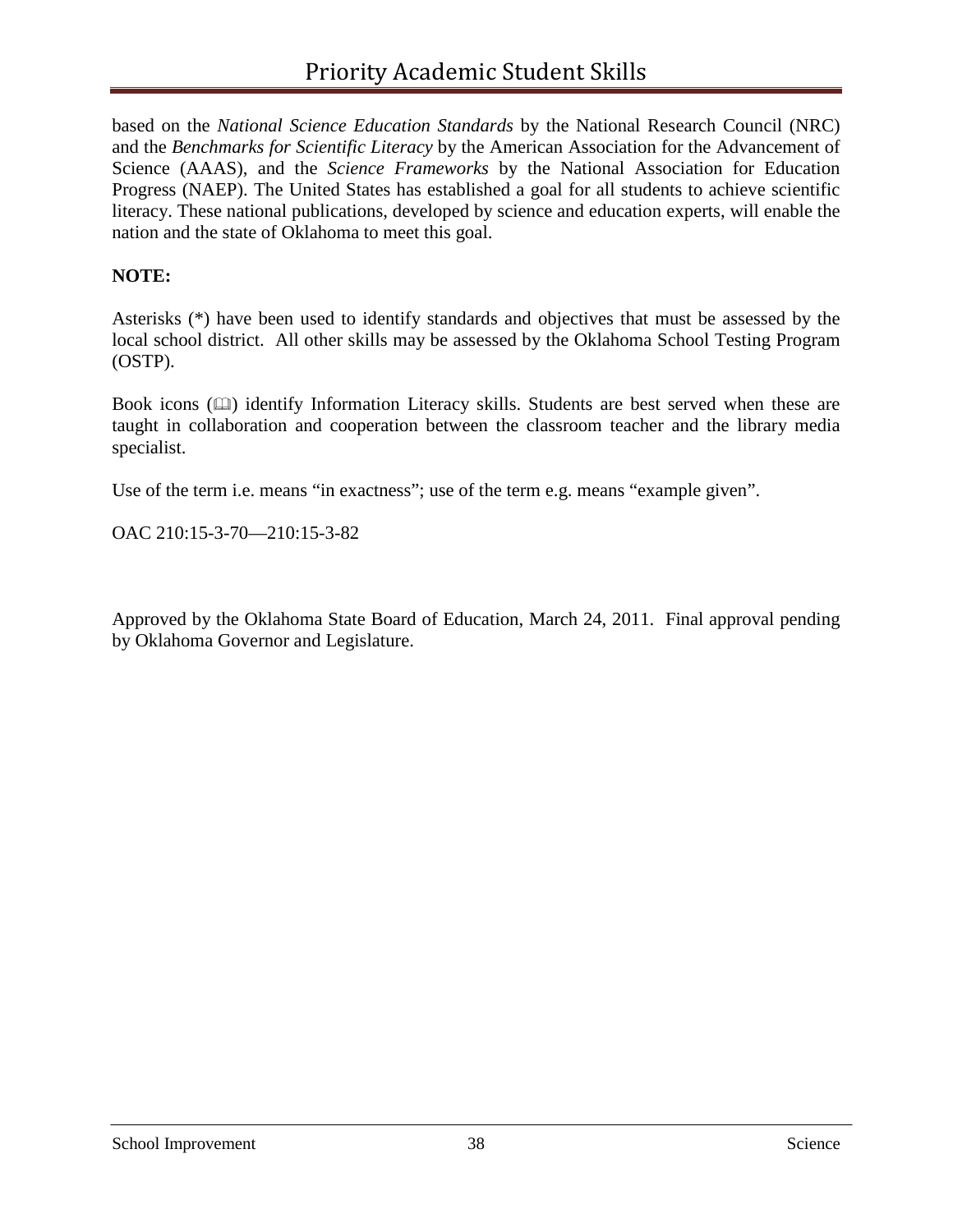# **PHYSICAL SCIENCE**

## **High School**

### **Standards for Inquiry and the Physical Sciences**

The *Priority Academic Student Skills (PASS)* should be taught by investigating broad, integrated content, concepts, and principles of major themes in the physical sciences.

### **SCIENCE PROCESSES AND INQUIRY**

### **Process Standard 1: Observe and Measure - Observing is the first action taken by the learner to acquire new information about an object or event. Opportunities for observation are developed through the use of a variety of scientific tools. Measurement allows observations to be quantified. The student will accomplish these objectives to meet this process standard.**

- 1. Identify qualitative and quantitative changes given conditions (e.g., temperature, mass, volume, time, position, length) before, during, and after an event.
- 2. Use appropriate tools with accuracy and precision (e.g., metric ruler, graduated cylinder, thermometer, balances, spring scales, stopwatches) when measuring objects and/or events.
- 3. Use appropriate International System of Units (SI) (i.e., grams, meters, liters, degrees Celsius, and seconds) and SI prefixes (i.e., micro-, milli-, centi-, and kilo-) when measuring objects and/or events.

### **Process Standard 2: Classify - Classifying establishes order. Objects and events are classified based on similarities, differences, and interrelationships. The student will accomplish these objectives to meet this process standard.**

- 1. Using observable properties, place an object or event into a classification system.
- 2. Identify the properties by which a classification system is based.

### **Process Standard 3: Experimental Design - Understanding experimental design requires that students recognize the components of a valid experiment. The student will accomplish these objectives to meet this process standard.**

- 1. Evaluate the design of a physical science experiment.
- 2. Identify the independent variables, dependent variables, controlled variables, and control set-up in an experiment.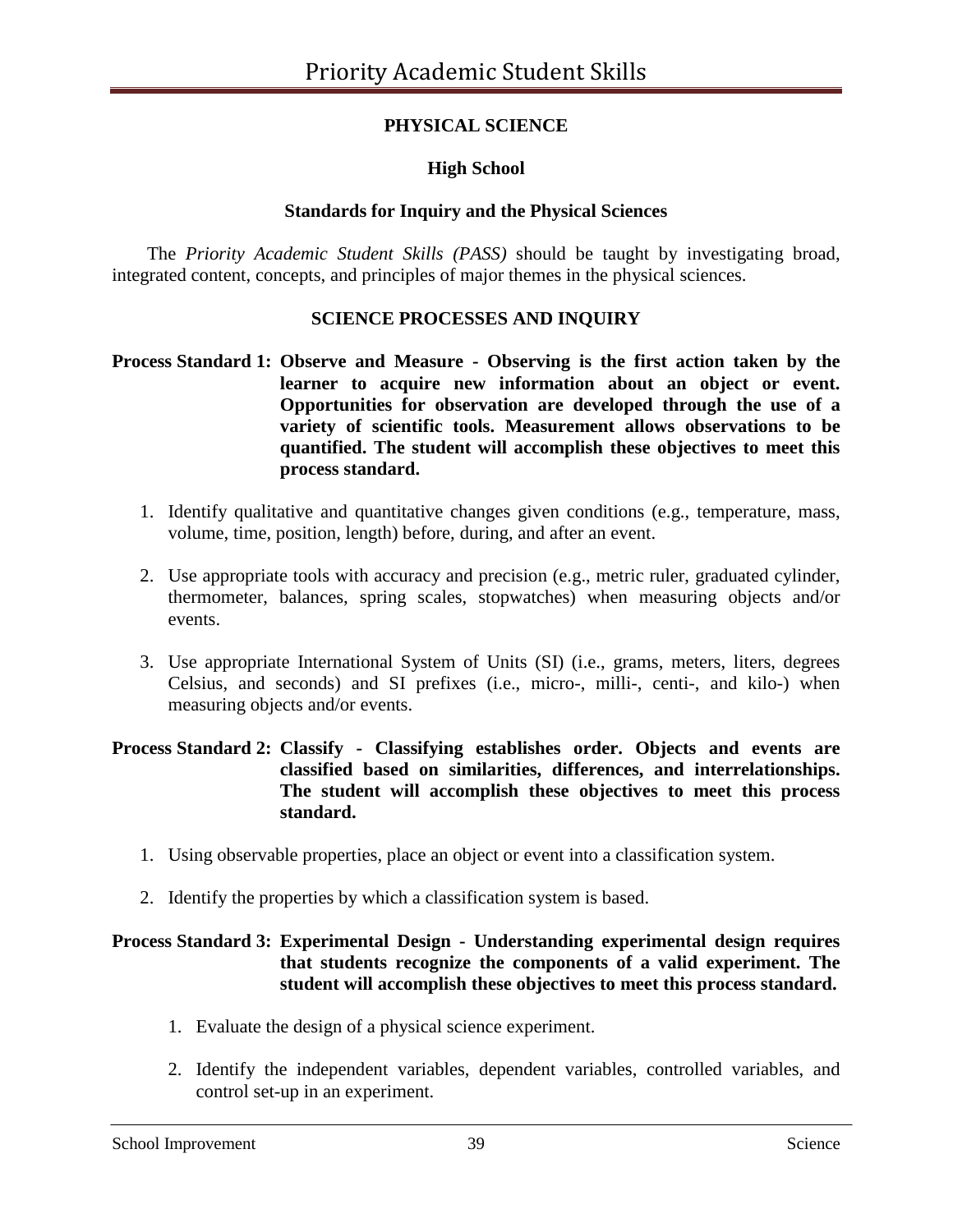- 3. Use mathematics to show relationships within a given set of observations.
- 4. Identify a hypothesis for a given problem in physical science investigations.
- 5. Recognize potential hazards and practice safety procedures in all physical science activities.
- **Process Standard 4: Interpret and Communicate - Interpreting is the process of recognizing patterns in collected data by making inferences, predictions, or conclusions. Communicating is the process of describing, recording, and reporting experimental procedures and results to others. Communication may be oral, written, or mathematical and includes organizing ideas, using appropriate vocabulary, graphs, other visual representations, and mathematical equations. The student will accomplish these objectives to meet this process standard.**
	- 1. Select appropriate predictions based on previously observed patterns of evidence.
	- \*2. Report and display data using appropriate technology and other media.
	- 3. Interpret data tables, line, bar, trend, and/or circle graphs from existing science research or student experiments.
	- 4. Determine if results of physical science investigations support or do not support hypotheses.
	- 5. Evaluate experimental data to draw the most logical conclusion.
	- \*6. Routinely prepare a written report describing the sequence, results, and interpretation of a physical science investigation or event.
		- a. Establish and maintain a formal style and objective tone.
		- b. When appropriate or possible, utilize technology to produce, publish, or revise writing products.
		- c. Gather relevant information from multiple authoritative print and digital sources and follow a standard format for citation, avoiding plagiarism.
	- \*7. Communicate or defend scientific thinking that resulted in conclusions.
		- a. Read, comprehend, and present evidence from a range of sources (e.g. texts, experiments, simulations) to support conclusions.
		- b. Recognize bias in observation/research.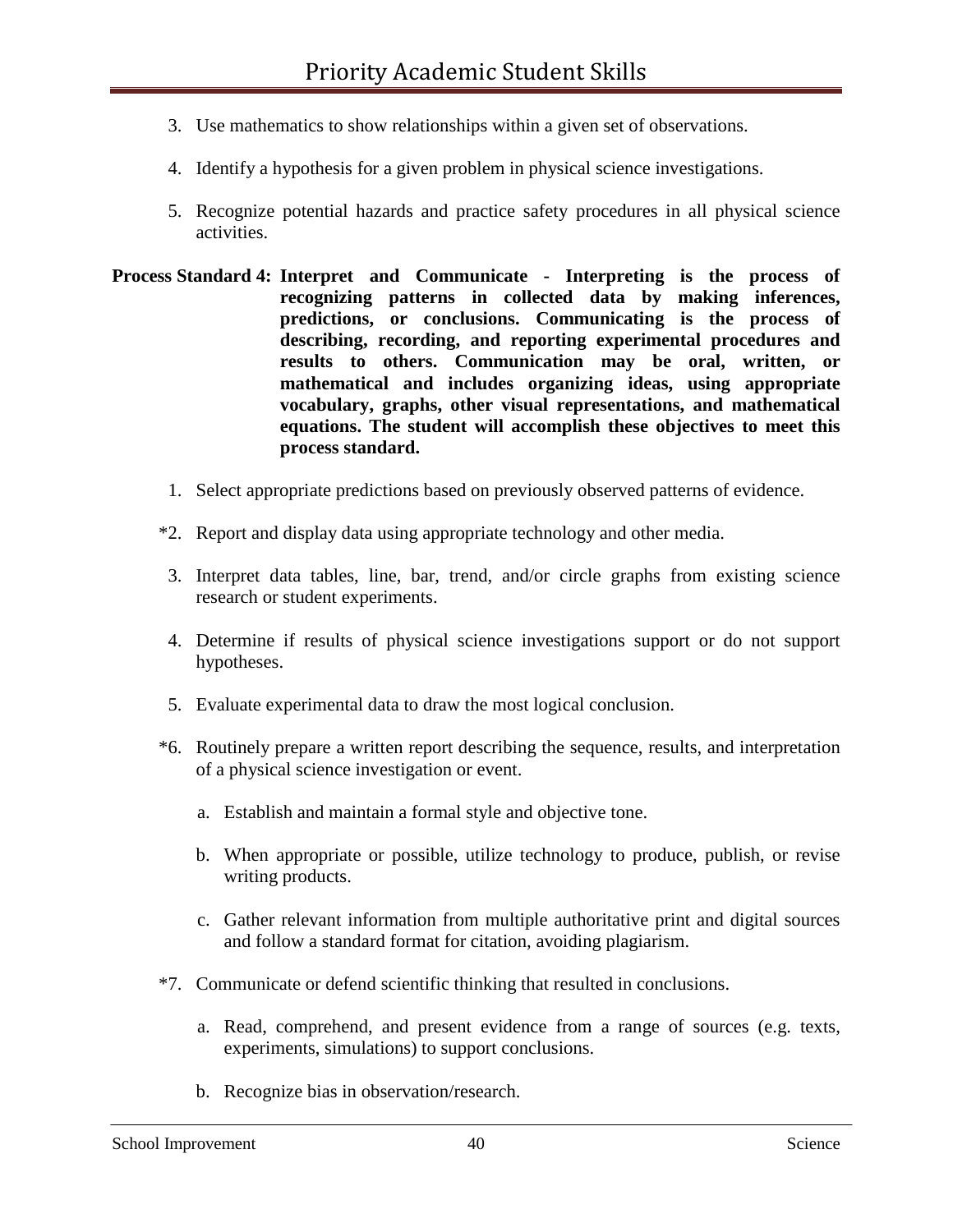- 8. Identify and/or create an appropriate graph or chart from collected data, tables, or written description.
	- a. Translate quantitative information expressed in words into visual form (e.g., table, chart).
	- b. Translate information expressed visually or mathematically (e.g. a table, chart, or equation) into words.

### **Process Standard 5: Model - Modeling is the active process of forming a mental or physical representation from data, patterns, or relationships to facilitate understanding and enhance prediction. The student will accomplish these objectives to meet this process standard.**

- 1. Interpret a model which explains a given set of observations.
- 2. Select predictions based on models, and when appropriate, apply mathematical reasoning to make accurate predictions.
- \*3. Compare a given model to the physical world.

### **Process Standard 6: Inquiry - In order for inquiry to occur, students must have the opportunity to make observations, pose questions, formulate testable hypotheses, carry out experiments, and make conclusions based on evidence. The student will accomplish these objectives to meet this process standard.**

- \*1. Formulate a testable hypothesis and design an appropriate experiment relating to the physical world.
- \*2. Design and conduct physical science investigations in which variables are identified and controlled.
- \*3. Use a variety of technologies (e.g., probes, handheld digital devices, digital cameras, software, calculators, digital balances, microscopes, measuring instruments, computers) to collect, analyze, and display data.
- \*4. Inquiries should lead to the formulation of explanations or models (physical, conceptual, and mathematical). In answering questions, students should engage in discussions (based on scientific knowledge, the use of logic, and evidence from the investigation) and arguments that encourage the revision of their explanations, leading to further inquiry.

### **Process Standard 7: Engineering Design - Engineering design can be defined as the creative process of turning abstract ideas into a physical prototype (laboratory apparatus, trial product, or model) that addresses a need**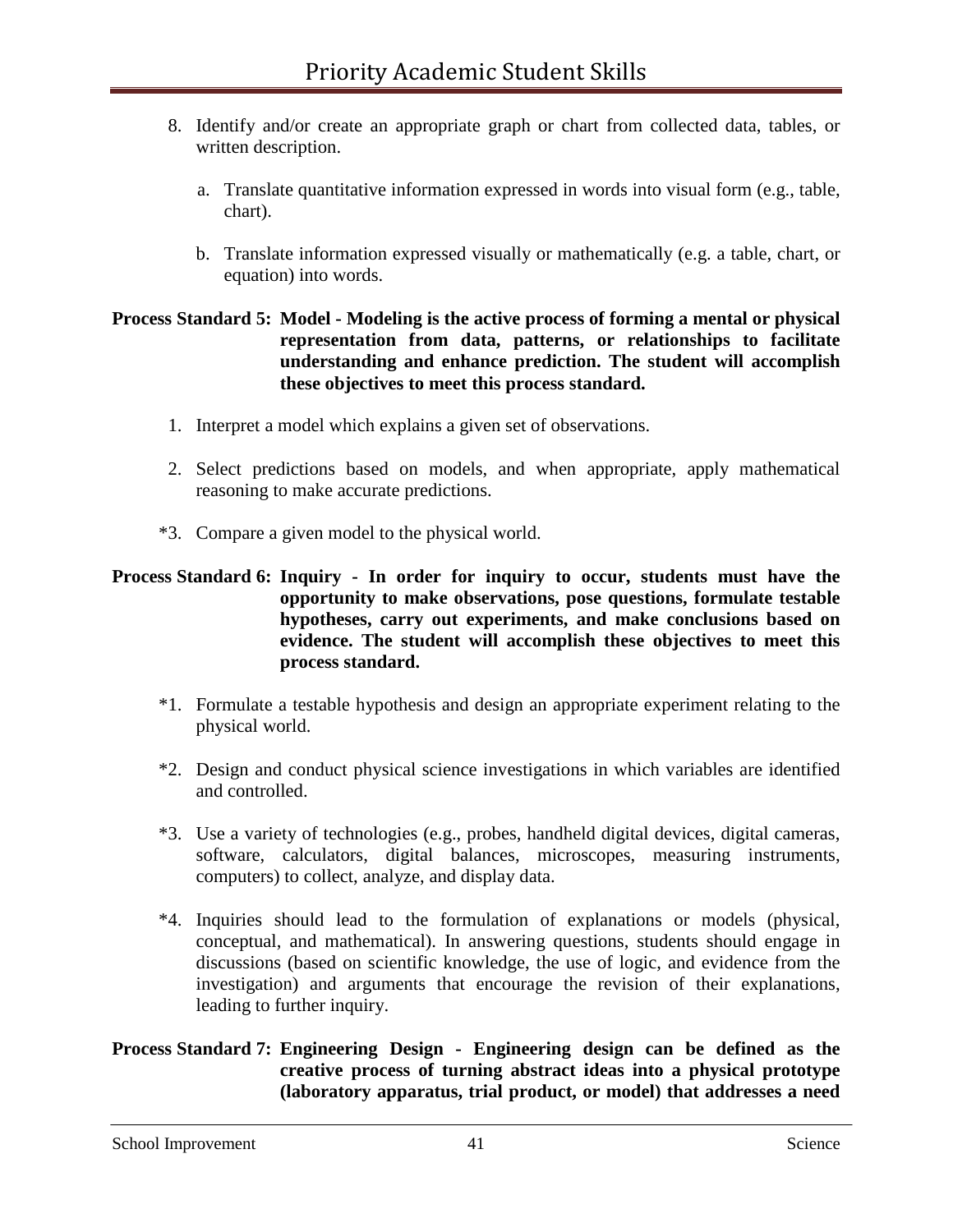**or solves a problem. In order for engineering design to occur, students must have the opportunity to identify a need or problem, establish design criteria, prepare preliminary designs, build then test a prototype, and test and redesign as necessary. The student will accomplish these objectives to meet this process standard:**

- \*1. Identify a need or problem or improve an existing design.
- \*2. Identify design criteria and constraints (e.g., materials used, product limitations, time limits).
- \*3. Use a variety of resources (e.g., Internet, databases, texts) to conduct research in order to develop a preliminary design.
- \*4. Build and test a prototype. Document the strengths and weaknesses of the prototype in writing.
- \*5. Analyze and redesign to determine which solution best meets the criteria and constraints.
- \*6. Communicate results in a variety of ways (e.g., orally, written, Internet publications, videos, posters, product demonstrations).

# **PHYSICAL SCIENCE**

### **High School**

### **Standard 1: Structure and Properties of Matter – All matter is made up of atoms. Its structure is made up of repeating patterns and has characteristic properties. The student will engage in investigations that integrate the process standards and lead to the discovery of the following objectives:**

- 1. Matter is made up of minute particles called atoms, and atoms are composed of even smaller components (i.e., protons, neutrons, and electrons).
- 2. An element is identified by the number of protons (atomic number) in the nucleus.
	- a. When elements are listed in order of increasing number of protons, repeating patterns of physical and chemical properties identify families of elements with similar properties.
	- b. Elements found on the earth are also found throughout the universe.
- 3. Matter has characteristic properties that are unique for pure substances and can be used to separate one substance from another (e.g., boiling points, melting points, density).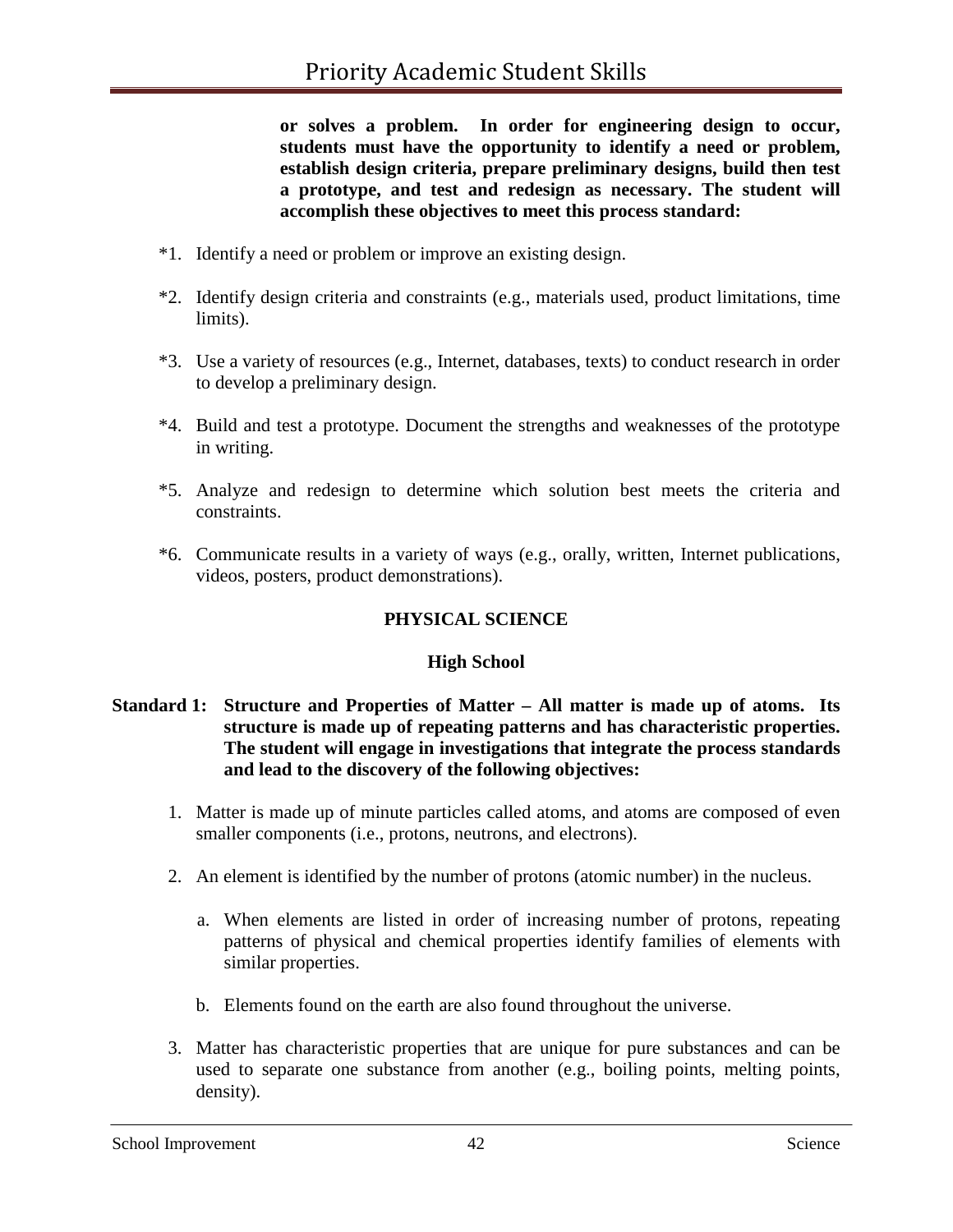4. A compound is formed when two or more kinds of atoms bind together chemically. Each compound is formed when two or more kinds of atoms bind together chemically. Each compound has unique chemical and physical properties.

### **Standard 2: Conservation of Matter – Matter is neither created nor destroyed in physical and chemical interactions. The student will engage in investigations that integrate the process standards and lead to the discovery of the following objectives:**

- 1. Chemical changes are identified by one or more events (i.e., precipitate, color change, gas production, heat gain or loss).
- 2. Chemical equations are used to represent chemical changes in which reactant(s) form product(s).
- 3. Chemical reactions can be classified (e.g., synthesis/combination, decomposition, single displacement, double displacement).

### **Standard 3: Motion and Forces – The motion of an object can be described by its position, direction of motion, and speed. A change in motion occurs as a result of a net force. The student will engage in investigations that integrate the process standards and lead to the discovery of the following objectives:**

- 1. Objects change their motion only due to a net force. Laws of motion are used to determine the effects of forces on the motion of objects. Gravitation is a universal force that each object exerts on any other object.
- 2. Moving electric charges produce magnetic forces, and moving magnets produce electric forces. Electricity and magnetism are two aspects of a single electromagnetic force (e.g., voltage, current, resistance, induction).

### **Standard 4: Interactions of Energy and Matter – Energy can be transferred or transformed but never destroyed. The student will engage in investigations that integrate the process standards and lead to the discovery of the following objectives:**

- 1. Energy can be classified as kinetic energy (energy of motion) or potential energy (e.g., positional, elastic, chemical, nuclear).
- 2. Waves radiate energy and interact with matter.
	- a. Propagation of mechanical waves (e.g., sound, seismic, water) requires a medium.
	- b. Electromagnetic waves (radio waves to gamma rays) do not require a medium.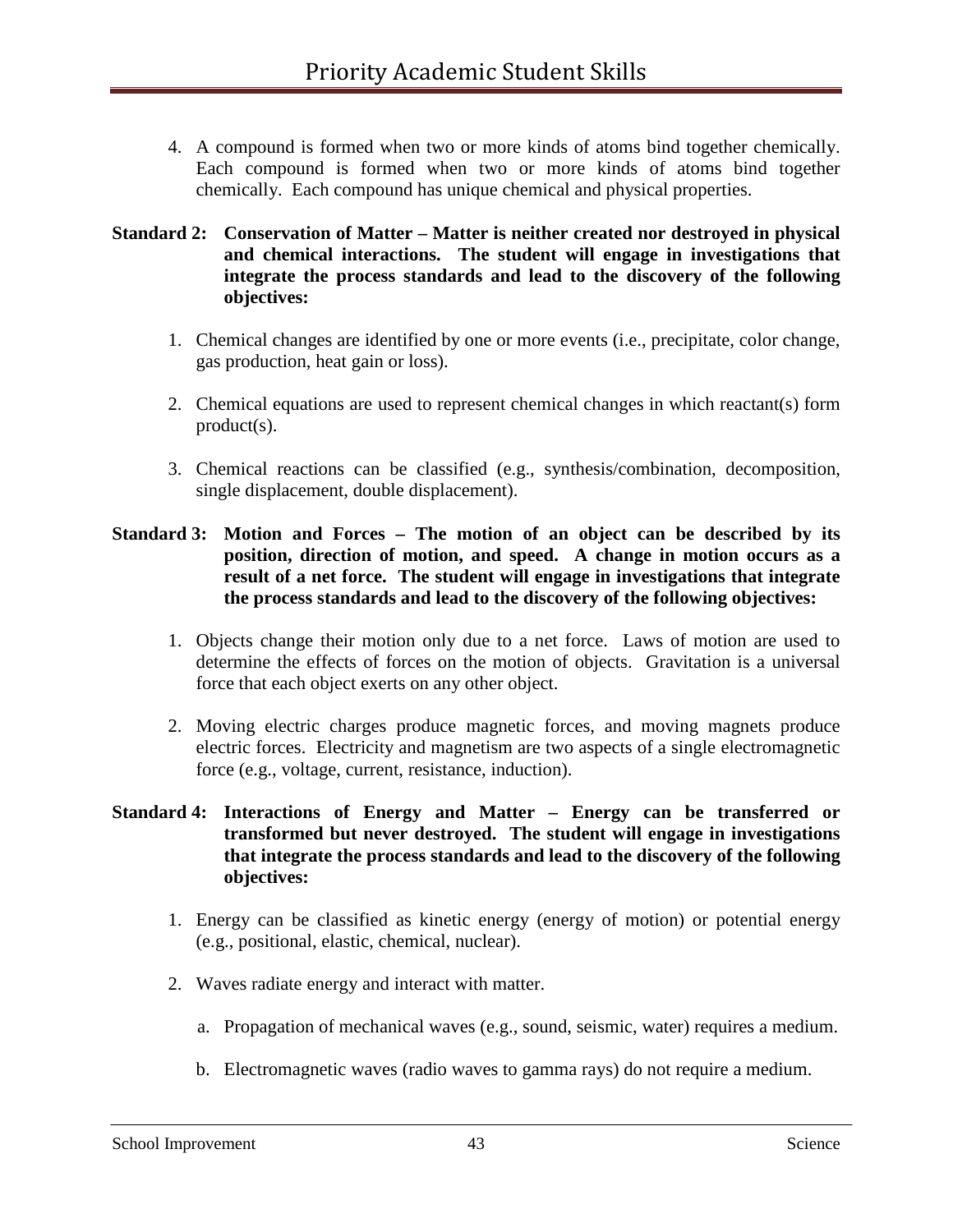# **BIOLOGY I**

# **HIGH SCHOOL**

### **Standards for Inquiry and the Biological Sciences**

The Priority Academic Student Skills (PASS) should be taught by investigating content, concepts, and principles of major themes in the Biological Sciences.

## **SCIENCE PROCESSES AND INQUIRY**

## **High School**

- **Process Standard 1: Observe and Measure – Observing is the first action taken by the learner to acquire new information about an organism or event. Opportunities for observation are developed through the use of a variety of scientific tools, allowing the student to distinguish between observation and inference. Measurement allows observations to be quantified. The student will accomplish these objectives to meet this process standard.**
	- 1. Identify qualitative and quantitative changes in cells, organisms, populations, and ecosystems given conditions (e.g., temperature, mass, volume, time, position, length, quantity) before, during, and after an event.
	- 2. Use appropriate tools with accuracy and precision (e.g., microscope, pipette, metric ruler, graduated cylinder, thermometer, balance, stopwatch) when measuring cells, organisms, populations, and ecosystems.
	- 3. Use appropriate International System of Units (SI) (i.e., grams, meters, liters, degrees Celsius, and seconds) and SI prefixes (i.e., micro-, milli-, centi-, and kilo-) when measuring objects and/or events.

### **Process Standard 2: Classify – Classifying establishes order. Organisms and events are classified based on similarities, differences, and interrelationships. The student will accomplish these objectives to meet this process standard.**

- 1. Using observable properties, place cells, organisms, and/or events into a biological classification system (e.g., dichotomous keys, taxonomy charts, cladograms).
- 2. Identify the properties by which a biological classification system is based.

## **Process Standard 3: Experimental Design – Understanding experimental design requires that students recognize the components of a valid experiment. The student will accomplish these objectives to meet this process standard.**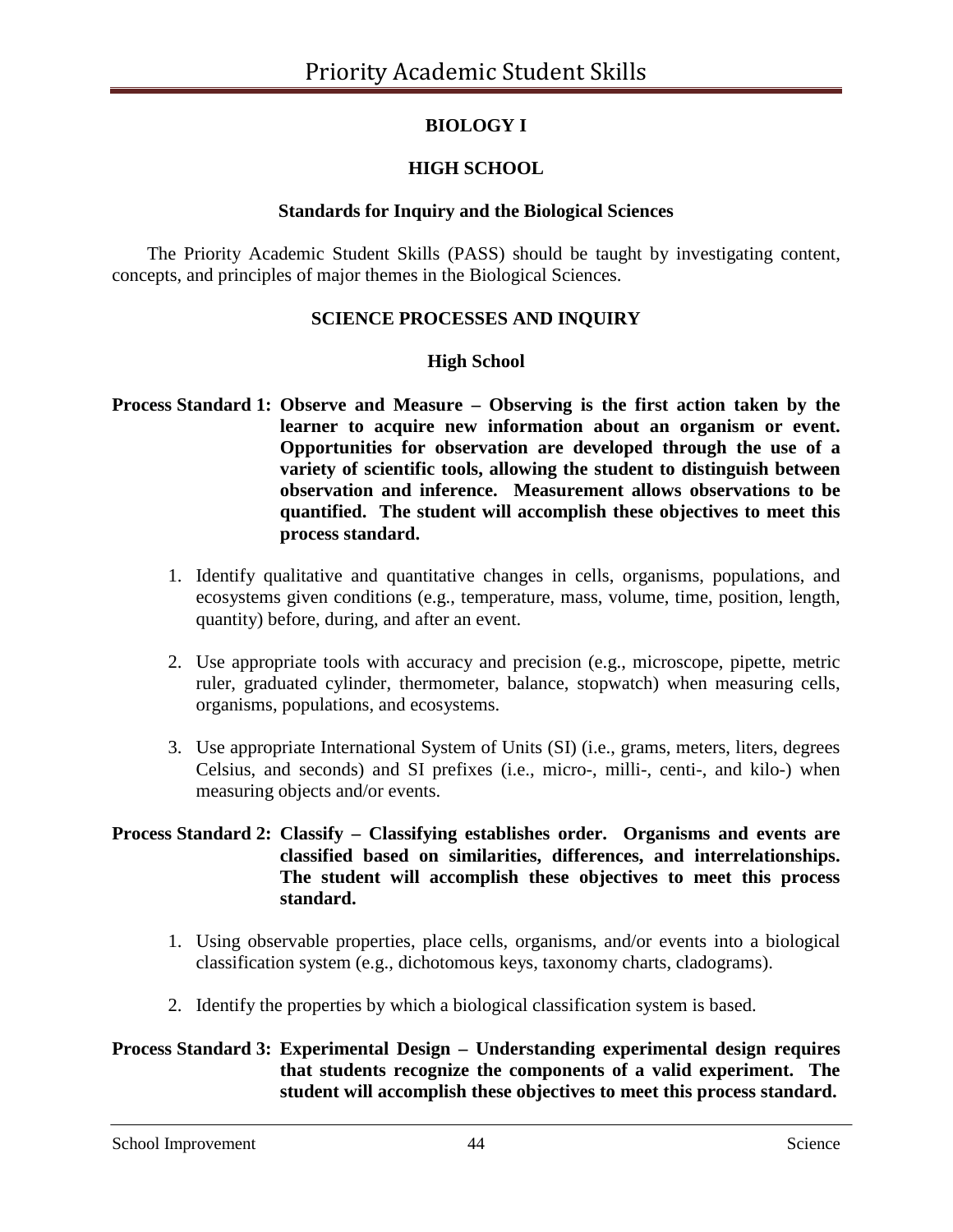- 1. Evaluate the design of a biology laboratory experiment.
- 2. Identify the independent variables, dependent variables, controlled variables, and control set-up in an experiment.
- 3. Use mathematics to show relationships within a given set of observations (e.g., population studies, biomass, probability).
- 4. Identify a hypothesis for a given problem in biology investigations.
- 5. Recognize potential hazards and practice safety procedures in all biology activities.
- **Process Standard 4: Interpret and Communicate – Interpreting is the process of recognizing patterns in collected data by making inferences, predictions, or conclusions. Communicating is the process of describing, recording, and reporting experimental procedures and results to others. Communication may be oral, written, or mathematical and includes organizing ideas, using appropriate vocabulary, graphs, other visual representations, and mathematical equations. The student will accomplish these objectives to meet this process standard.**
	- 1. Select appropriate predictions based on previously observed patterns of evidence.
	- \*2. Report and display data using appropriate-technology and other media.
	- 3. Interpret data tables, line, bar, trend, and/or circle graphs from existing science research or student experiments.
	- 4. Determine if results of biological science investigations support or do not support hypotheses.
	- 5. Evaluate experimental data to draw the conclusion that is best supported by the evidence.
	- \*6. Routinely prepare a written report describing the sequence, results, and interpretation of a biological investigation or event.
		- a. Establish and maintain a formal style and objective tone.
		- b. When appropriate or possible, utilize technology to produce, publish, or revise writing products.
		- c. Gather relevant information from multiple authoritative print and digital sources and follow a standard format for citation, avoiding plagiarism.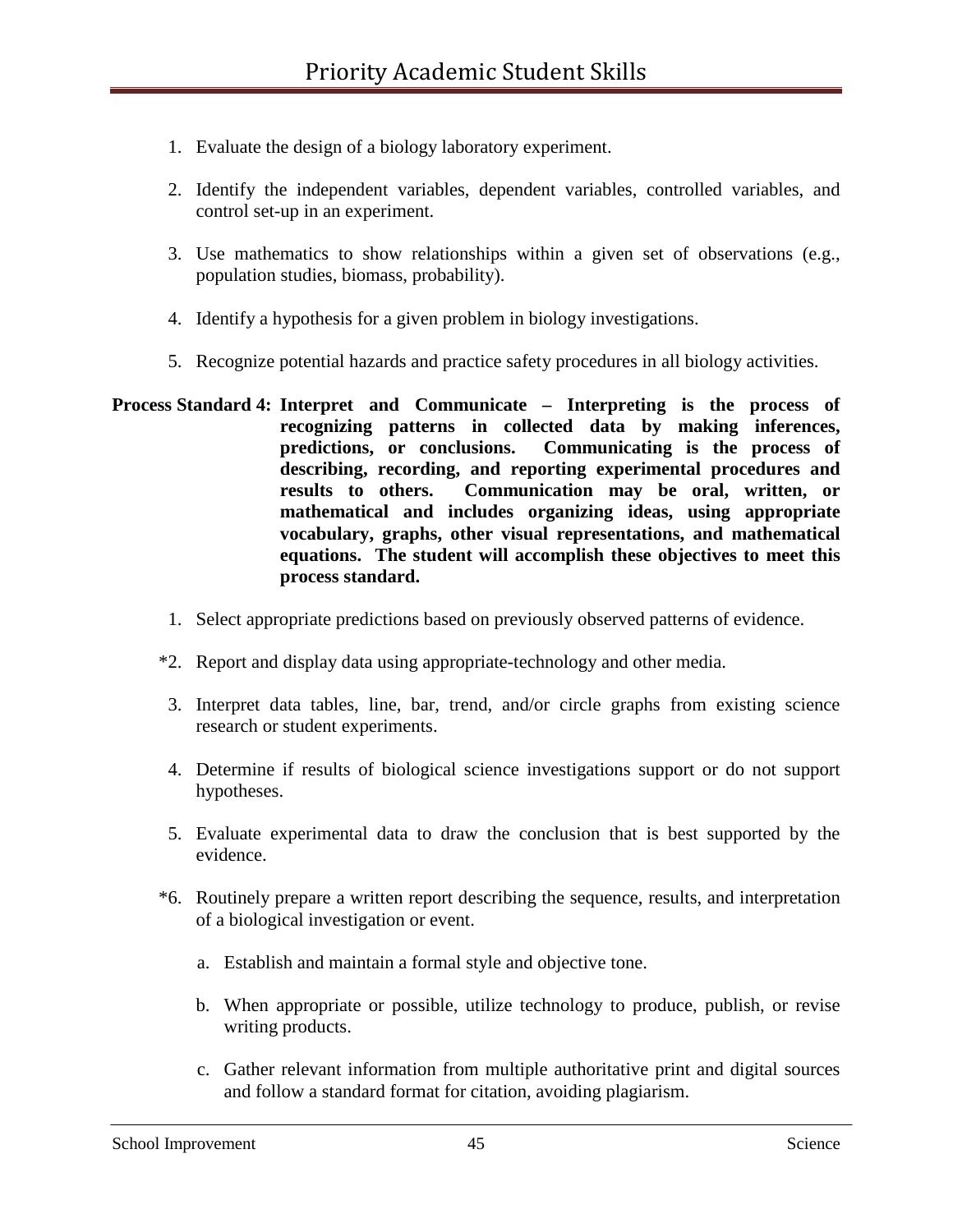- \*7. Communicate or defend scientific thinking that results in conclusions.
	- a. Read, comprehend, and present evidence from a range of sources (e.g., texts, experiments, or simulations) to support conclusions.
	- b. Recognize bias in observation/research.
- 8. Identify and/or create an appropriate graph or chart from collected data, tables, or written description (e.g., population studies, plant growth, heart rate).
	- a. Translate quantitative information expressed in words into visual form (e.g., a table or chart).
	- b. Translate information expressed visually or mathematically (e.g., a table, chart or equation) into words.

### **Process Standard 5: Model – Modeling is the active process of forming a mental or physical representation from data, patterns, or relationships to facilitate understanding and enhance prediction. The student will accomplish these objectives to meet this process standard.**

- 1. Interpret a biological model which explains a given set of observations.
- 2. Select predictions based on models (e.g., pedigrees, life cycles), and when appropriate, apply mathematical reasoning to make accurate predictions.
- \*3. Compare a given model to the living world.

### **Process Standard 6: Inquiry – Inquiry can be defined as the skills necessary to carry out the process of scientific or systemic thinking. In order for inquiry to occur students must have the opportunity to make observation, pose questions, formulate testable hypotheses, carry out experiments, and make conclusions based on evidence. The student will accomplish these objectives to meet this process standard.**

- \*1. Ask a scientific question, formulate a testable hypothesis, and design an appropriate experiment relating to the living world.
- \*2. Design and conduct biological investigations in which variables are identified and controlled.
- \*3. Use a variety of technologies (e.g., probes, handheld digital devices, electrophoresis equipment, digital cameras, software, calculators, digital balances, microscopes, measuring instruments, and computers) to collect, analyze and display data.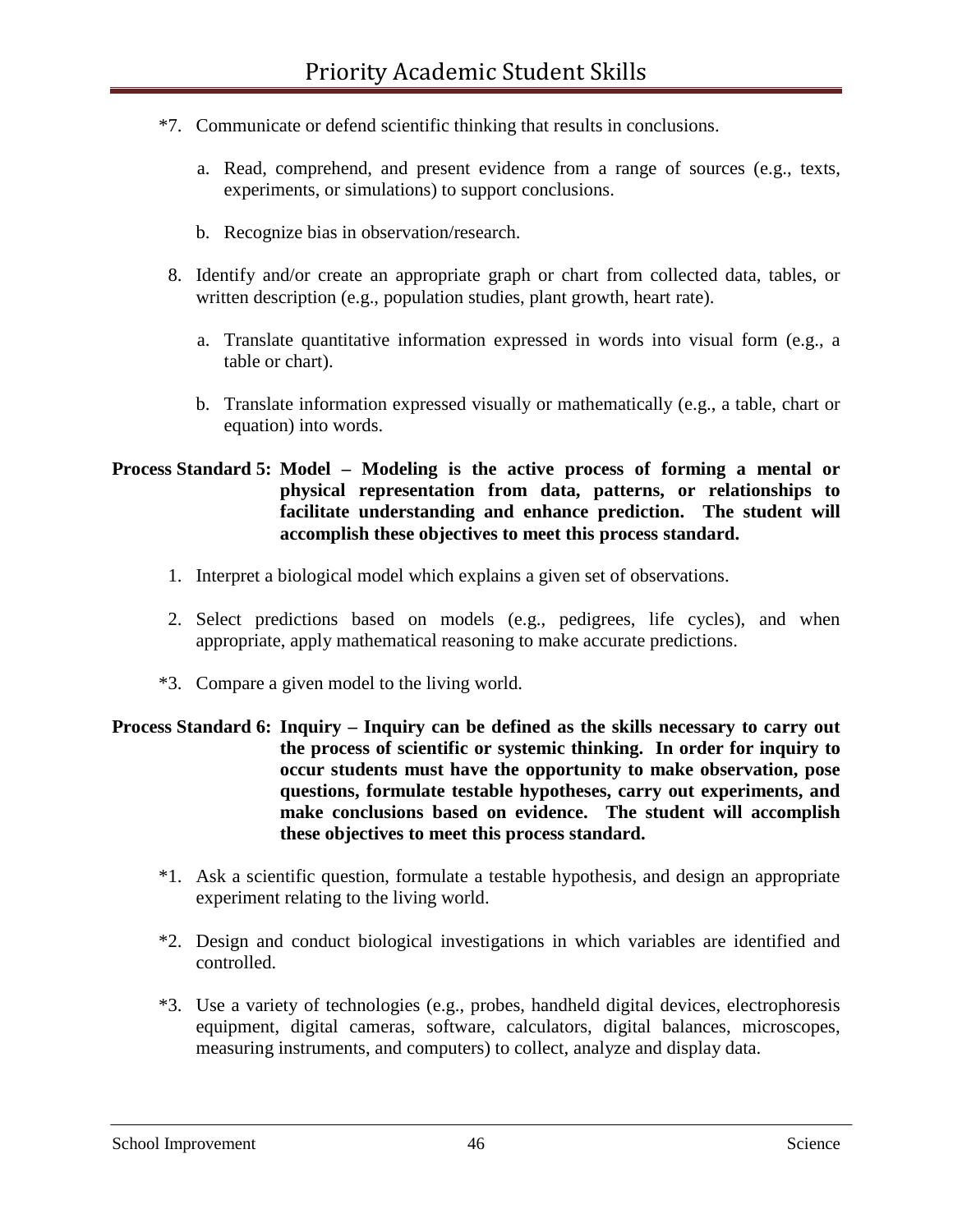\*4. Inquiries should lead to the formulation of explanations or models (physical, conceptual, and mathematical). In answering questions, students should engage in research and discussions (based on scientific knowledge, the use of logic, and evidence from the investigation) and arguments that encourage the revision of their explanations, leading to further inquiry.

# **BIOLOGY I**

### **High School**

### **Standard 1: The Cell – Cells are the fundamental unit of life, composed of a variety of structures that perform functions necessary to maintain life. The student will engage in investigations that integrate the process standards and lead to the discovery of the following objectives:**

- 1. Cells are composed of a variety of structures such as the nucleus, cell/plasma membrane, cell wall, cytoplasm, ribosomes, mitochondria, and chloroplasts.
	- a. The cell/plasma membrane functions (i.e., active transport, passive transport, diffusion, osmosis, and surface area to volume ratio) to maintain homeostasis.
	- b. Differentiate among hypotonic, hypertonic, and isotonic conditions.
	- c. Compare and contrast prokaryotic and eukaryotic cells.
- 2. In multicellular organisms, cells have levels of organization (i.e., cells, tissues, organs, organ systems, organisms).
- 3. Specialized cells enable organisms to monitor what is going on in the world around them (e.g., detect light, sound, specific chemicals, gravity, plant tropism, sense organs, homeostasis).

### **Standard 2: The Molecular Basis of Heredity – DNA determines the characteristics of organisms. The student will engage in investigations that integrate the process standards and lead to the discovery of the following objectives:**

- 1. Cells function according to the information contained in the master code of DNA (i.e., cell cycle, DNA replication and transcription). Transfer RNA and protein synthesis will be taught in life science courses with rigor greater than Biology I.
- 2. A sorting and recombination of genes during sexual reproduction results in a great variety of possible gene combinations from the offspring of any two parents (i.e., Punnett squares and pedigrees). Students will understand concepts in a single trait cross (e.g., alleles, dominant trait, recessive trait, phenotype, genotype, homozygous, heterozygous, incomplete dominance, and sex-linked traits).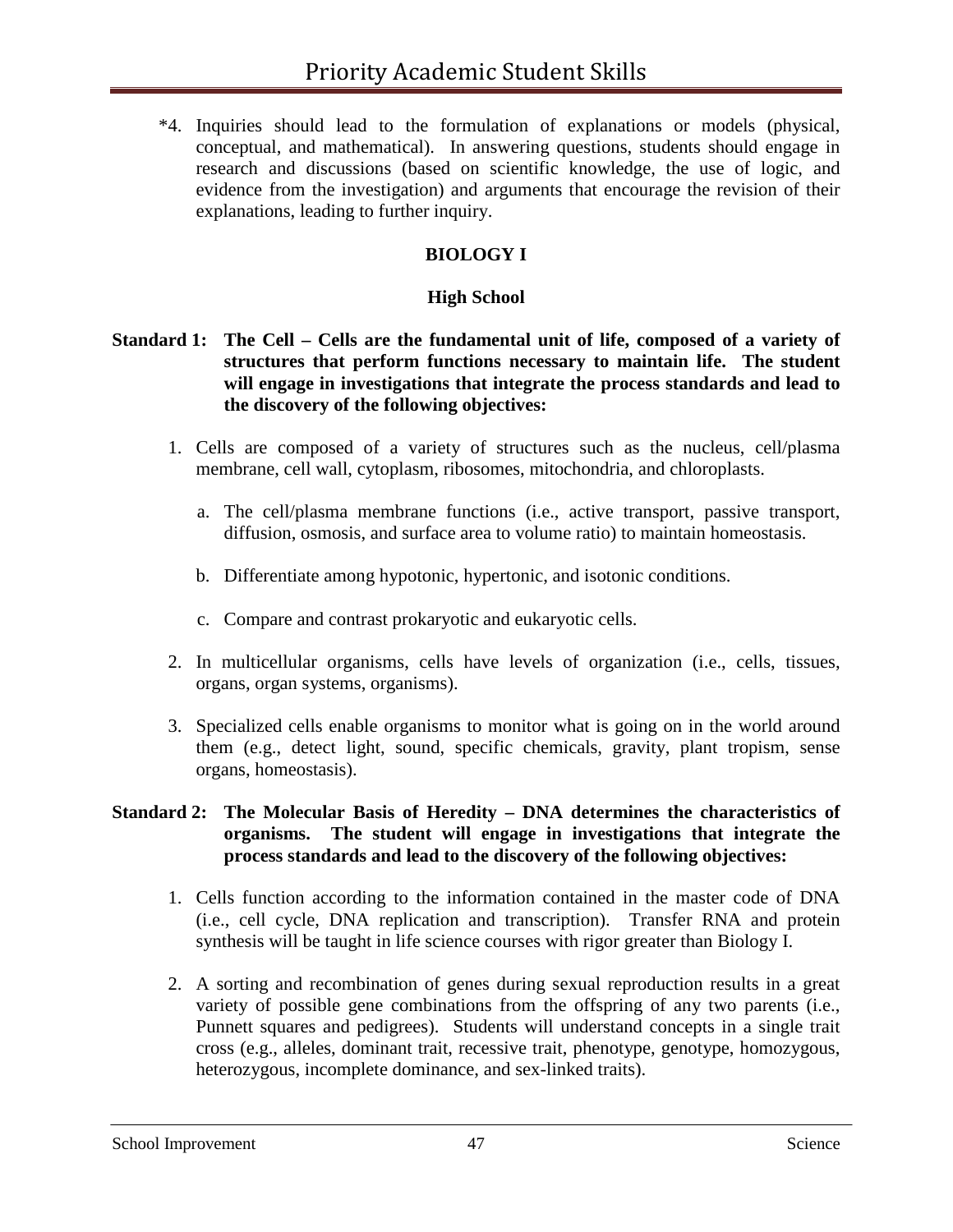### **Standard 3: Biological Diversity – Diversity of species is developed through gradual processes over many generations. The student will engage in investigations that integrate the process standards and lead to the discovery of the following objectives:**

- 1. Different species might look dissimilar, but the unity among organisms becomes apparent from an analysis of internal structures, the similarity of their chemical processes, and the evidence of common ancestry (e.g., homologous and analogous structures, embryology, fossil record, genetic data).
- 2. Characteristics of populations change through the mechanism of natural selection. These biological adaptations, including changes in structures, behaviors, and/or physiology, may enhance or limit survival and reproductive success within a particular environment.
- 3. Broad patterns of behavior exhibited by animals have changed over time to ensure reproductive success. Responses to external stimuli can result from interactions with the organism's own species and others, as well as environmental changes; these responses can be either innate or learned.

### **Standard 4: The Interdependence of Organisms – Interdependence of organisms in an environment includes the interrelationships and interactions between and among organisms. The student will engage in investigations that integrate the process standards and lead to the discovery of the following objectives:**

- 1. Organisms both cooperate and compete in ecosystems (e.g., symbiotic relationships).
- 2. Living organisms have the capacity to produce populations of infinite size, but environments and resources limit population size (e.g., carrying capacity, limiting factors, ecological succession).

### **Standard 5: Matter, Energy, and Organization in Living Systems – Living systems require a continuous input of energy to maintain their chemical and physical organizations. The student will engage in investigations that integrate the process standards and lead to the discovery of the following objectives:**

- 1. The complexity and organization of organisms accommodates the need for obtaining, transforming, transporting, releasing, and eliminating the matter and energy used to sustain the organism (i.e., photosynthesis and cellular respiration).
- 2. As matter and energy flow through different levels of organization of living systems and between living systems and the physical environment, chemical elements are recombined in different ways by different structures. Matter and energy are conserved in each change (i.e., water cycle, carbon cycle, nitrogen cycle, food webs, and energy pyramids).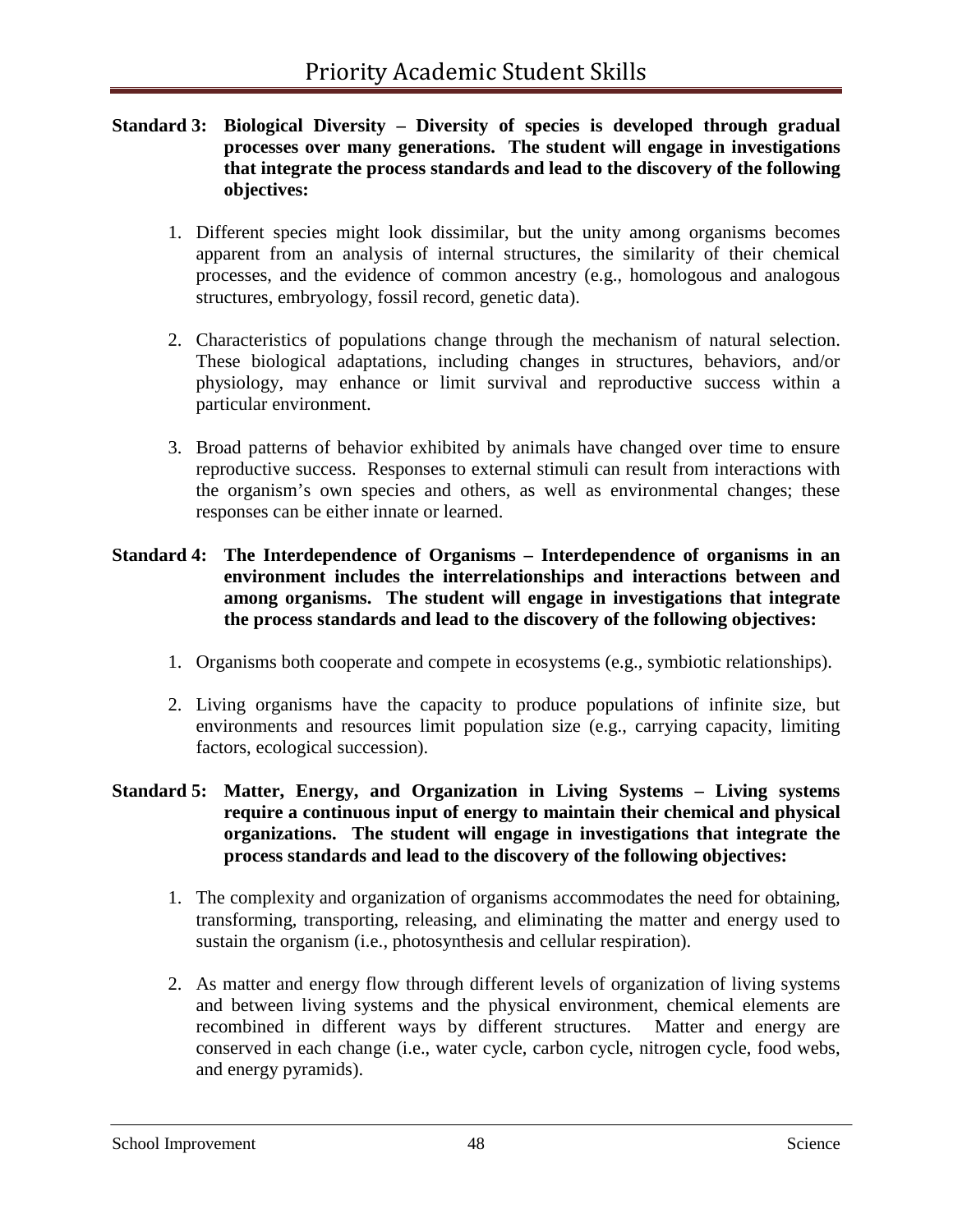3. Matter on earth cycles among the living (biotic) and nonliving (abiotic) components of the biosphere.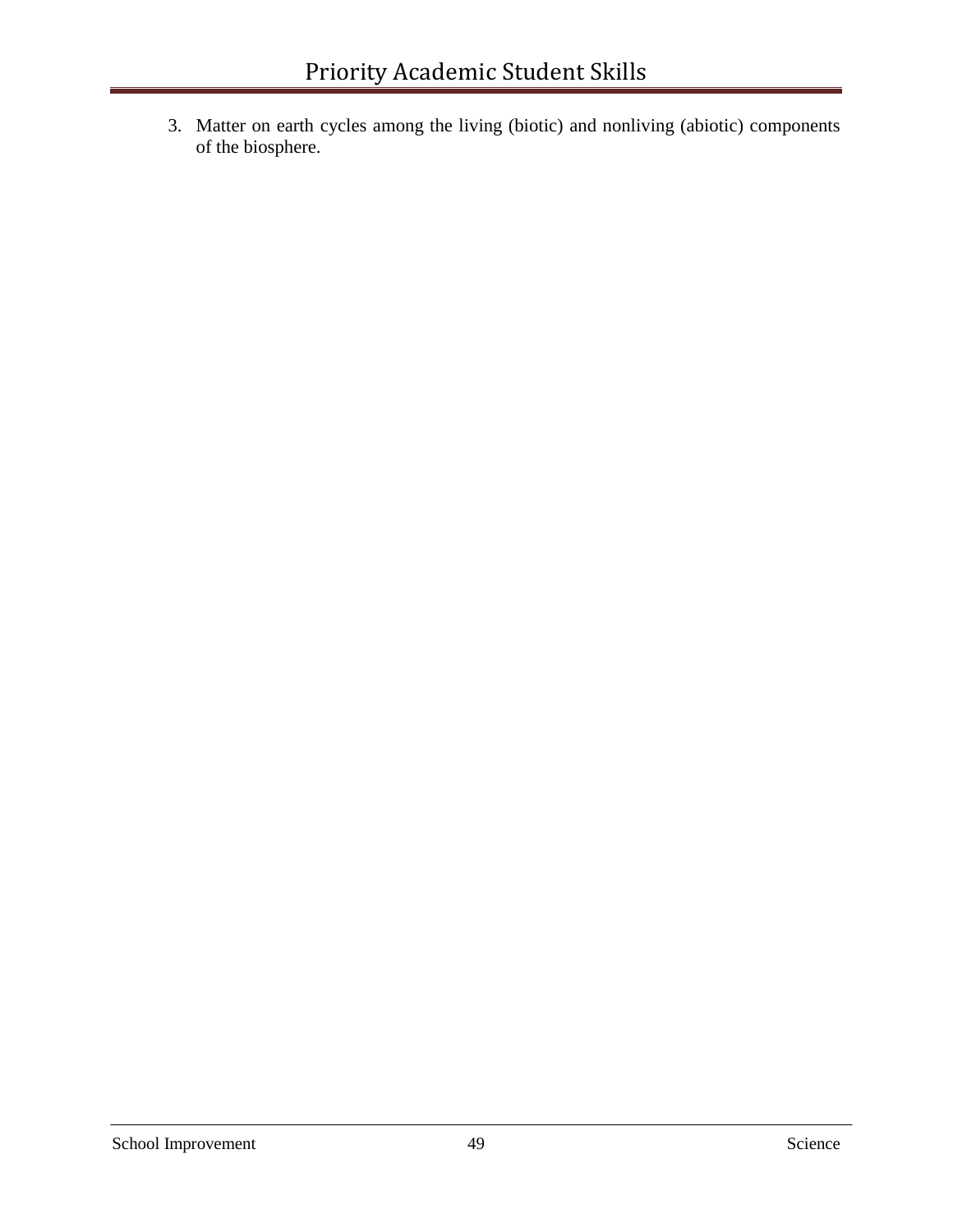# **CHEMISTRY**

# **HIGH SCHOOL**

The Priority Academic Student Skills (PASS) should be taught by investigating content, concepts, and principles of major themes in chemistry.

### **SCIENCE PROCESSES AND INQUIRY**

- **Process Standard 1: Observe and Measure – Observing is the first action taken by the learner to acquire new information about an object or event. Opportunities for observation are developed through the use of a variety of scientific tools. Measurement allows observations to be quantified. The student will accomplish these objectives to meet this process standard.**
	- 1. Identify qualitative changes in reactions and quantitative changes in chemical reactions given conditions (e.g., temperature, mass, volume, time, position, length) before, during and after an event.
	- 2. Use appropriate tools with accuracy and precision (e.g., metric ruler, graduated cylinder, thermometer, balance, spring scale, stopwatch, probeware, graphing calculators, digital cameras, computer simulations) when measuring objects and/or events.
	- 3. Use appropriate International Systems of Units (SI) (i.e., meters, liters, degrees Celsius, and seconds) and SI prefixes (i.e., micro-, milli-, centi-, and kilo-) when measuring mass volume and temperature.

### **Process Standard 2: Classify – Classifying establishes order. Objects and events are classified based on similarities, differences, and interrelationships. The student will accomplish these objectives to meet this process standard.**

- 1. Using observable properties, place an object or event (i.e., chemical versus physical, charge, electron level, and reaction types) into a classification system
- 2. Identify properties by which a classification system is based.

### **Process Standard 3: Experimental Design – Understanding experimental design requires that students recognize the components of a valid experiment. The student will accomplish these objectives to meet this process standard.**

1. Evaluate the design of a chemistry laboratory experiment.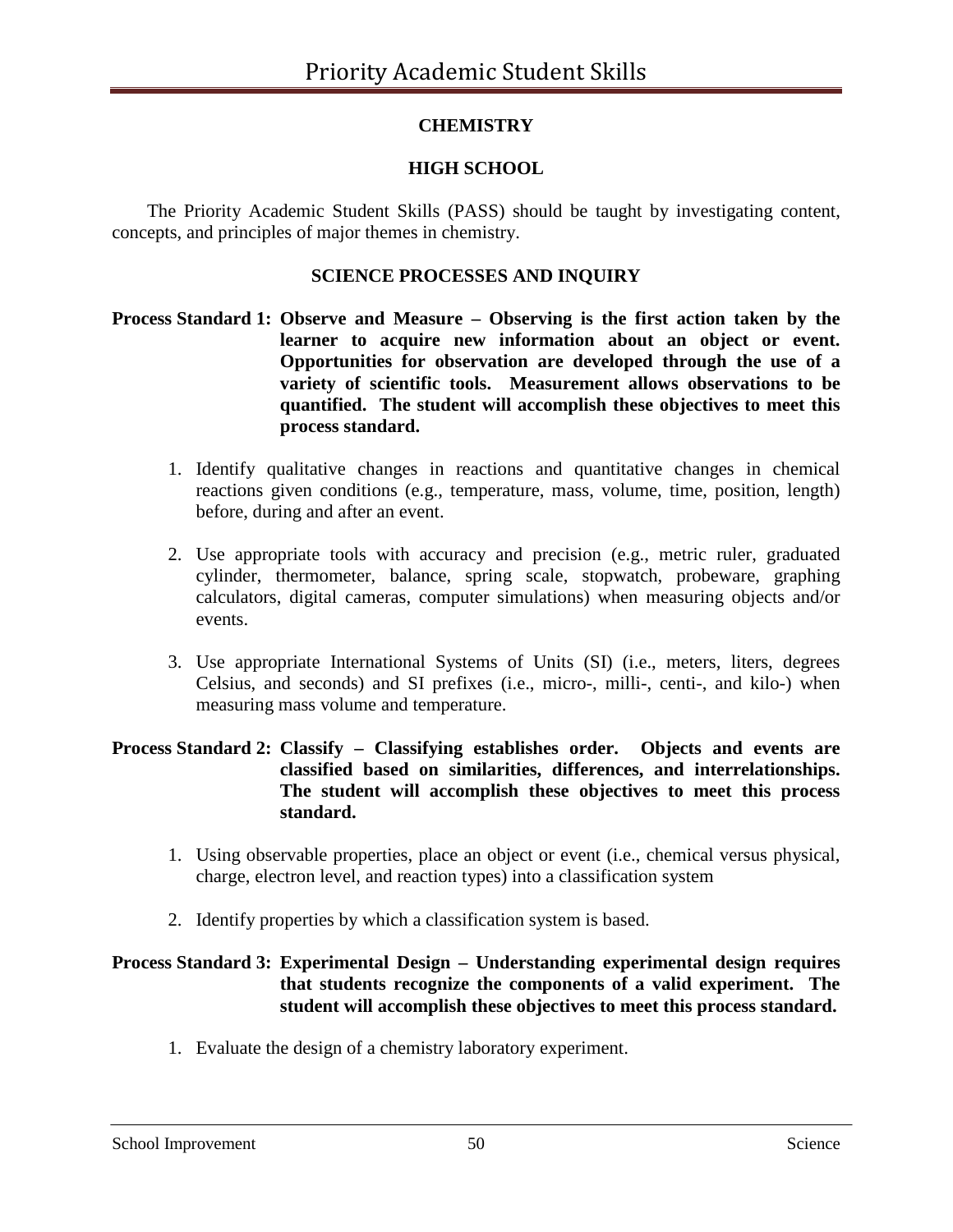- 2. Identify the independent variables, dependent variables, controlled variables, and control in an experiment.
- 3. Use mathematics to show relationships within a given set of observations (i.e., conservation of mass and stoichiometry).
- 4. Identify a hypothesis for a given problem in chemistry investigations.
- 5. Recognize potential hazards and practice safety procedures in all chemistry laboratory activities.
- **Process Standard 4: Interpret and Communicate – Interpreting is the process of recognizing patterns in collected data by making inferences, predictions, or conclusions. Communicating is the process of describing, recording, and reporting experimental procedures and results to others. Communication may be oral, written, or mathematical and includes organizing ideas, using appropriate vocabulary, graphs, other visual representations, and mathematical equations. The student will accomplish these objectives to meet this process standard.**
	- 1. Select appropriate predictions based on previously observed patterns of evidence.
	- \*2. Report and display data using appropriate technology and other media.
	- 3. Interpret data tables, line, bard, trend, and/or circle graphs from existing science research or student experiments.
	- 4. Determine if results of chemical science investigations support or do not support hypotheses.
	- 5. Evaluate experimental data to draw the most logical conclusion.
	- \*6. Routinely prepare a written report describing the sequence, results, and interpretation of a chemistry investigation or event.
		- a. Establish and maintain a formal style and objective tone.
		- b. When appropriate or possible, utilize technology to produce, publish, or revise writing products.
		- c. Gather relevant information from multiple authoritative print and digital sources and follow a standard format for citation, avoiding plagiarism.
	- \*7. Communicate or defend scientific thinking that resulted in conclusions.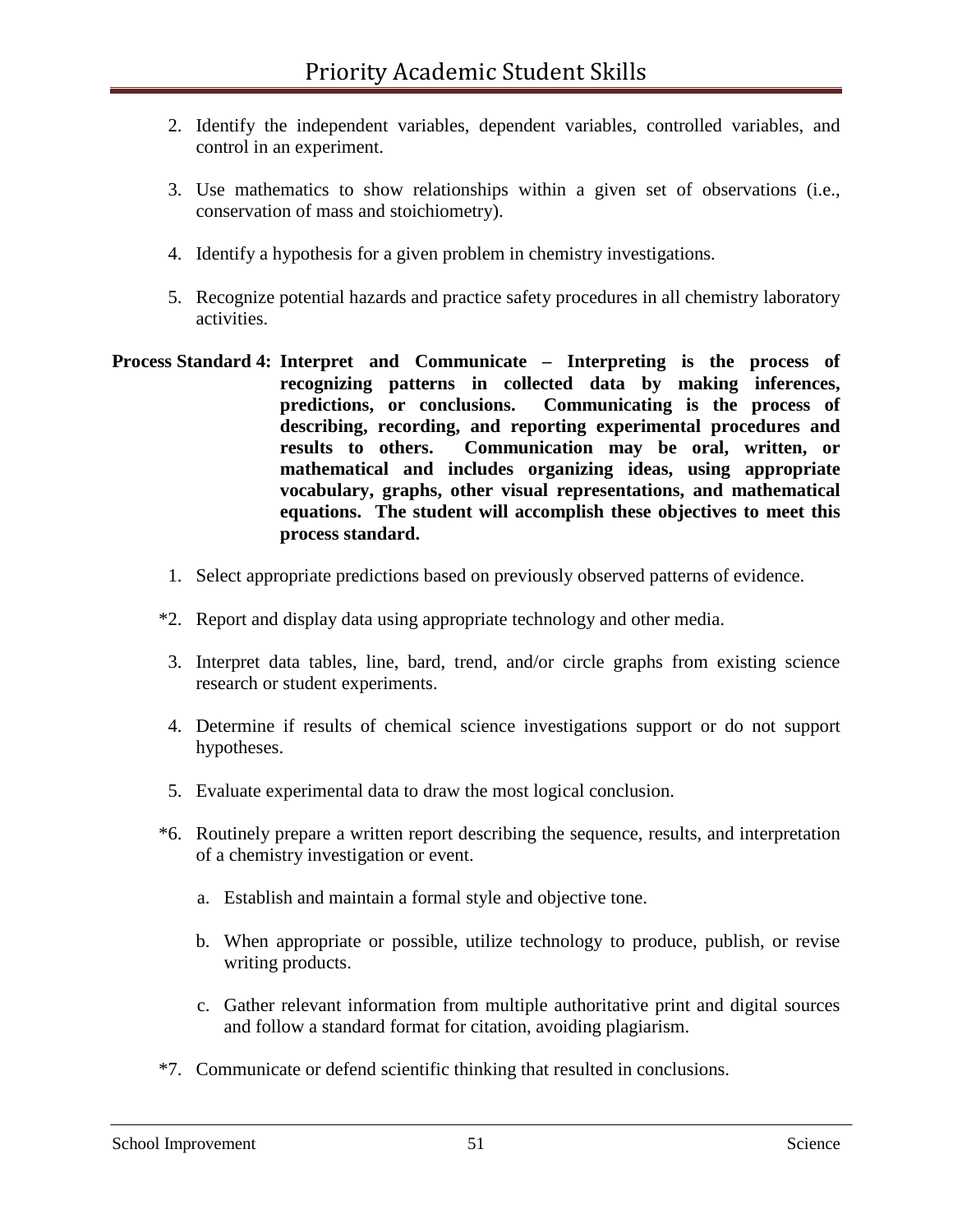- a. Read, comprehend, and present evidence from a range of sources (e.g., texts, experiments, or simulations) to support conclusions.
- b. Recognize bias in observation/research.
- 8. Identify and/or create an appropriate graph or chart from collected data, tables, or written description.
	- a. Translate quantitative information expressed in words into visual form (e.g., a table or chart).
	- b. Translate information expressed visually or mathematically (e.g., a table, chart, or equation) into words.

### **Process Standard 5: Model – Modeling is the active process of forming a mental or physical representation from data, patterns, or relationships to facilitate understanding and enhance prediction. The student will accomplish these objectives to meet this process standard.**

- 1. Interpret an atomic model which explains a given set of observations.
- 2. Select predictions based on models (e.g., electron configuration, bonding, compound formation), and when appropriate, apply mathematical reasoning to make accurate predictions.
- \*3. Compare a given model to the physical world.

### **Process Standard 6: Inquiry – In order for inquiry to occur, students must have the opportunity to make observations, pose questions, formulate testable hypotheses, carry out experiments, and make conclusions based on evidence. The student will accomplish these objectives to meet this process standard.**

- \*1. Ask a scientific question, formulate a testable hypothesis, and design an appropriate experiment to identify an unknown substance.
- \*2. Design and conduct scientific investigations in which variables are identified and controlled.
- \*3 .Use a variety of technologies (e.g., hand tools, balances, conductivity apparatus, thermometers, graduated cylinders, volumetric flasks, computers, probeware, graphing calculators, digital cameras, computer simulations) to collect, analyze, and display data.
- \*4. Inquiries should lead to the formulation of explanations or models (physical, conceptual, and mathematical). In answering questions, students should engage in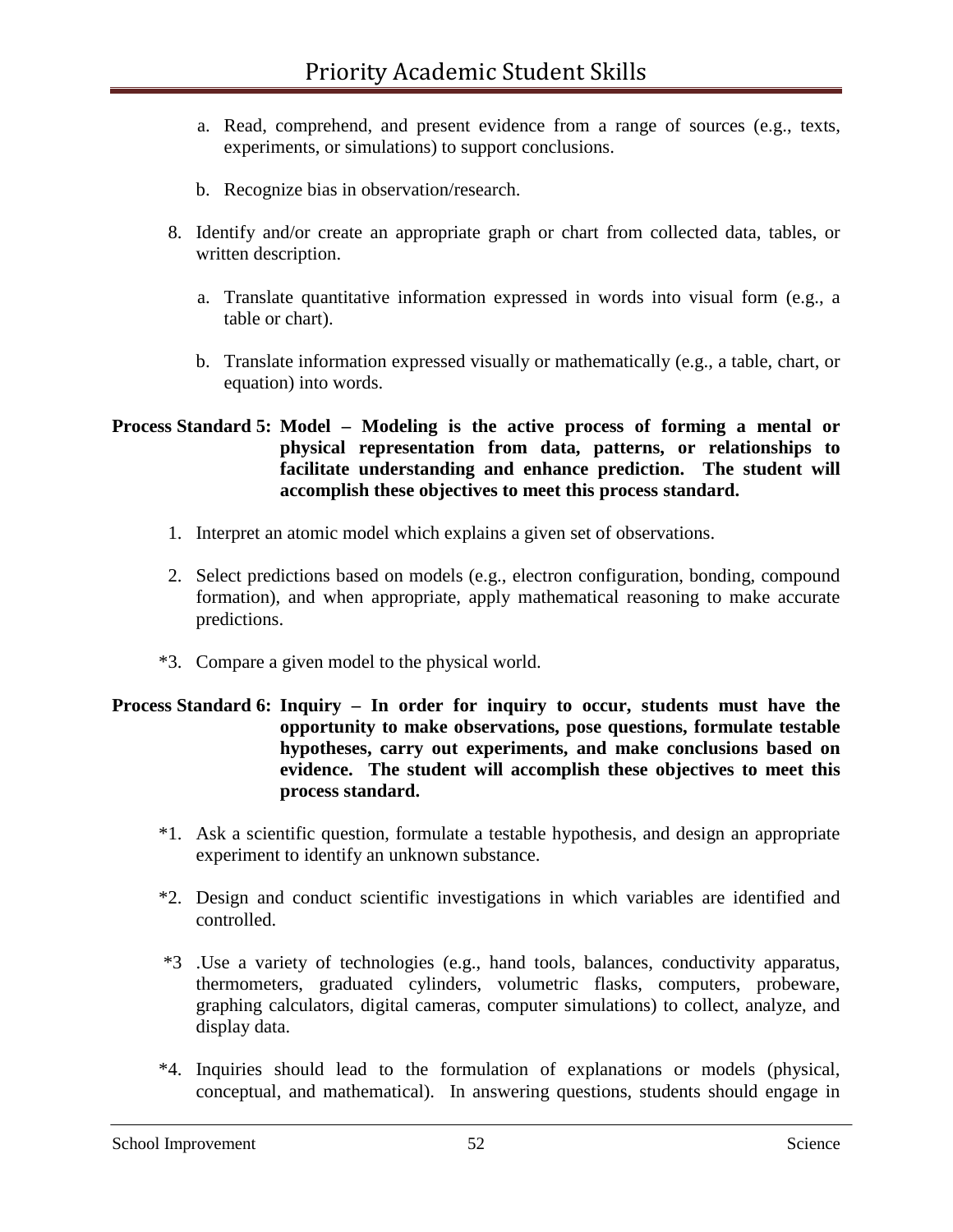discussions (based on scientific knowledge, the use of logic, and evidence from the investigation) and arguments that encourage the revision of their explanations, leading to further inquiry.

- **Process Standard 7: Engineering Design - Engineering design can be defined as the creative process of turning abstract ideas into a physical prototype (laboratory apparatus, trial product, model) that addresses a need or solves a problem. In order for engineering design to occur, students must have the opportunity to identify a need or problem, establish design criteria, prepare preliminary designs, build then test a prototype, and test and redesign as necessary. The student will accomplish these objectives to meet this process standard:**
	- \*1. Identify a need or problem or improve an existing design.
	- \*2. Identify design criteria and constraints (e.g., materials used, product limitations, time limits).
	- \*3. Use a variety of resources (e.g., Internet, databases, text) to conduct research in order to develop a preliminary design.
	- \*4. Build and test a prototype. Document the strengths and weaknesses of the prototype in writing.
	- \*5. Analyze and redesign to determine which solutions best meet the criteria and constraints.
	- \*6. Communicate results in a variety of ways (e.g., orally, written, Internet publications, videos, posters, or product demonstrations).

### **CHEMISTRY**

#### **High School**

#### **Standard 1: Structure and Properties of Matter - All matter is made up of atoms. Its structure is made up of repeating patterns and has characteristic properties. The student will engage in investigations that integrate the process standards and lead to the discovery of the following objectives:**

- 1. Matter is made of atoms which are in constant motion. Atoms are composed of subatomic particles (e.g., protons, neutrons, electrons, quarks).
- 2. Atoms interact with one another by transferring or sharing outer electrons that are farthest from the nucleus. These outer electrons govern the chemical properties of the element.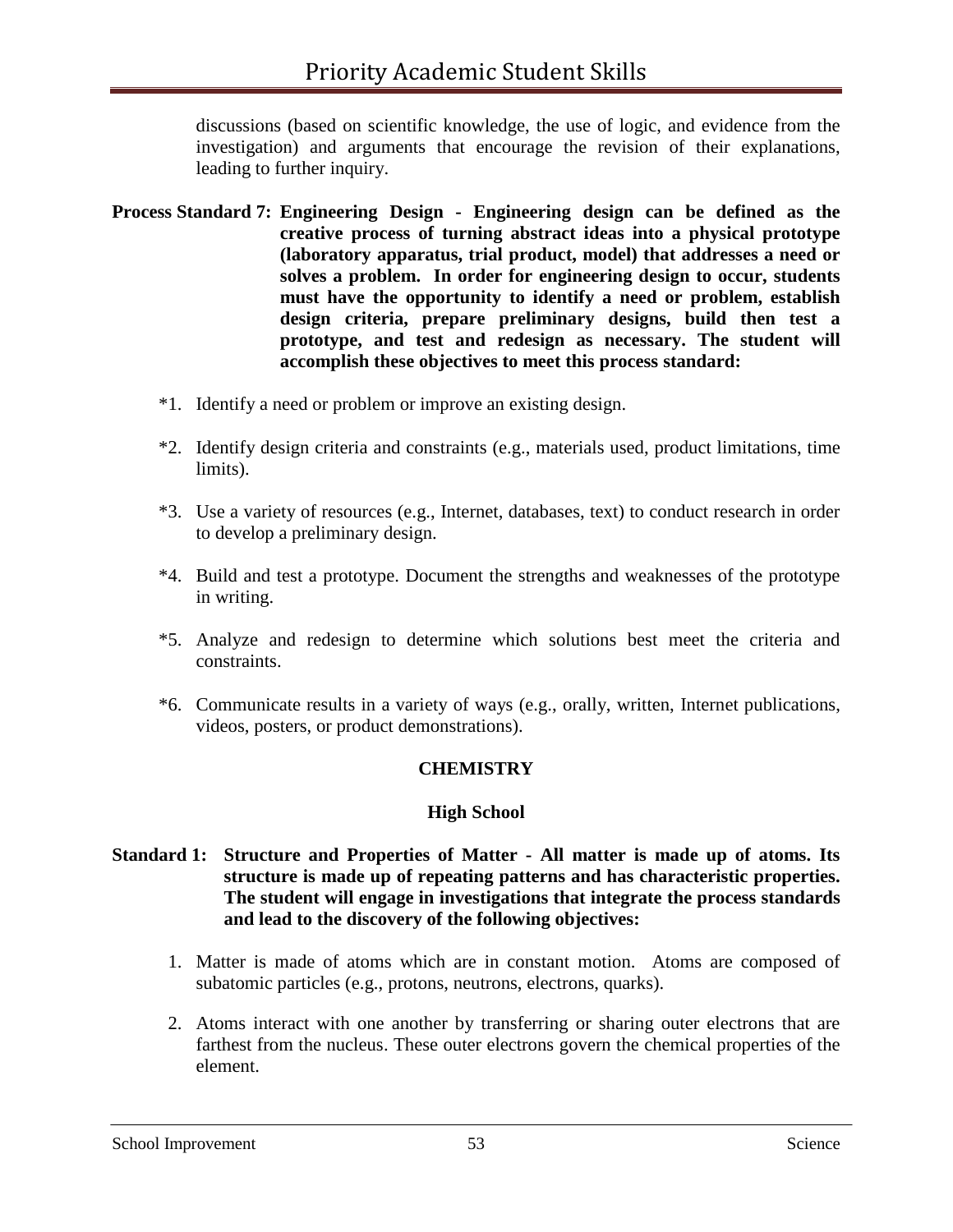- 3. When elements are listed in order by increasing numbers of protons, repeating patterns of physical and chemical properties identify families of elements with similar properties.
- 4. A compound is formed when two or more kinds of atoms bind together chemically.
	- a. Atoms interact with one another by transferring (ionic) or sharing (covalent) valence electrons.
	- b. Valence electrons govern the chemical properties and reactivity of the element.
	- c. Each compound has unique chemical and physical properties.

### **Standard 2: Chemical Reactions - A chemical reaction is a reaction in which one or more substances are changed into different substances. A chemical change cannot be reversed by physical means. The student will engage in investigations that integrate the process standards and lead to the discovery of the following objectives:**

- 1. Chemical substances react in definite molar weight proportions and mass is conserved. Balanced chemical equations are used to determine molar ratios.
- 2. Chemical reactions can be classified (e.g., synthesis/combination, decomposition, single displacement, double displacement, combustion, oxidation/reduction, acid/base). Reaction classification aids in the prediction of products.
- 3. The rate of a chemical reaction is affected by the concentration and temperature of reactants and presence of a catalyst.

### **Standard 3: Interactions of Energy and Matter – Total energy is conserved in a closed system. The student will engage in investigations that integrate the process and inquiry standards and lead to the discovery of the following objectives:**

- 1. Matter can be found in four phases (i.e., solid, liquid, gas, plasma). Phase change occurs when heat energy is absorbed or released from the system.
- 2. Chemical reactions in a system either release energy to the surroundings (exothermic) or absorb energy from the surroundings (endothermic), as a result of breaking or forming bonds between atoms.
- 3. The amount of heat gained or released during interactions (e.g., phase changes, chemical reactions, specific heat) can be quantified using calorimetric methods.
- 4. As energy varies in a closed system containing a gas, the parameters (i.e., volume, temperature, and pressure) are governed by specific laws (i.e., Avogadro's Law, Boyle's Law, Charles' Law, Dalton's Law, Ideal Gas Law).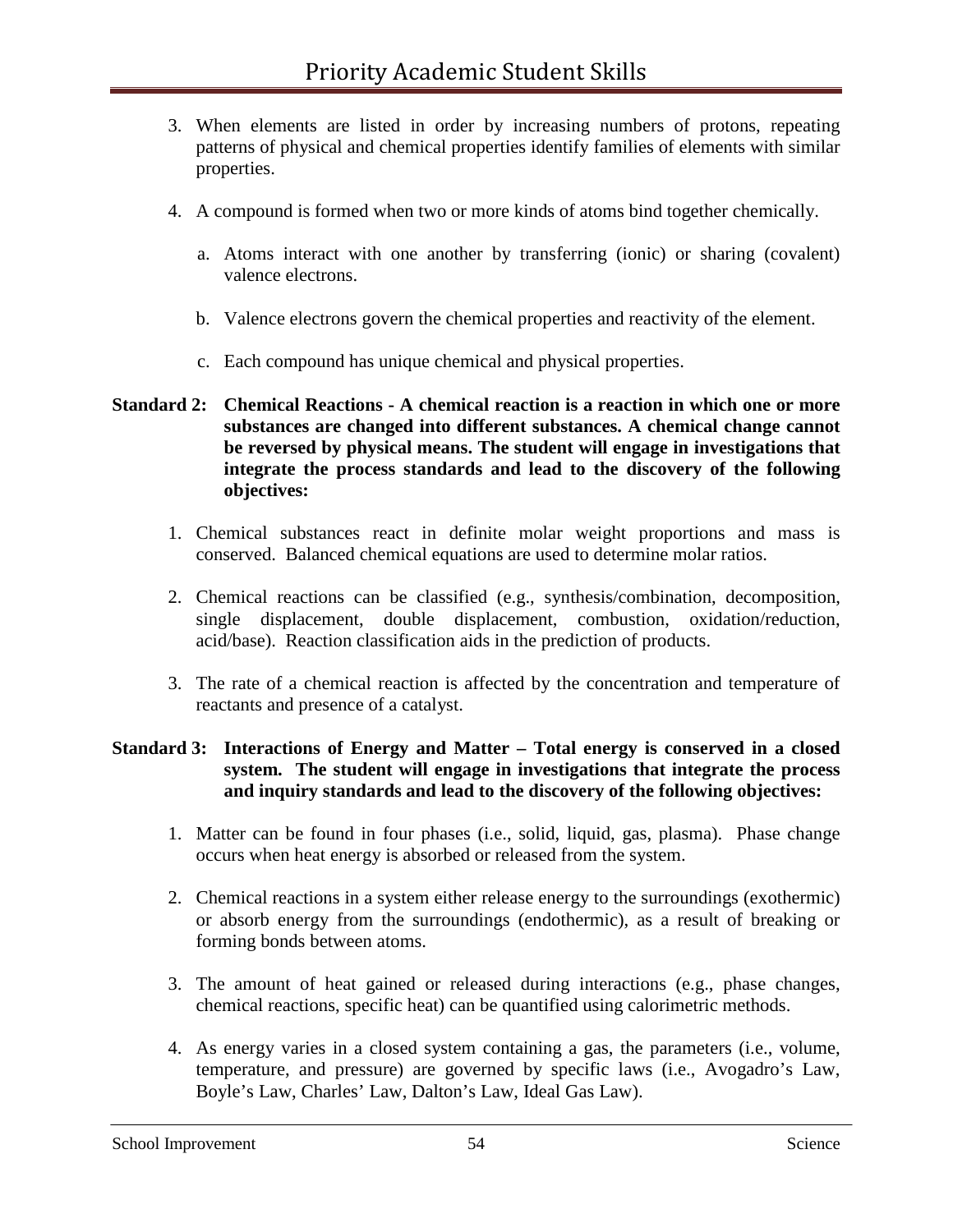- **Standard 4: Solution chemistry – Solutions are homogenous mixtures of solutes dissolved in solvents. Most chemical reactions occur in solutions. The student will engage in investigations that integrate the process and inquiry standards and lead to the discovery of the following objectives:**
	- 1. Dissolving rates can be influenced by conditions (e.g., temperature, surface area of solute, particle collisions, pressure concentration).
	- 2. Solutions can be classified by the amount of solute dissolved by a solvent (i.e., unsaturated, saturated, supersaturated). Solution concentration can be quantified.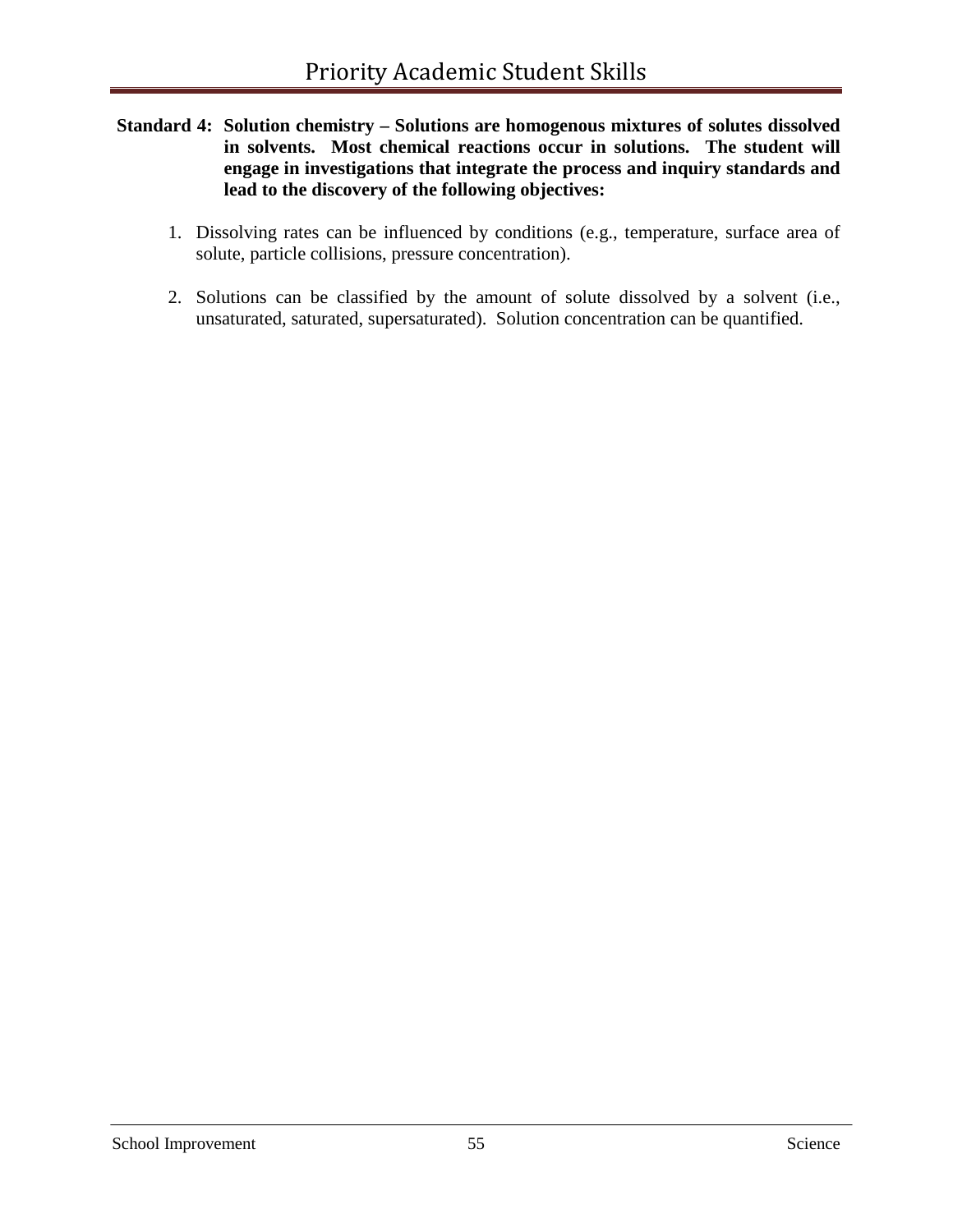# **PHYSICS**

# **High School**

## **Standards for Inquiry and Physics**

The *Priority Academic Student Skills (PASS)* should be taught by investigating content, concepts, and principles of major themes in Physics.

## **SCIENCE PROCESSES AND INQUIRY**

### **Process Standard 1: Observe and Measure - Observing is the first action taken by the learner to acquire new information about an object or event. Opportunities for observation are developed through the use of a variety of scientific tools. Measurement allows observations to be quantified. The student will accomplish these objectives to meet this process standard.**

- 1. Identify qualitative and quantitative changes given conditions (e.g., temperature, mass, volume, time, position, length) before, during, and after an event.
- 2. Use appropriate tools with accuracy and precision (e.g., metric ruler, graduated cylinder, thermometer, balance, spring scale, stopwatch, probeware, graphing calculators, digital cameras, computer simulations) when measuring objects and/or events.
- 3. Use appropriate International System of Units (SI) (i.e., grams, meters, liters, degrees Celsius, and seconds) and SI prefixes (i.e., micro-, milli-, centi-, and kilo-) when measuring objects and/or events.

### **Process Standard 2: Classify - Classifying establishes order. Objects and events are classified based on similarities, differences, and interrelationships. The student will accomplish these objectives to meet this process standard.**

- 1. Using observable properties, place an object or event into a classification system.
- 2. Identify the properties by which a classification system is based.
- 3. Graphically classify physical relationships (e.g., linear, parabolic, inverse).

### **Process Standard 3: Experimental Design - Understanding experimental design requires that students recognize the components of a valid experiment. The student will accomplish these objectives to meet this process standard.**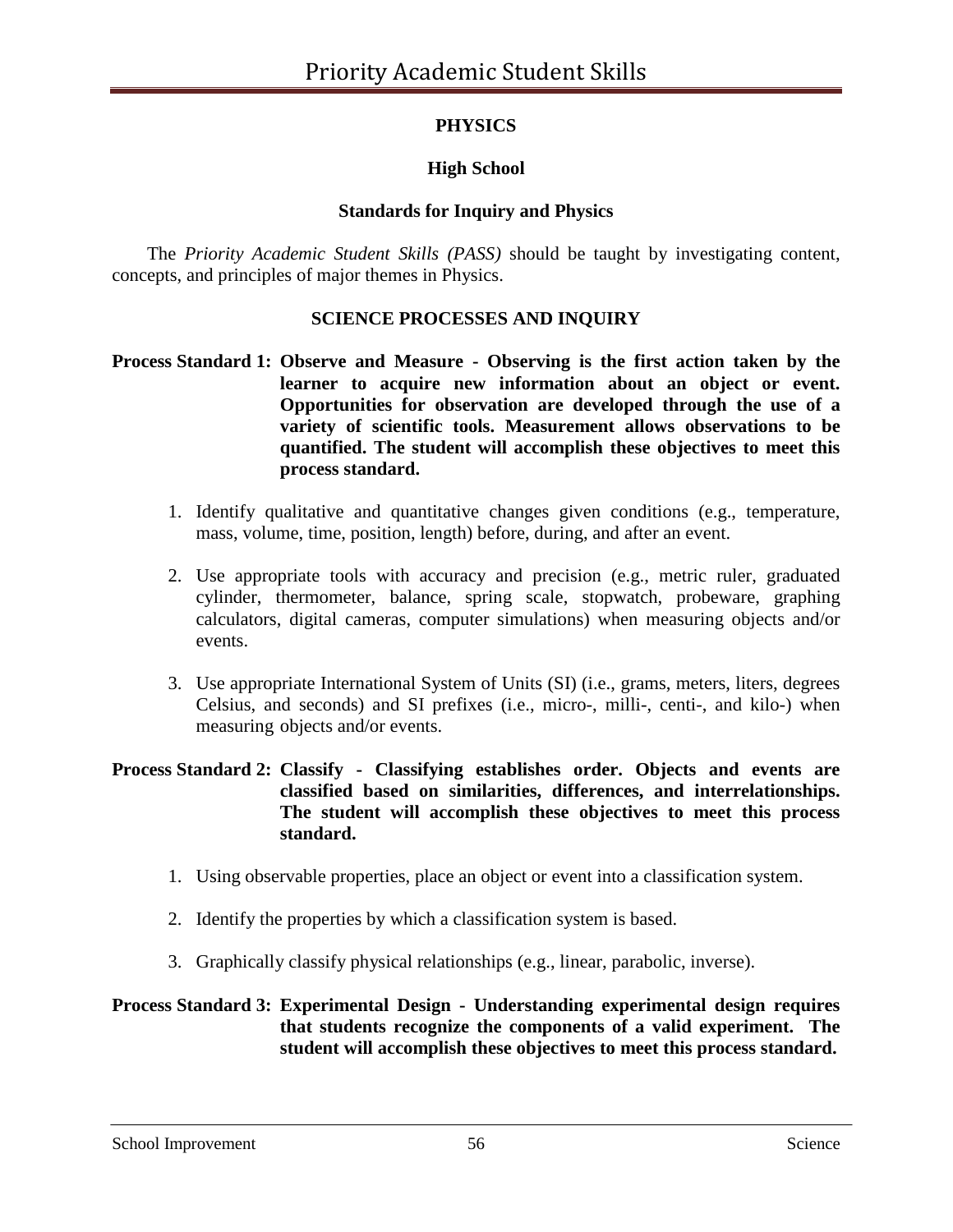- 1. Evaluate the design of a physics experiment.
- 2. Identify the independent variables, dependent variables, controlled variables, and control in an experiment.
- 3. Use mathematics to show relationships within a given set of observations.
- 4. Identify a hypothesis for a given problem in physics investigations.
- 5. Recognize potential hazards and practice safety procedures in all physics activities.
- **Process Standard 4: Interpret and Communicate - Interpreting is the process of recognizing patterns in collected data by making inferences, predictions, or conclusions. Communicating is the process of describing, recording, and reporting experimental procedures and results to others. Communication may be oral, written, or mathematical and includes organizing ideas, using appropriate vocabulary, graphs, other visual representations, and mathematical equations. The student will accomplish these objectives to meet this process standard.** 
	- 1. Select appropriate predictions based on previously observed patterns of evidence.
	- \*2. Report and display data using appropriate using technology and other media.
	- 3. Interpret data tables, line, bar, trend, and/or circle graphs from existing science research or student experiments.
	- 4. Determine if results of physical science investigations support or do not support hypotheses.
	- 5. Evaluate experimental data to draw the most logical conclusion.
	- \*6. Routinely prepare a written report describing the sequence, results, and interpretation of a chemistry investigation or event.
		- a. Establish and maintain a formal style and objective tone.
		- b. When appropriate or possible, utilize technology to produce, publish, or revise writing products.
		- c. Gather relevant information from multiple authoritative print and digital sources and follow a standard format for citation, avoiding plagiarism.
	- \*7. Communicate or defend scientific thinking that resulted in conclusions.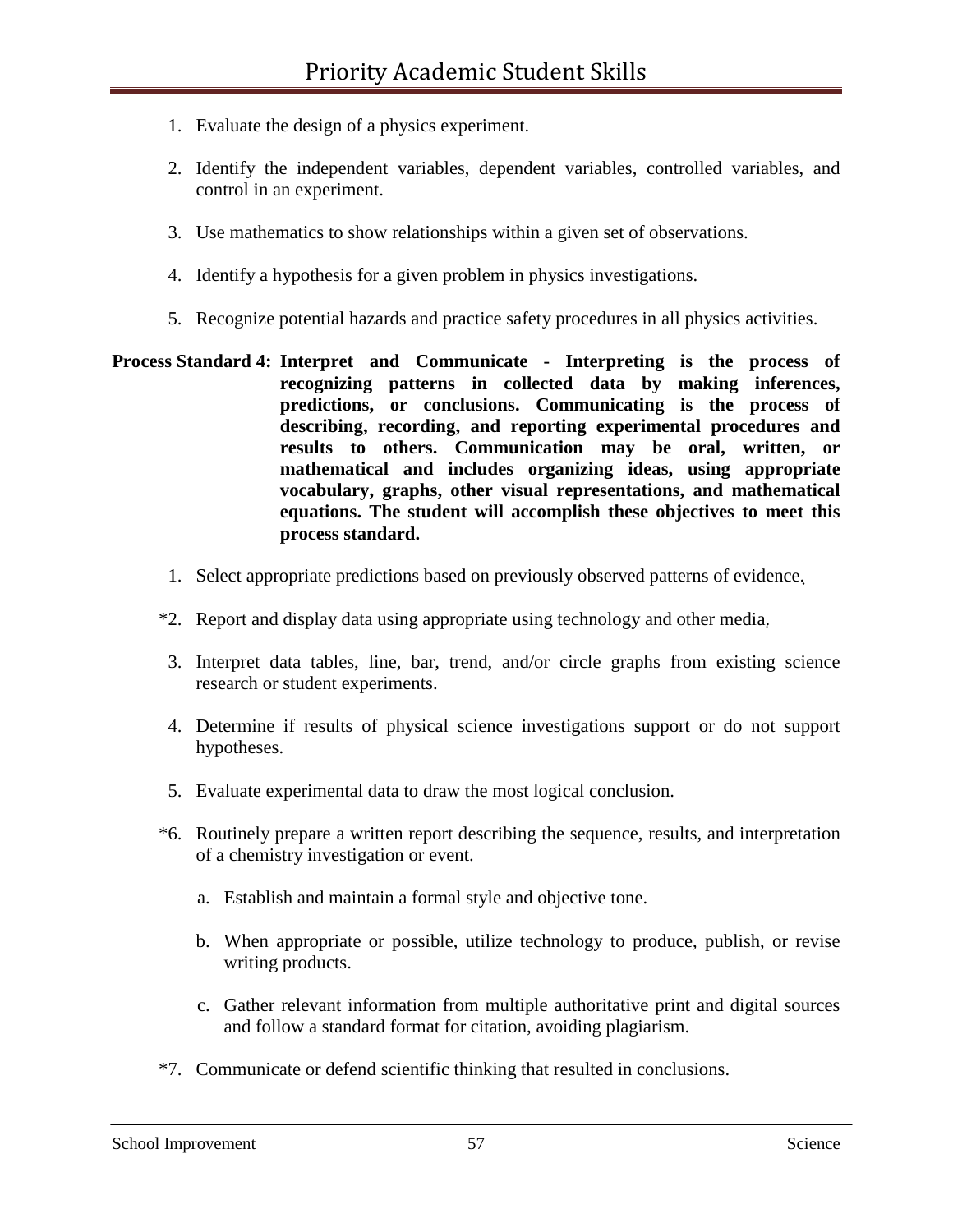- a. Read, comprehend, and present evidence from a range of sources (e.g., texts, experiments, or simulations) to support conclusions.
- b. Recognize bias in observation/research.
- 8. Identify and/or create an appropriate graph or chart from collected data, tables, or written description.
	- a. Translate quantitative information expressed in words into visual form (e.g., a table or chart).
	- b. Translate information expressed visually or mathematically (e.g., a table, chart, or equation) into words.

#### **Process Standard 5: Model - Modeling is the active process of forming a mental or physical representation from data, patterns, or relationships to facilitate understanding and enhance prediction. The student will accomplish these objectives to meet this process standard.**

- 1. Interpret a model which explains a given set of observations.
- 2. Select predictions based on models and when appropriate, apply mathematical reasoning to make accurate predictions.
- \*3. Compare a given model to the physical world.

### **Process Standard 6: Inquiry - Inquiry can be defined as the skills necessary to carry out the process of scientific or systemic thinking. In order for inquiry to occur, students must have the opportunity to ask a question, formulate a procedure, and observe phenomena. The student will accomplish these objectives to meet this process standard.**

- \*1. Ask a scientific question, formulate a testable hypothesis, and design an appropriate experiment relating to the physical world.
- \*2. Design and conduct physics investigations in which variables are identified and controlled.
- \*3. Use a variety of technologies (e.g., hand tools, measuring instruments, computers, probeware, graphing calculators, digital cameras, digital balances, computer simulations) to collect, analyze, and display data).
- \*4. Inquiries should lead to the formulation of explanations or models (physical, conceptual, and mathematical). In answering questions, students should engage in discussions (based on scientific knowledge, the use of logic, and evidence from the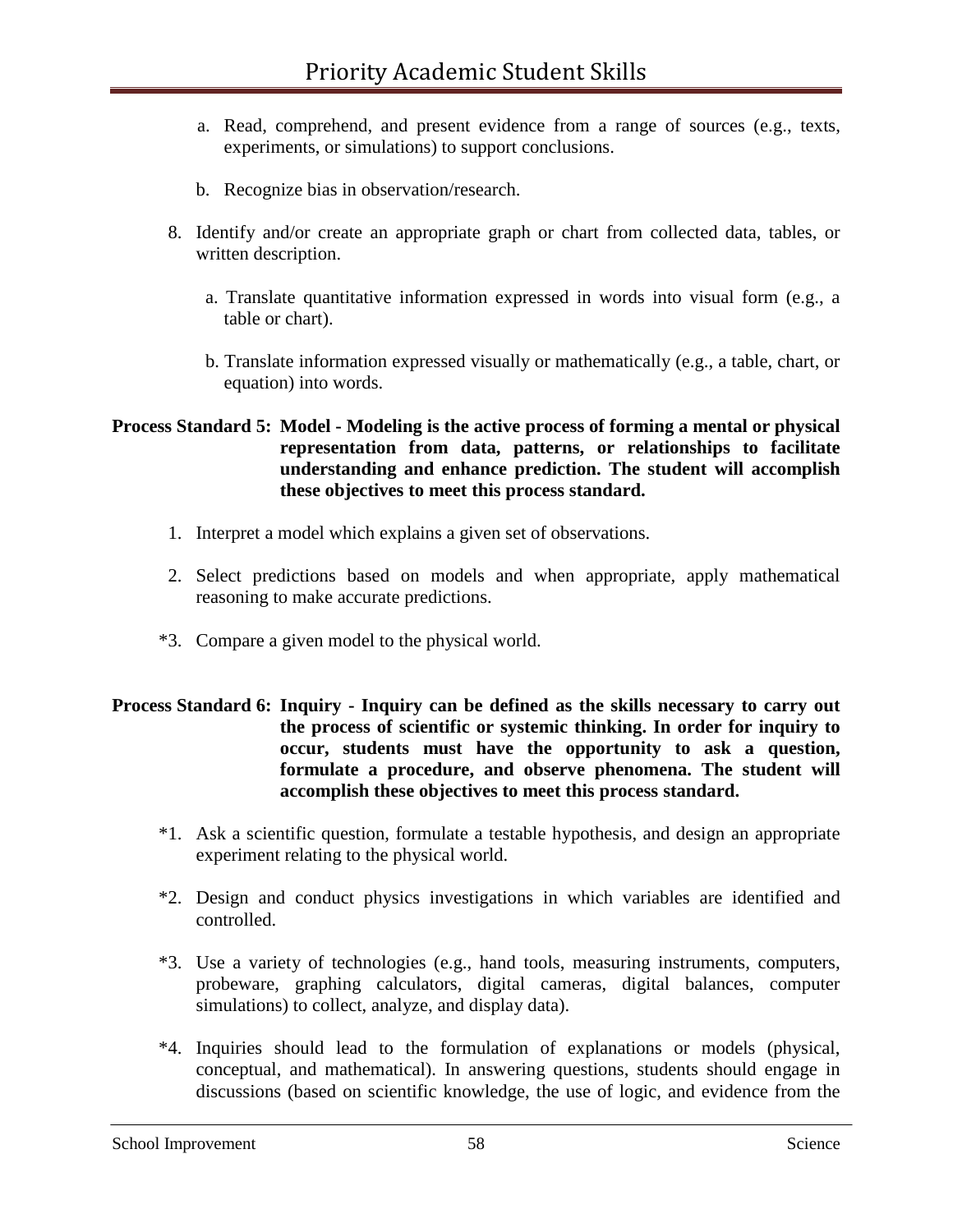investigation) and arguments that encourage the revision of their explanations, leading to further inquiry.

- **Process Standard 7: Engineering Design - Engineering design can be defined as the creative process of turning abstract ideas into a physical prototype (laboratory apparatus, trial product, model) that addresses a need or solves a problem. In order for engineering design to occur, students must have the opportunity to identify a need or problem, establish design criteria, prepare preliminary designs, build then test a prototype, and test and redesign as necessary. The student will accomplish these objectives to meet this process standard:** 
	- \*1. Identify a need or problem or improve an existing design.
	- \*2. Identify design criteria and constraints (e.g., materials used, product limitations, time limits).
	- \*3. Use a variety of resources (e.g., Internet, databases, text) to conduct research in order to develop a preliminary design.
	- \*4. Build and test a prototype. Document the strengths and weaknesses of the prototype in writing.
	- \*5. Analyze and redesign to determine which solutions best meet the criteria and constraints.
	- \*6. Communicate results in a variety of ways (e.g., orally, written, Internet publications, videos, posters, product demonstrations).

### **PHYSICS**

### **High School**

### **Standard 1: Motion – The change in position of an object is motion. The student will engage in investigations that integrate the process standards and lead to the discovery of the following objectives:**

- 1. The motion of an object can be described by its position, direction, and speed.
- 2. Motion can be modeled in terms of 1- or 2-dimensions relative to a system's defined reference point (e.g., particle model, vector model, graphical model).
- 3. Objects undergoing acceleration can be mathematically modeled using time, displacement, velocity, and acceleration equations.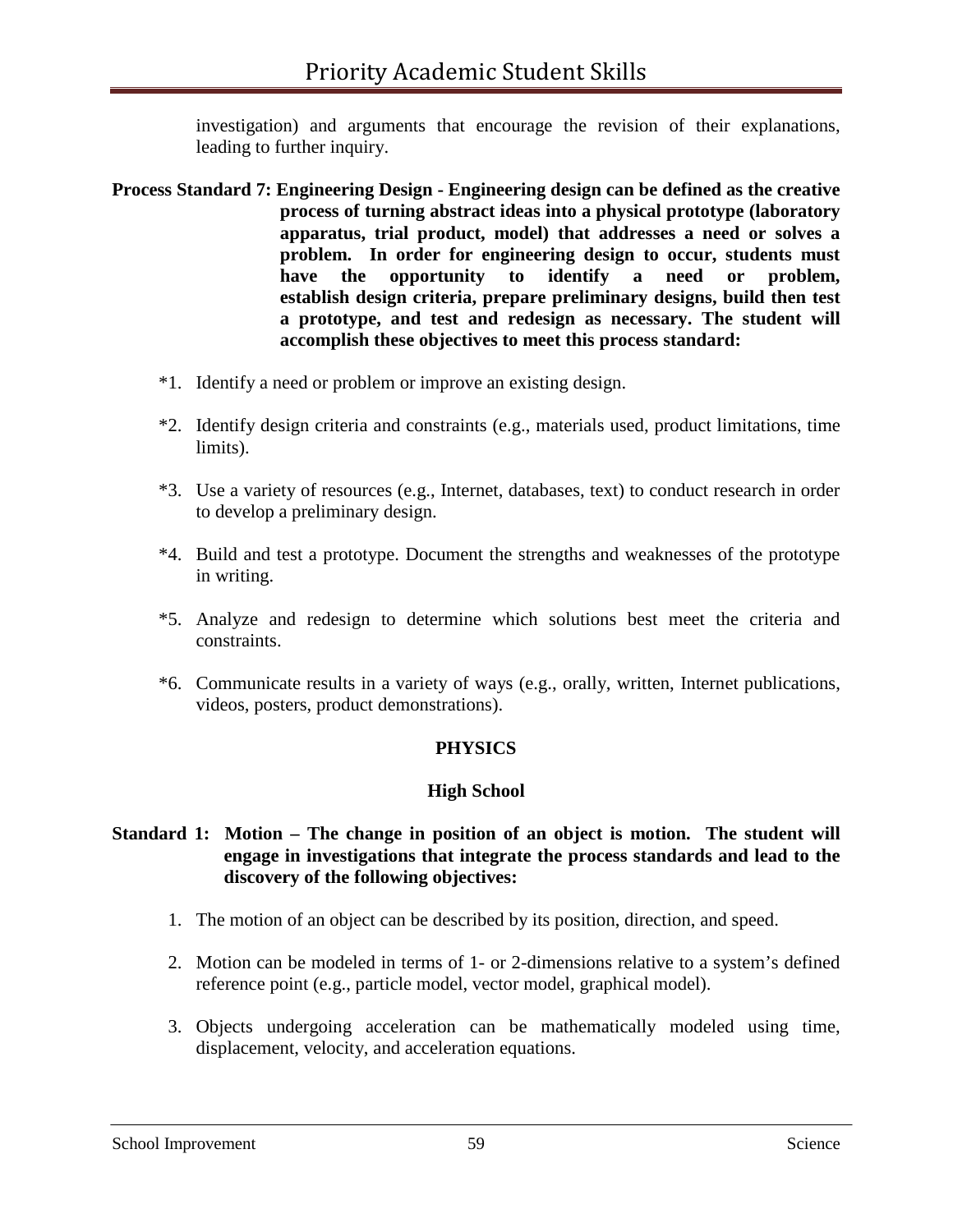### **Standard 2: Force - A change in motion occurs as a result of a net force. The student will engage in investigations that integrate the process standards and lead to the discovery of the following objectives:**

- 1. Objects change their motion due to a net force. Newton's Laws of Motion are used to calculate the effects of forces on the motion of objects (e.g., balanced vs. unbalanced forces, momentum, inertia, impulse, action vs. reaction, friction, torque).
- 2. Gravitation is a universal force that each object exerts on any other object. The strength of the gravitational attractive force between two objects is proportional to the masses and inversely proportional to the square of the distance between them (e.g., Law of Universal Gravitation, Kepler's Law).
- 3. The electric force is a universal force that exists between any two charged objects. The strength of the force is proportional to the charges and inversely proportional to the square of the distance between them (e.g., Coulomb's Law).
- 4. Electricity and magnetism are two aspects of a single electromagnetic force (e.g., series/parallel/complex circuits, electromagnets, induction, Ohm's Law, generators, motors, capacitors).

### **Standard 3: Energy - The total energy of the universe is constant. The student will engage in investigations that integrate the process standards and lead to the discovery of the following objectives:**

- 1. Energy in a system is never created nor destroyed but may be transferred or transformed (e.g., Law of Conservation of Energy, Laws of Thermodynamics).
	- a. As changes occur, energy becomes less ordered.
	- b. Conservation of energy can be modeled (e.g., pendulum motion, spring system).
- 2. Energy can be classified as kinetic energy (energy of motion) or potential energy (e.g., positional, elastic, chemical, nuclear).

### **Standard 4: Interactions of Energy and Matter – Energy interacts with matter and is transferred during these interactions. The student will engage in investigations that integrate the process standards and lead to the discovery of the following objectives:**

- 1. Heat is energy transferred due to temperature differences within a system. The amount of heat is also dependent on the mass and type of substances.
- 2. Transfer of energy and changes in wave properties (e.g., speed, amplitude, wavelength, frequency) may occur as waves and matter interact (e.g., reflection, refraction, diffraction, interference).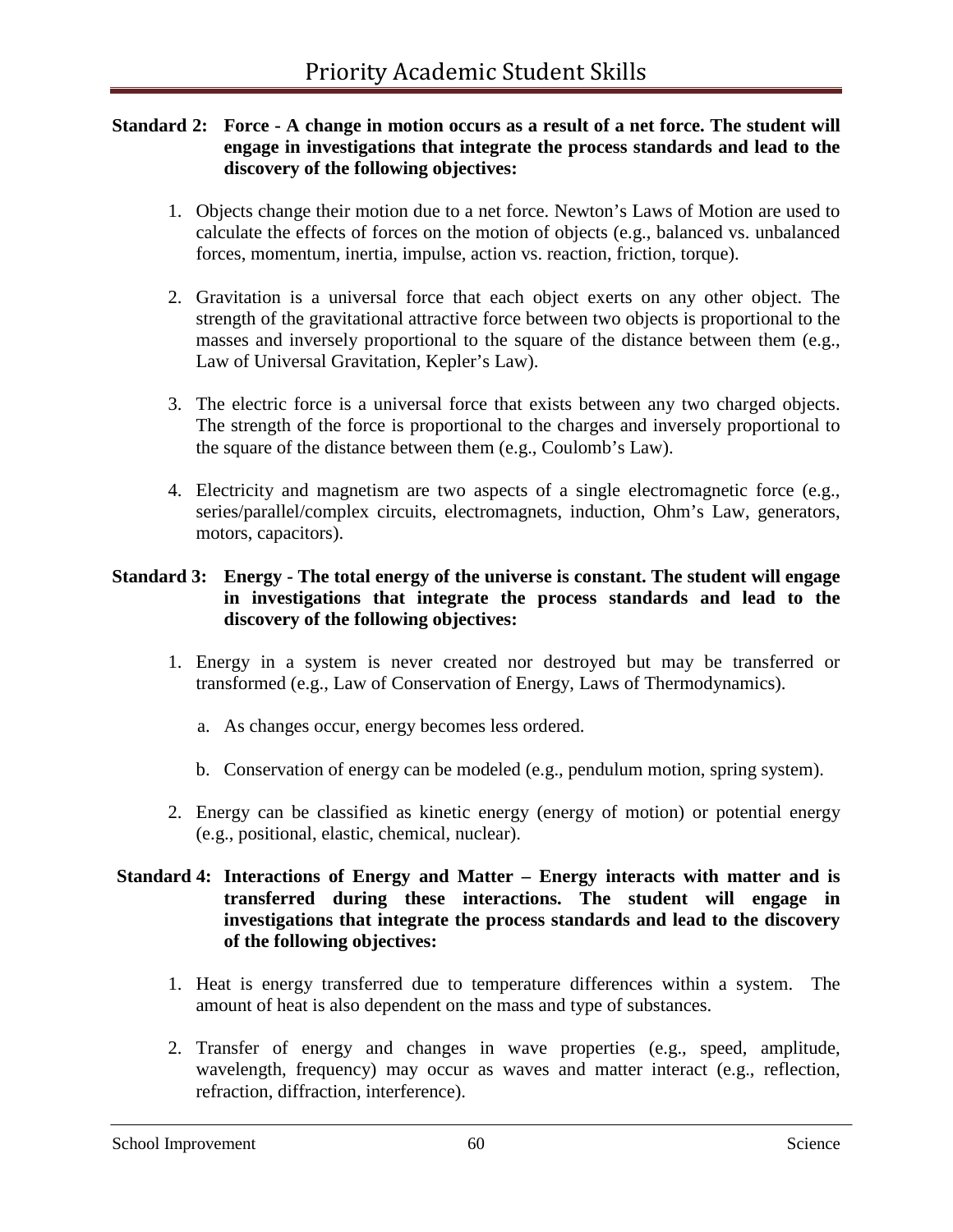- 3. When work is done on an object, energy is transferred.
- 4. Machines change the force/distance ratios involved in doing work.
- 5. Power is the rate at which work is done.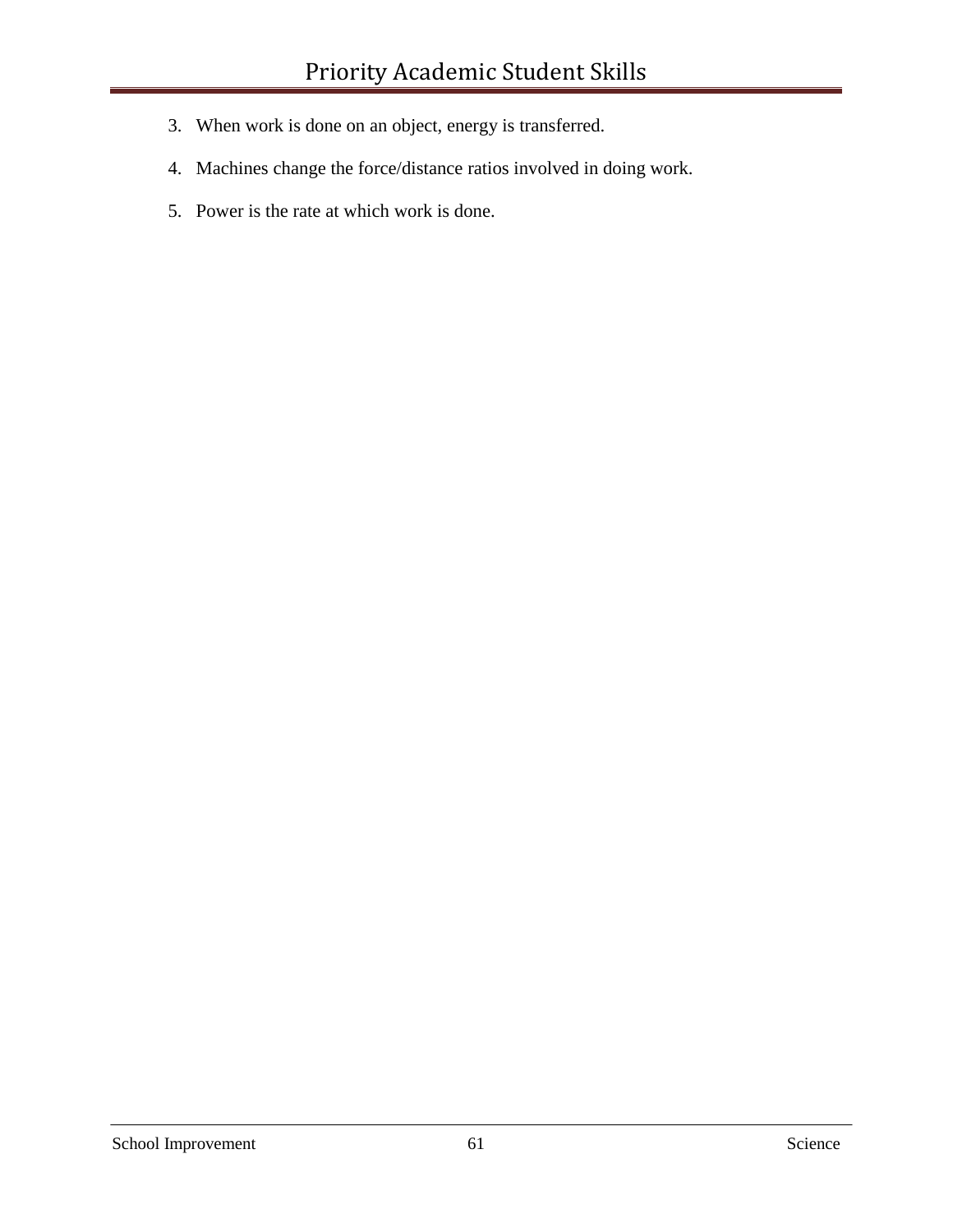## **Environmental Science**

## **High School**

### **Standards for Environmental Science**

The *Priority Academic Student Skills (PASS)* should be taught by investigating content, concepts, and principles of major themes in Environmental Science.

### **SCIENCE PROCESSES AND INQUIRY**

### **Process Standard 1: Observe and Measure - Observing is the first action taken by the learner to acquire new information about an object or event. Opportunities for observation are developed through the use of a variety of scientific tools. Measurement allows observations to be quantified. The student will accomplish these objectives to meet this process standard.**

- 1. Identify qualitative and quantitative changes given conditions (e.g., temperature, mass, volume, time, position, length) before, during, and after an event.
- 2. Use appropriate tools (e.g., metric ruler, graduated cylinder, thermometer, balance, spring scale, stopwatch) when measuring objects and/or events.
- 3. Use appropriate International System of Units (SI) (i.e., grams, meters, liters, degrees Celsius, and seconds) and SI prefixes (i.e., micro-, milli-, centi-, and kilo-) when measuring objects and/or events.

### **Process Standard 2: Classify - Classifying establishes order. Objects and events are classified based on similarities, differences, and interrelationships. The student will accomplish these objectives to meet this process standard.**

- 1. Using observable properties, place an object or event into a classification system.
- 2. Identify the properties by which a classification system is based.

## **Process Standard 3: Experimental Design – Understanding experimental design requires that students recognize the components of a valid experiment. The student will accomplish these objectives to meet this process standard.**

- 1. Evaluate the design of an environmental experiment.
- 2. Identify the independent variables, dependent variables, controlled variables, and controls in an experiment.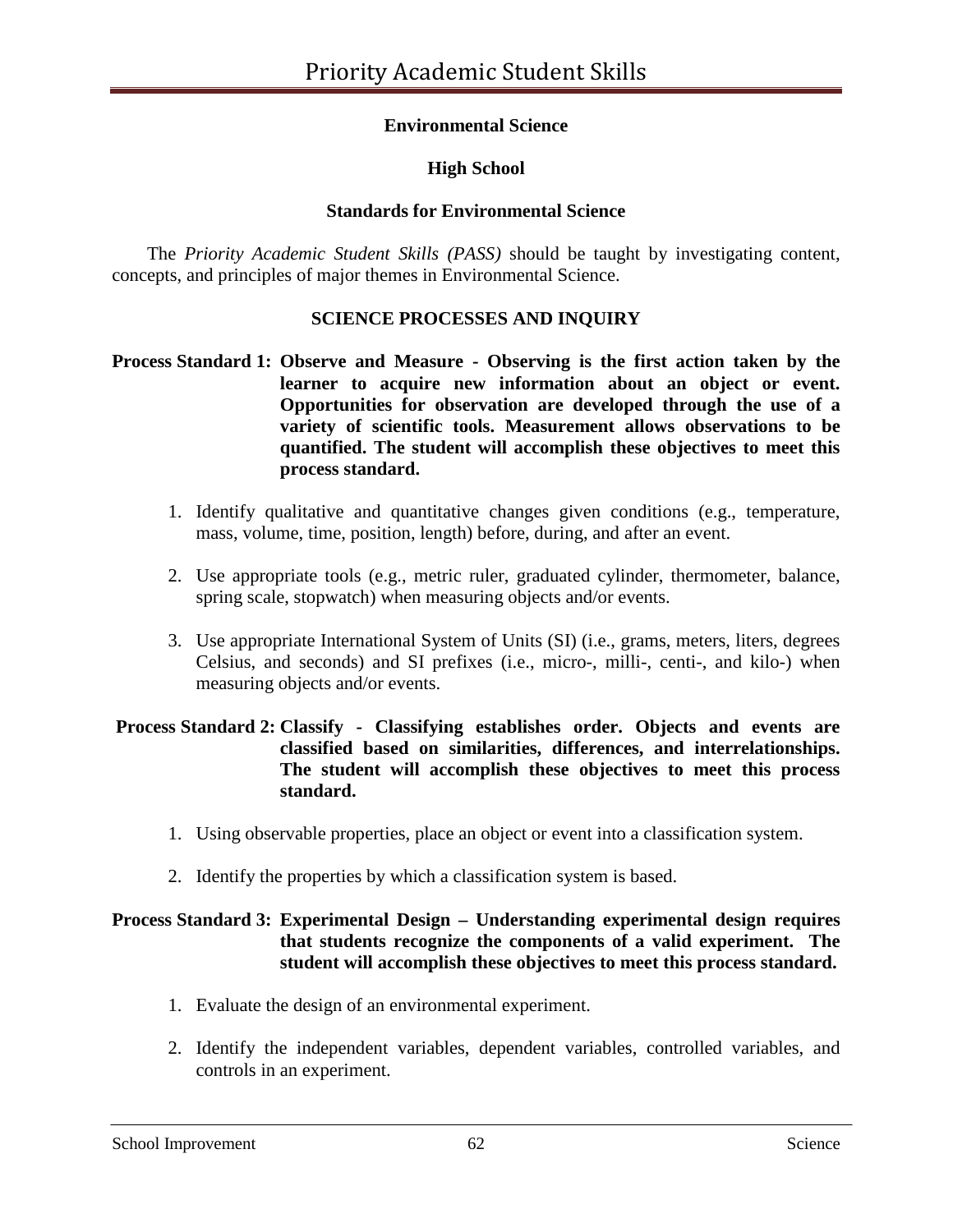- 3. Use mathematics to show relationships within a given set of observations.
- 4. Identify a hypothesis for a given problem in environmental investigations.
- 5. Recognize potential hazards and practice safety procedures in all environmental activities.
- **Process Standard 4: Interpret and Communicate - Interpreting is the process of recognizing patterns in collected data by making inferences, predictions, or conclusions. Communicating is the process of describing, recording, and reporting experimental procedures and results to others. Communication may be oral, written, or mathematical and includes organizing ideas, using appropriate vocabulary, graphs, other visual representations, and mathematical equations. The student will accomplish these objectives to meet this process standard.** 
	- 1. Select appropriate predictions based on previously observed patterns of evidence.
	- \*2. Report and display data using appropriate technology and other media.
	- 3. Interpret data tables, line, bar, trend, and/or circle graphs from existing research or student experiments.
	- 4. Determine if results of environmental science investigations support or do not support hypotheses.
	- 5. Evaluate experimental data to draw the most logical conclusion.
	- \*6. Routinely prepare a written report describing the sequence, results, and interpretation of an environmental investigation or event.
		- a. Establish and maintain a formal style and objective tone.
		- b. When appropriate or possible, utilize technology to produce, publish, or revise writing products.
		- c. Gather relevant information from multiple authoritative print and digital sources and follow a standard format for citation, avoiding plagiarism.
	- \*7. Communicate or defend scientific thinking that resulted in conclusions.
		- a. Read, comprehend, and present evidence from a range of sources (e.g. texts, experiments, or simulations) to support conclusions.
		- b. Recognize bias in observation/research.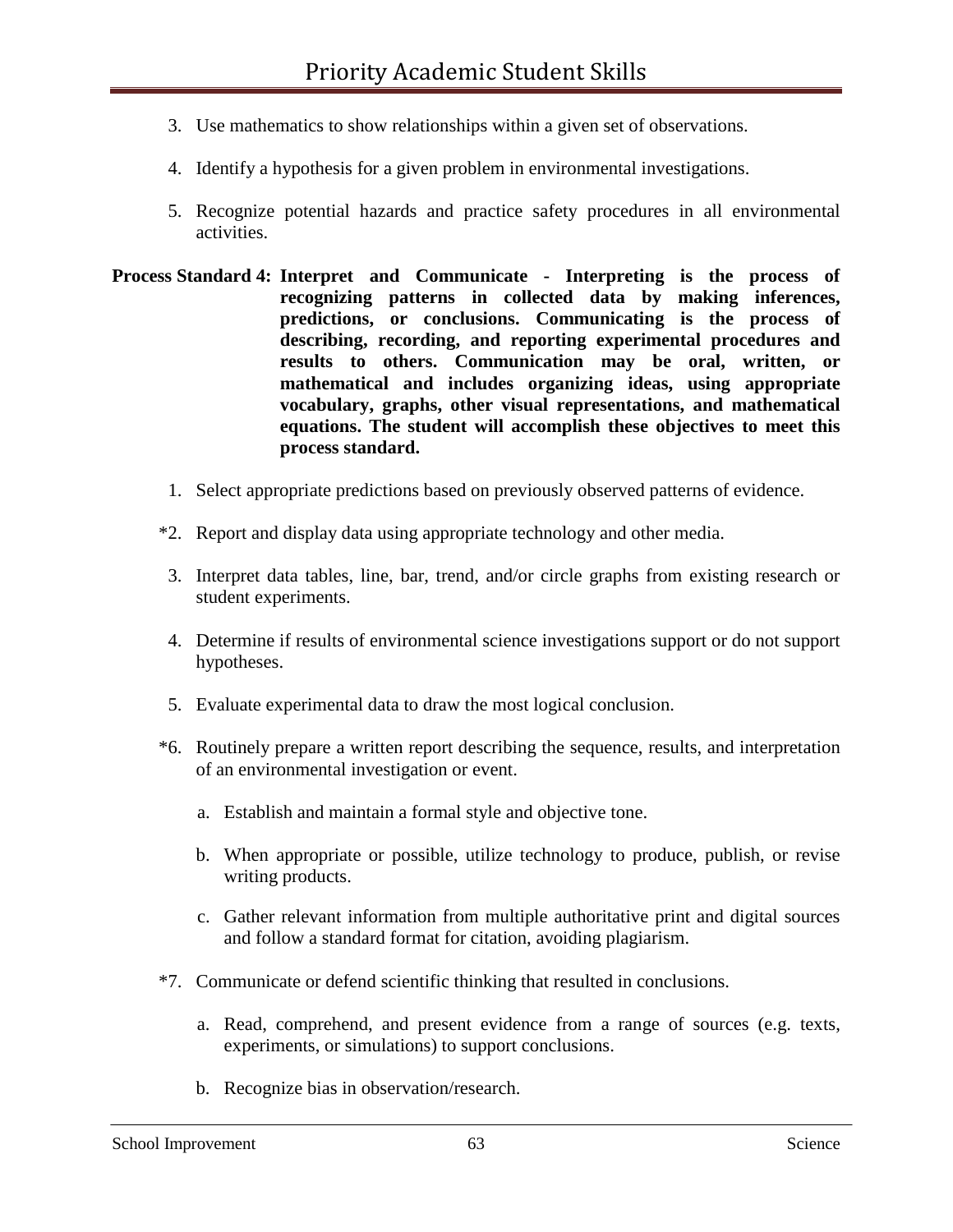- 8. Identify and/or create an appropriate graph or chart from collected data, tables, or written description.
	- a. Translate quantitative information expressed in words into visual form (e.g. a table or chart).
	- b. Translate information expressed visually or mathematically (e.g. a table, chart, or equation) into words.

### **Process Standard 5: Model - Modeling is the active process of forming a mental or physical representation from data, patterns, or relationships to facilitate understanding and enhance prediction. The student will accomplish these objectives to meet this process standard.**

- 1. Interpret a model which explains a given set of observations.
- 2. Select predictions based on models, and when appropriate, apply mathematical reasoning to make accurate predictions.
- \*3. Compare a given model to the physical world.

### **Process Standard 6: Inquiry - Inquiry can be defined as the skills necessary to carry out the process of scientific or systemic thinking. In order for inquiry to occur, students must have the opportunity to ask a question, formulate a procedure, and observe phenomena. The student will accomplish these objectives to meet this process standard.**

- \*1. Ask a scientific question, formulate a testable hypothesis and design an appropriate experiment relating to the physical world.
- \*2. Design and conduct environmental investigations in which variables are identified and controlled.
- \*3. Use a variety of technologies, (e.g., hand tools, measuring instruments, computers, handheld digital devices, digital cameras, software, calculators, digital balances, microscopes, measuring instruments and computers) to collect, analyze, and display data).
- \*4. Inquiries should lead to the formulation of explanations or models (physical, conceptual, and mathematical). In answering questions, students should engage in discussions (based on scientific knowledge, the use of logic, and evidence from the investigation) and arguments that encourage the revision of their explanations, leading to further inquiry.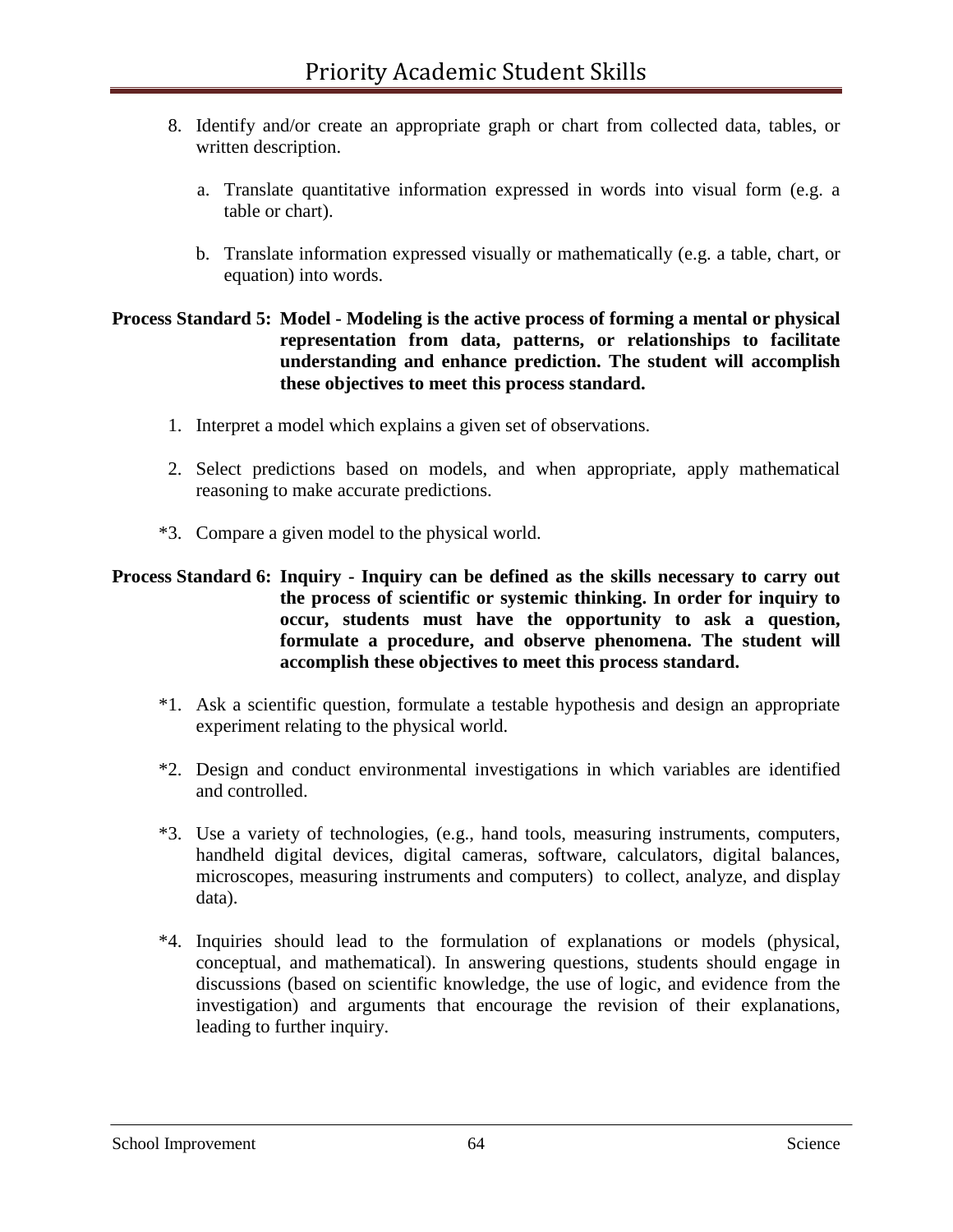## **Environmental Science**

## **High School**

- **Standard 1: The Physical Earth system – The Physical Earth system is determined by dynamic and static processes revealed through investigations of the geosphere, atmosphere, and hydrosphere. These interrelated processes are large-scale and long-term characteristics of the Earth that require knowledge of energy and matter. The student will engage in investigations that integrate the process standards and lead to the discovery of the following objectives:**
	- 1. Composition and structure of the Earth is affected by an interaction of processes and events.
		- a. Geologic processes affect the Earth over time (e.g., plate tectonics, erosion).
		- b. Atmospheric processes affect the Earth over time (e.g., changes in daily weather conditions, convection/conduction/radiation, greenhouse effect, climate trends).
		- c. Hydrologic processes affect the Earth over time (e.g., water cycle, ocean currents, ground water transport).
		- d. Earth's current structure has been influenced by both sporadic and gradual events.
	- 2. Natural systems require a certain amount of energy input to maintain their organization (i.e., Laws of Thermodynamics).

### **Standard 2: The Living Earth System – The living environment is comprised of interrelated, dynamic systems of the biosphere. The student will engage in investigations that integrate the process standards and lead to the discovery of the following objectives:**

- 1. The biosphere can be examined at several levels (e.g., biome, ecosystem, community, population, species, organism).
- 2. Ecosystems are composed of biotic and abiotic factors. Matter and energy move between these factors.
- 3. Energy flows through ecosystems from the sun to producers to consumers (e.g., photosynthesizers, chemoautotrophs).
- 4. Matter flows through biogeochemical cycles (i.e., carbon, nitrogen, phosphorus, water).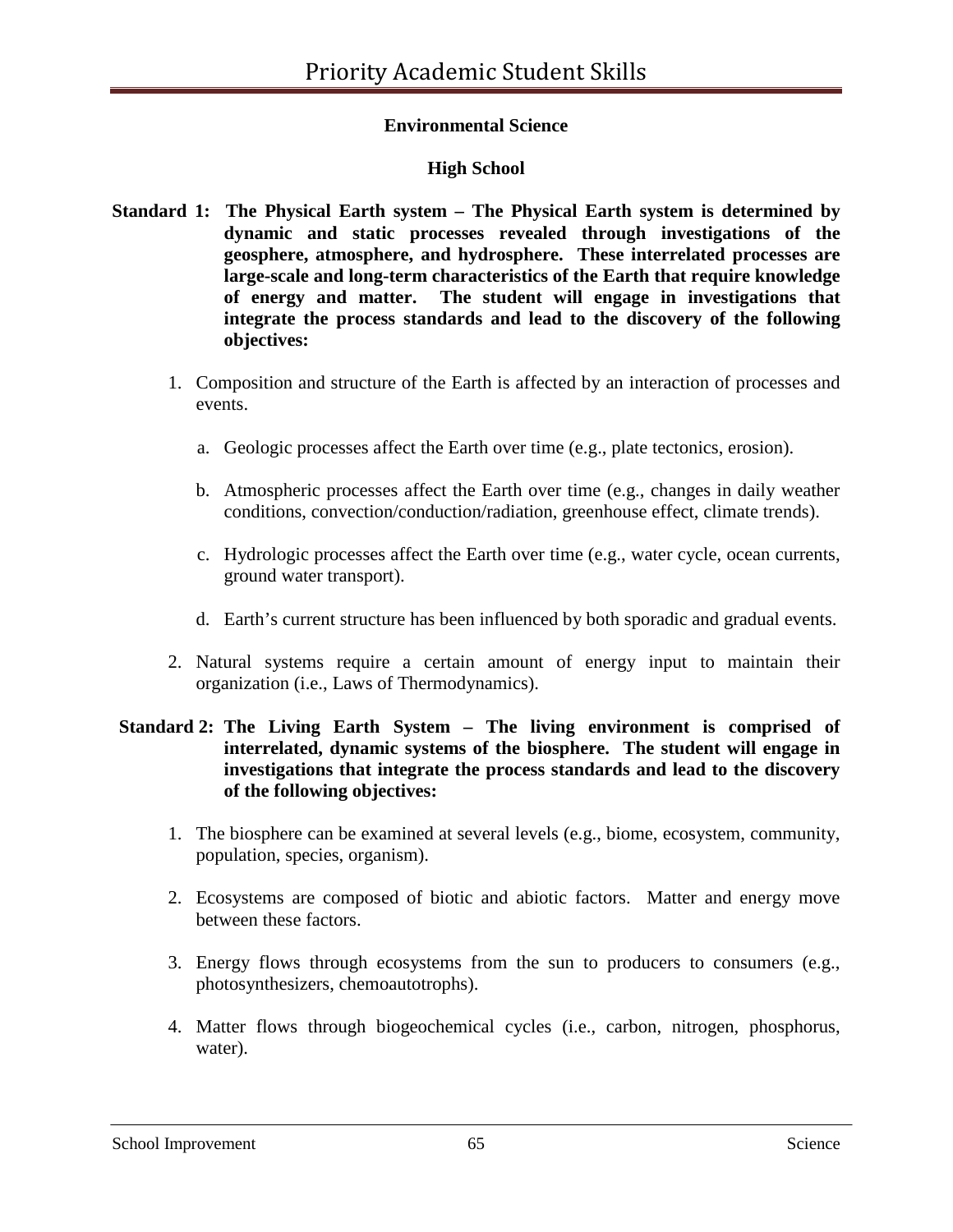- 5. Cycling of matter and the flow of energy are governed by the Laws of Conservation of Matter and Energy.
- **Standard 3: Populations – A population is a group of naturally-interbreeding individuals of one species, living in a defined area, and usually isolated to some degree from similar groups. Populations are dynamic: they increase, decrease, or stabilize depending on their interactions with other populations and with their environment. The student will engage in investigations that integrate the process standards and lead to the discovery of the following objectives:**
	- 1. Organisms and populations both cooperate and compete in ecosystems and/or habitats for resources (e.g., symbiotic relationships, limiting factors).
	- 2. Mutation and environmental selective pressures may result in adaptations which may enhance or limit the survival and reproductive success in a particular environment (e.g., changes in structures, behaviors, diversity).
	- 3. Each population has specific properties including size, density, and pattern of dispersion (e.g., carrying capacity and exponential growth).

### **Standard 4: Natural Resources – Natural resources are raw materials and energy obtained or derived from the environment. The student will engage in investigations that integrate the process and inquiry standards and lead to the discovery of the following objectives:**

- 1. Natural resources are classified as renewable or nonrenewable.
	- a. Only a small fraction of Earth's water supply is available for human use.
	- b. Soil conservation methods are important for protecting and managing topsoil and reducing erosion.
	- c. Fossil fuels (coal, oil, natural gas) are carbon containing molecules that take millions of years to form. Reserves are being depleted much faster than new ones are being made.
- 2. Pollution is an undesired change in air, water, or soil that adversely affects the health, survival, or activities of organism (e.g., temperature inversion, pH changes, organic and inorganic substances).
- 3. Alternative energy sources include wind power, active and passive solar power, geothermal power, and biomass power.